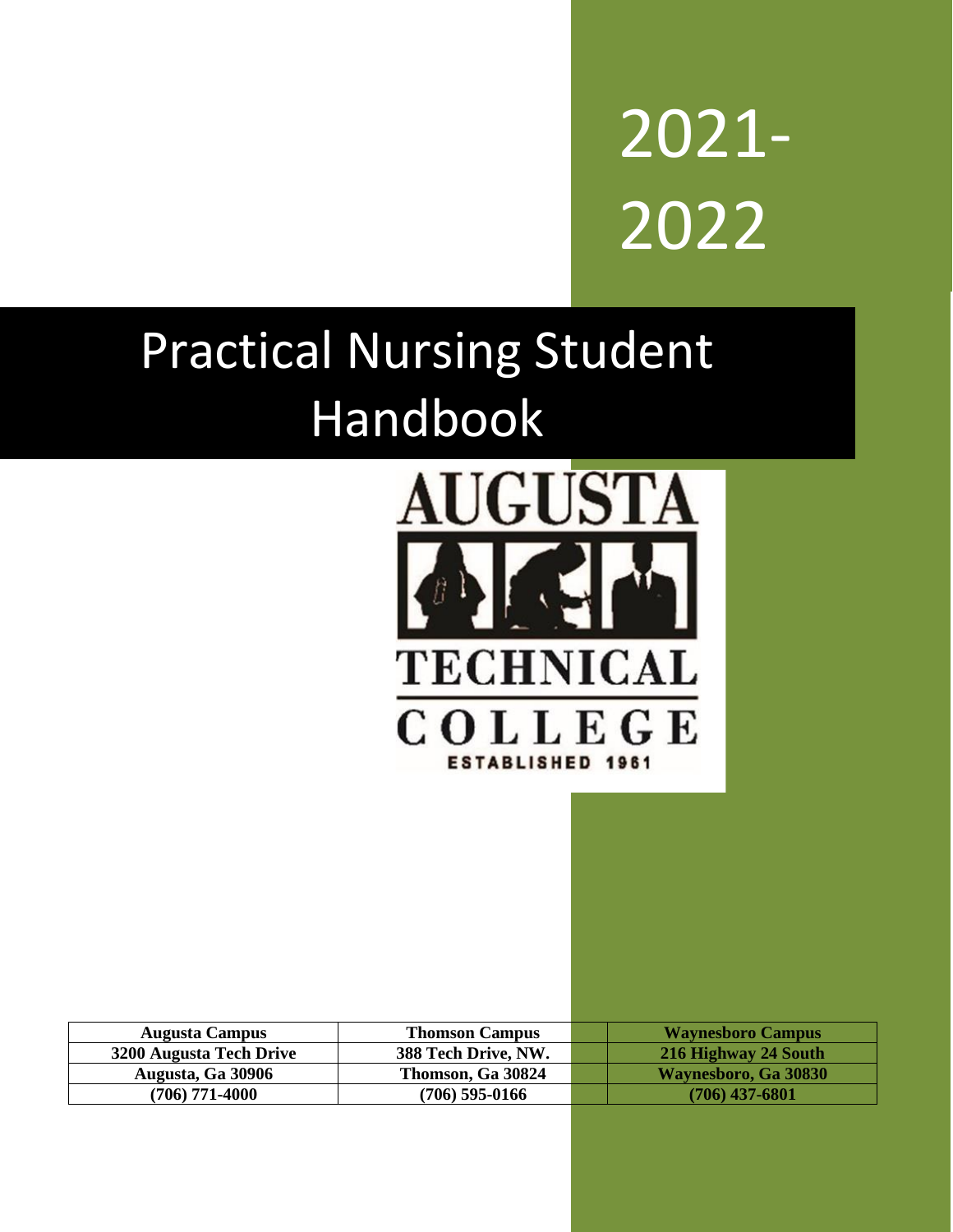## Table of Contents

<span id="page-1-0"></span>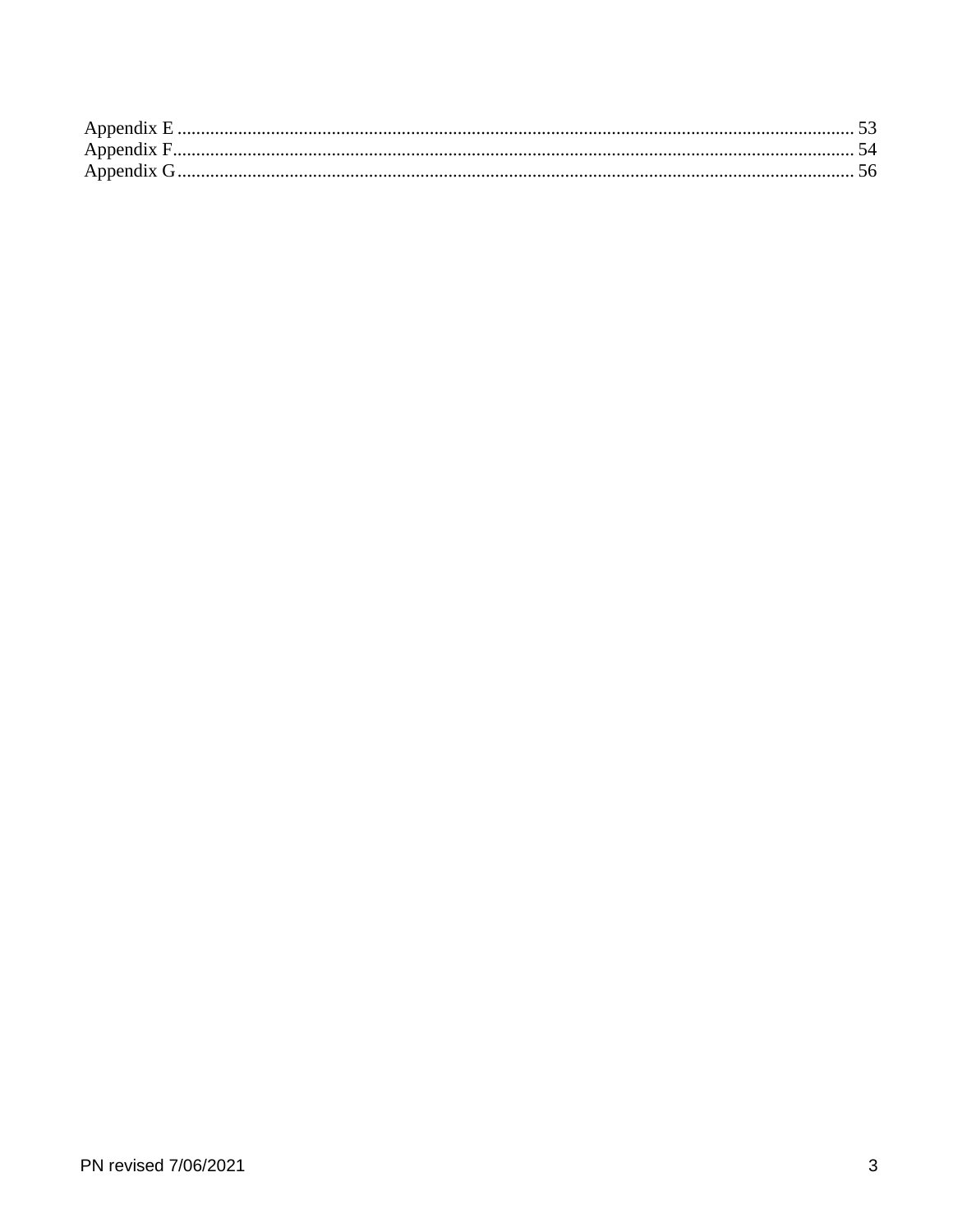## <span id="page-4-0"></span>**Equal Opportunity Statement**

The Technical College System of Georgia and its constituent Technical Colleges do not discriminate based on race, color, creed, national or ethnic origin, sex, religion, disability, age, political affiliation or belief, genetic information, disabled veteran, veteran of the Vietnam Era, spouse of military member or citizenship status (except in those special circumstances permitted or mandated by law). This nondiscrimination policy encompasses the operation of all technical college-administered programs, programs financed by the federal government including any Workforce Innovation and Opportunity Act (WIOA) Title I financed programs, educational programs, and activities, including admissions, scholarships and loans, student life, and athletics. It also encompasses the recruitment and employment of personnel and contracting for goods and services.

The Technical College System and Technical Colleges shall promote the realization of equal opportunity through a positive continuing program of specific practices designed to ensure the full realization of equal opportunity. The following person has been designated to handle inquiries regarding the nondiscrimination policies:

For information on Equity/Title IX, employees should contact: Shannon Patterson, Title IX Coordinator, Augusta Campus-Building 100, (706) 771-4013, *[sbently@augustatech.edu](mailto:sbently@augustatech.edu)*; Brenda Norman, Deputy Title IX Coordinator, Columbia County Center and Thomson Campus Library-Room #121, (706) 595- 0166, *[bnorman@augustatech.edu](mailto:bnorman@augustatech.edu)*; Joan Teresa Evans, Deputy Title IX Coordinator, Burke Campus Library-Room #103, (706) 437-6806, *[tevans@augustatech.edu](mailto:tevans@augustatech.edu).* For information on Equity/Title IX, students should contact Nichole Kennedy, (706) 771-4035, **[nichole.kennedy@augustatech.edu](mailto:nichole.kennedy@augustatech.edu)**. For information on ADA/504, contact Karissa D. Wright, ADA/504 Coordinator, (706) 771-4067, Augusta Campus Counseling Center-Building 1300, *[kdavis@augustatech.edu](mailto:kdavis@augustatech.edu).*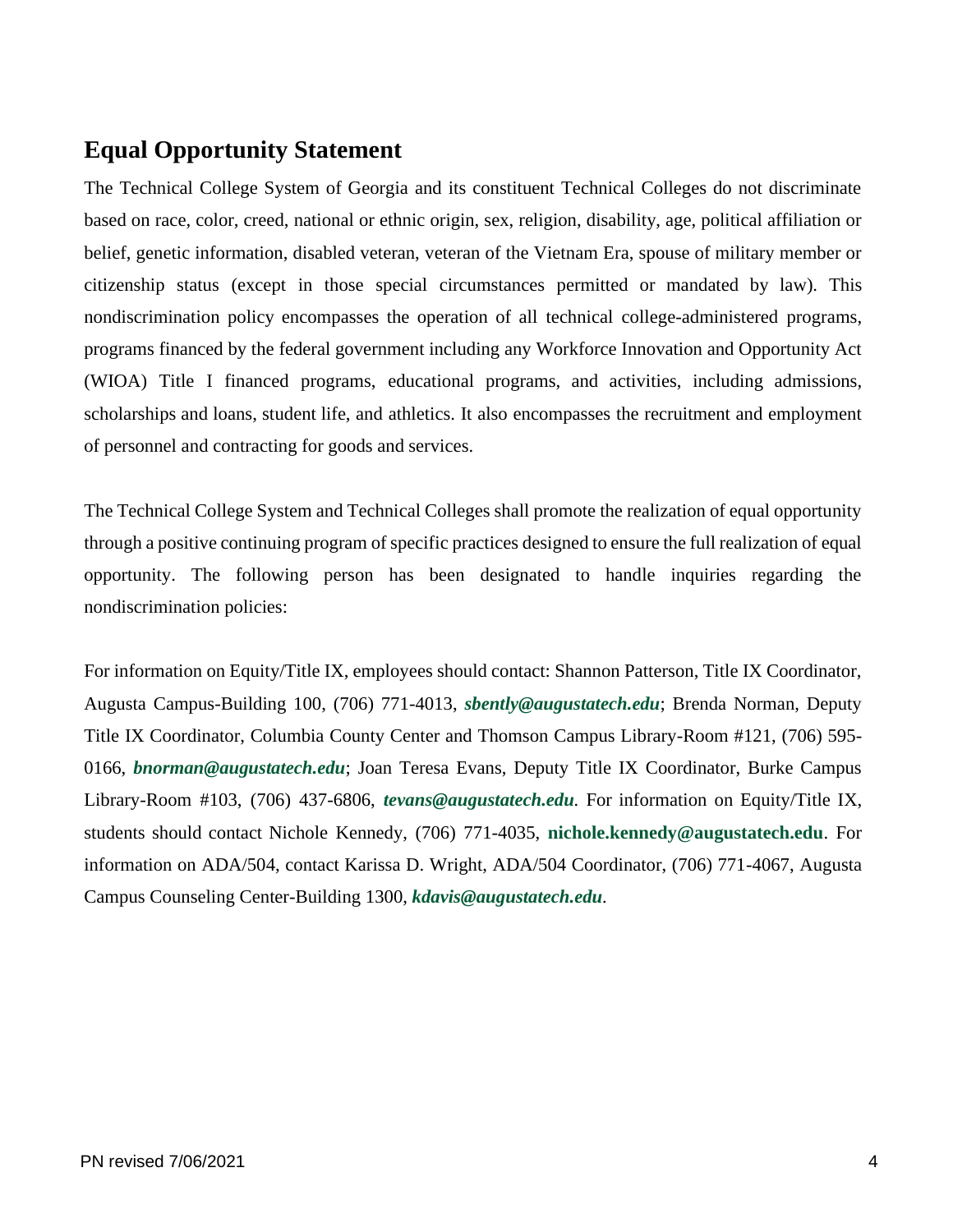The Title IX Educational Act of 1972 prohibits violence, harassment, and discrimination based on sex and gender. Under this law, instructors and other college staff are required to report knowledge of any student being harmed, harassed, or discriminated against. If a student is in immediate danger, call 911 or 9-911 from a campus phone for Police assistance or call 706- 771-4021.

If a student needs support and wishes to keep the information confidential, contact one of the following off-campus confidential support centers:

- Rape Crisis Sexual Assault Services 1-800-656-Hope (4673) or 706-725-5200 (24 Hour Crisis Line)
- Safe Homes 1-800-799-SAFE (7233) or 706-736-2499.

## <span id="page-5-0"></span>**Academic Counseling Services**

Counselors provide support for students who request assistance or who may be referred for assistance by an instructor through the Technical College System of Georgia Early Alert System (TEAMS). Issues addressed by the Academic Counselor through individual sessions and workshops include Study Skills, Test Taking, Time Management, Test Anxiety, Testing Skills, Critical Thinking, Stress Management, and Learning Styles. Students occasionally need help that involves career exploration and program selection, program changes, wellness, and referrals to campus and community resources. Students who need academic or career counseling should contact:

> Academic Counselor Amy Laughter, Augusta Campus Building 1300, Room 240 706-771-4068 | **[alaughter@augustatech.edu](mailto:alaughter@augustatech.edu)**

### <span id="page-5-1"></span>**Special Needs/Disability Services**

Special assistance is provided for students with disabilities so that they have an equal opportunity to enroll and to participate in college programs and activities. Students with disabilities must self-identify each term and provide documentation of the disability to a

counselor in the Counseling Center to receive assistance. Available services include accommodation

PN revised 7/06/2021 5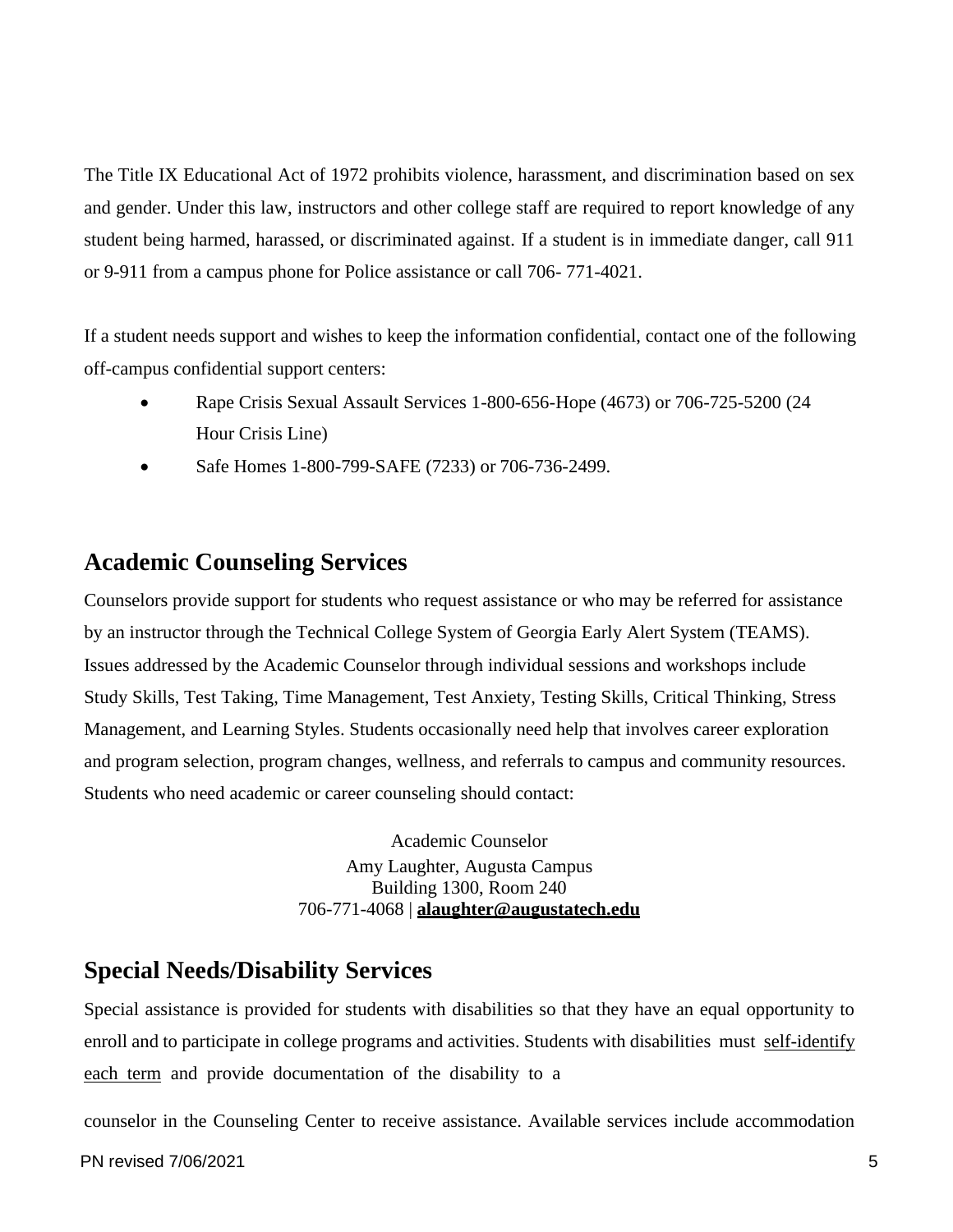during the admission process and modification in the instructional setting. In addition, various community agencies may be contacted for additional support resources. Students with documented disabilities must register and request academic adjustments.

> ADA/504 Coordinator Karissa D. Wright, Augusta Campus Building 1300, Room 241 706-771-4067/4068/4070 | **[kdavis@augustatech.edu](mailto:kdavis@augustatech.edu)**

#### <span id="page-6-0"></span>**Special Populations Services**

The Special Populations Coordinator provides supportive assistance to: single parents, including single pregnant women; displaced homemakers who have experienced divorce, legal separation, disability, or death of a spouse; nontraditional program students (females in mostly- male programs such as Engineering or Automotive Technology, or males in mostly-female programs such as Nursing or Early Childhood Care/Education); and students with Limited English Proficiency (LEP) due to having a language other than English as their first language. Information and advice regarding use of available school and community resources may help these students overcome barriers to the successful completion of their education and career goals. There is no charge for any of these services. Students who may benefit from this type of assistance can contact:

> Special Populations Coordinator Sherry Givens, Augusta Campus Building 1300, Room 244/245 706-771-4070 | **[sherry.givens@augusatech.edu](mailto:sherry.givens@augusatech.edu)**

## <span id="page-6-1"></span>**Georgia Campus Carry**

For Campus Carry information, go to **<http://www.augustatech.edu/CampusCarry.html>**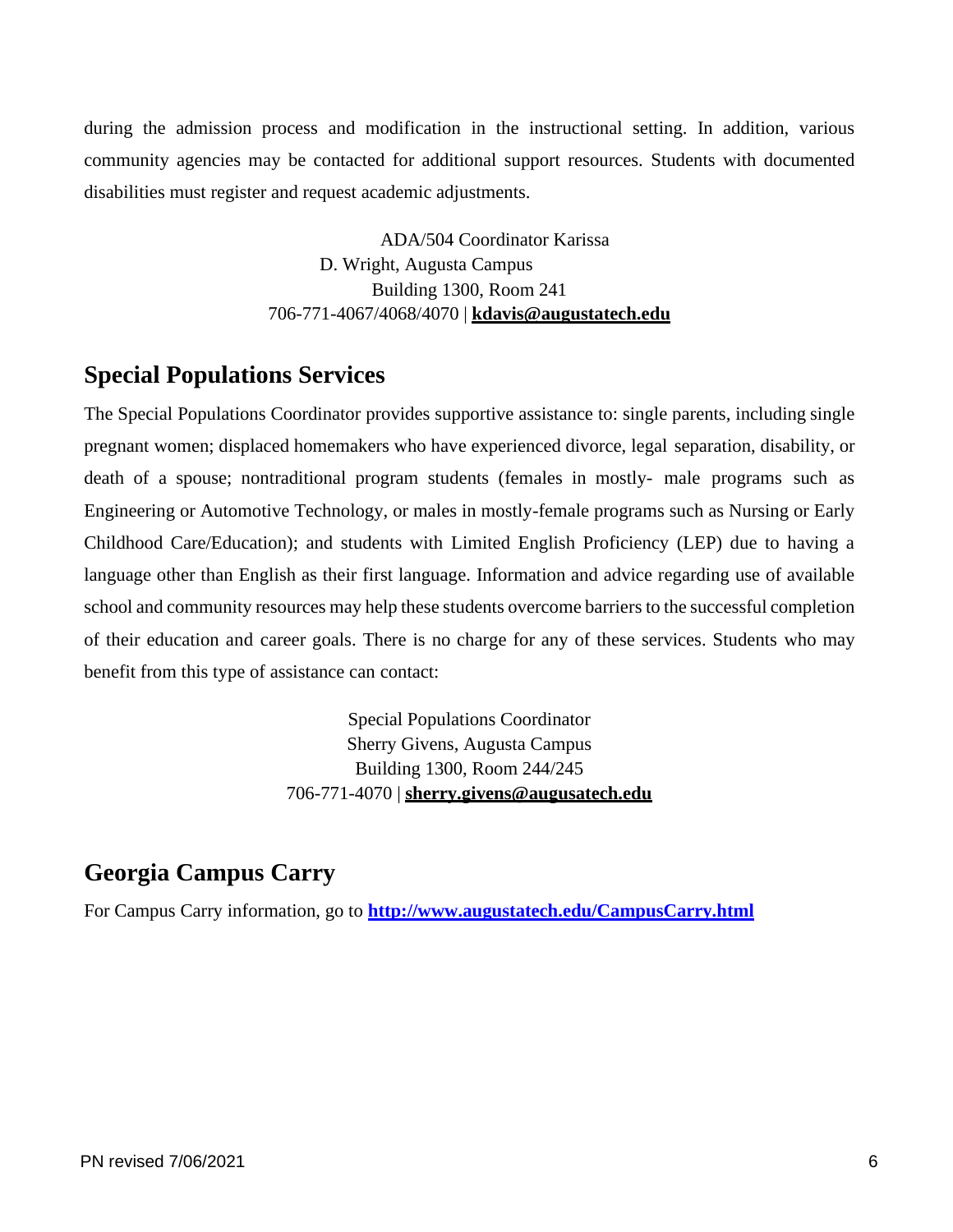## *Section I*

#### **Program Welcome**

<span id="page-7-1"></span><span id="page-7-0"></span>Welcome to the Augusta Technical College Practical Nursing (PN) Program! We are excited and pleased that you were selected to join our elite group of nursing students in the PN Program at Augusta Technical College. The profession of nursing continues to evolve, and providing quality health care is becoming more complex. We, the faculty at Augusta Technical College, are committed to keeping up to date on the profession of nursing and utilizing all the resources available to provide you with a quality educational experience.

As a nursing student, your accepted into a very competitive program. Practical Nursing Students will function in an increasingly professional manner. Your education instructional design is to integrate you into the role of the entry-level nurse. You will assume responsibility for your education as an independent learner and uphold the integrity of the College, your faculty, and your peers. The faculty in the PN program will give you the support necessary for completing the program. Please read this handbook carefully and feel free to ask questions. It is the students' responsibility to be familiar with the content of this handbook. Please sign the acknowledgment form in the Trajecsys reporting system before the first day of class. This handbook is used in coordination with the Augusta Technical College's catalog and Student Handbook and Wellness Guide.

### <span id="page-7-2"></span>**Program Description**

The PN programs' design is to prepare students to practice as a professional practical nurse in a variety of settings. The program is designed as a four-semester program of study, culminating in the ability to sit for the NCLEX-PN exam. The PN program is a competitive program that requires an entrance exam and a core curriculum designed to provide foundational knowledge before progressing. The program has a student-centered nursing curriculum in a learner-based environment. A variety of teaching techniques, as well as multiple clinical sites, develop the nursing student's skill level in a rapidly changing health care environment.

## <span id="page-7-4"></span><span id="page-7-3"></span>**Program Approval and Accreditation Status**

PN revised 7/06/2021 7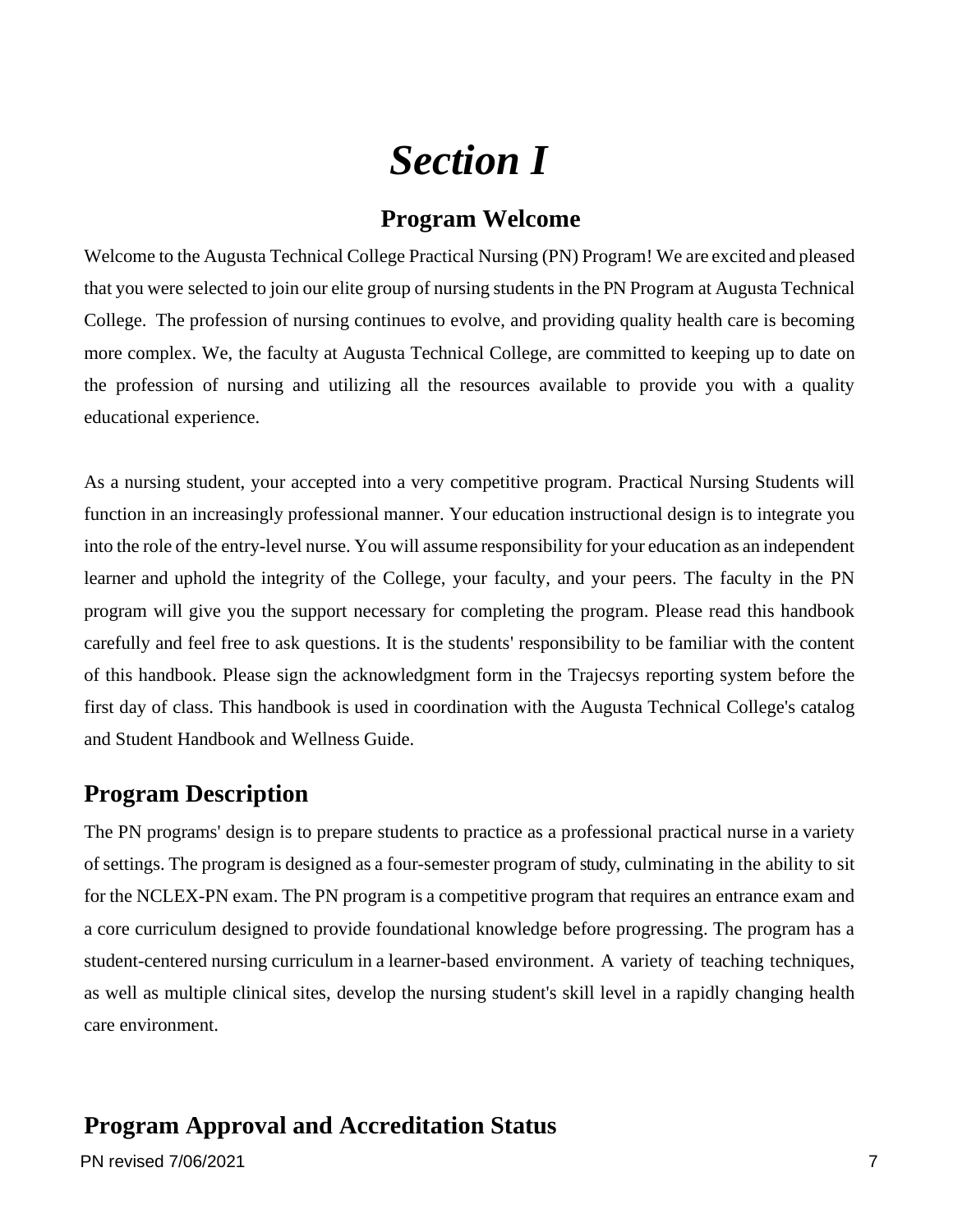The Accreditation Commission for Education in Nursing (ACEN) currently accredits the Practical Nursing Program. This status is valid through spring 2021.

Accreditation Commission for Education in Nursing (ACEN) 3390 Peachtree Road NE, Suite 1400 Atlanta, GA 30326 (404) 975-5000 [www.acenursing.org](#page-7-4)

The Georgia Board of Nursing (GBON), currently approves the Practical Nursing Program.

Georgia Board of Nursing (GBON) 237 Coliseum Drive Macon, Georgia 31217, 478-207-2440 or 844-753-7825 [https://sos.ga.gov/PLB/acrobat/Forms/38%20Reference%20-](https://sos.ga.gov/PLB/acrobat/Forms/38%20Reference%20-%20LPN%20Approved%20Programs.pdf) [%20LPN%20Approved%20Programs.pdf](https://sos.ga.gov/PLB/acrobat/Forms/38%20Reference%20-%20LPN%20Approved%20Programs.pdf)

### **Department Head and Nursing Faculty**

<span id="page-8-0"></span>

| <b>Department Head</b><br>Dr. Ebony N. Story DNP,<br>MSN, RN | <b>Email</b><br>ebony.story@augustatech.edu | <b>Office Number</b><br>706-771-4187 |
|--------------------------------------------------------------|---------------------------------------------|--------------------------------------|
| <b>Faculty</b><br>Mrs. Tamara Alicea, MSN, RN                | <b>Email</b><br>talicea@augustatech.edu     | <b>Office Number</b><br>706-437-6801 |
| Ms. Demetrial Chandler, MBA,<br>BSN, RN                      | Demetrial.chandler@augustatech.edu          | <b>Office Number</b><br>706-771-4759 |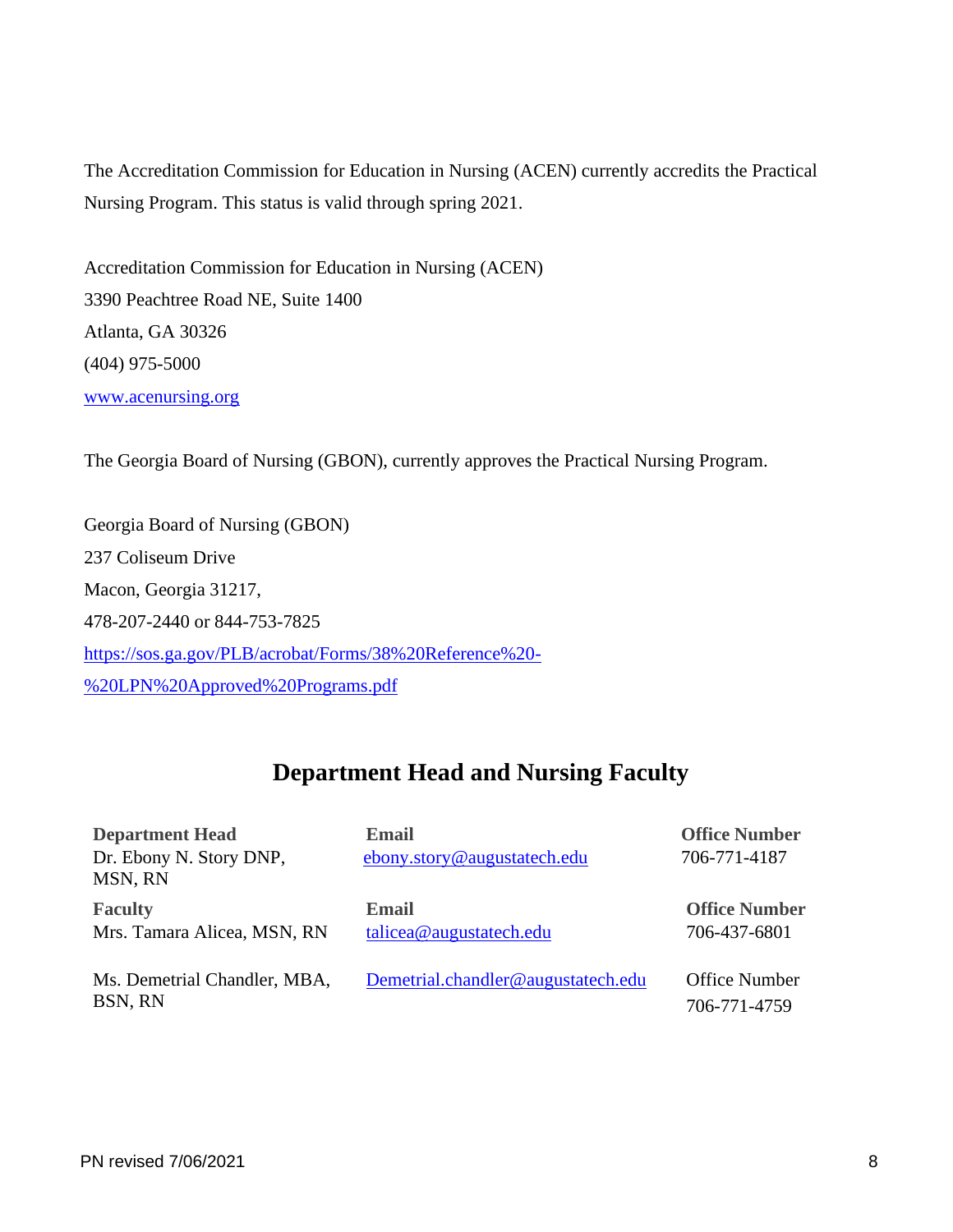#### <span id="page-9-0"></span>**Program Purpose**

The purpose of the Practical Nursing Program is to provide educational opportunities to individuals that will enable them to obtain the knowledge, skills, and attitudes necessary to succeed in the field of practical nursing and assist in meeting the practical nursing health care needs of the community. The program provides educational opportunities regardless of race, color, creed, national or ethnic origin, gender, religion, disability, age, political affiliation or belief, veteran status, disabled veteran, veteran of Vietnam era, or citizenship status (except in those special circumstances permitted or mandated by law). The program is intended to prepare graduates who are theoretically, clinically, ethically, and legally safe entry-level practitioners of licensed practical nursing. Program graduates are to be competent in the general areas of communications, math, and interpersonal relations. Graduates are to be competent in the occupational areas of anatomy and physiology; drug calculations; administration of medications; nutrition and diet therapy; nursing ethics; client care; and wellness and prevention of illness. These individuals will be prepared to pass the licensure examination, NCLEX-PN.

#### <span id="page-9-1"></span>**Mission of the Practical Nursing Program**

The primary mission of the Practical Nursing Program of Augusta Technical College is to prepare competent entry-level graduates, who possess compassion, empathy, honesty, and add value to the nursing profession in many settings, upon successfully passing the NCLEX-PN examination.

Subsidiary missions are to:

- 1. Prepare practical nurses who understand the significance of evidence-based practice, teamwork/collaboration, quality improvement, safety, and informatics in contemporary health care delivery.
- 2. Educate students in the core nursing values of patient-centered care to include: respect for the dignity and value of all persons, regardless of age, sexual orientation, ethnicity, culture, disabilities, and religious preference.
- 3. Develop a caring and supportive academic environment for students so that students can access the resources needed to complete the nursing curriculum and pass the NCLEX-PN examination.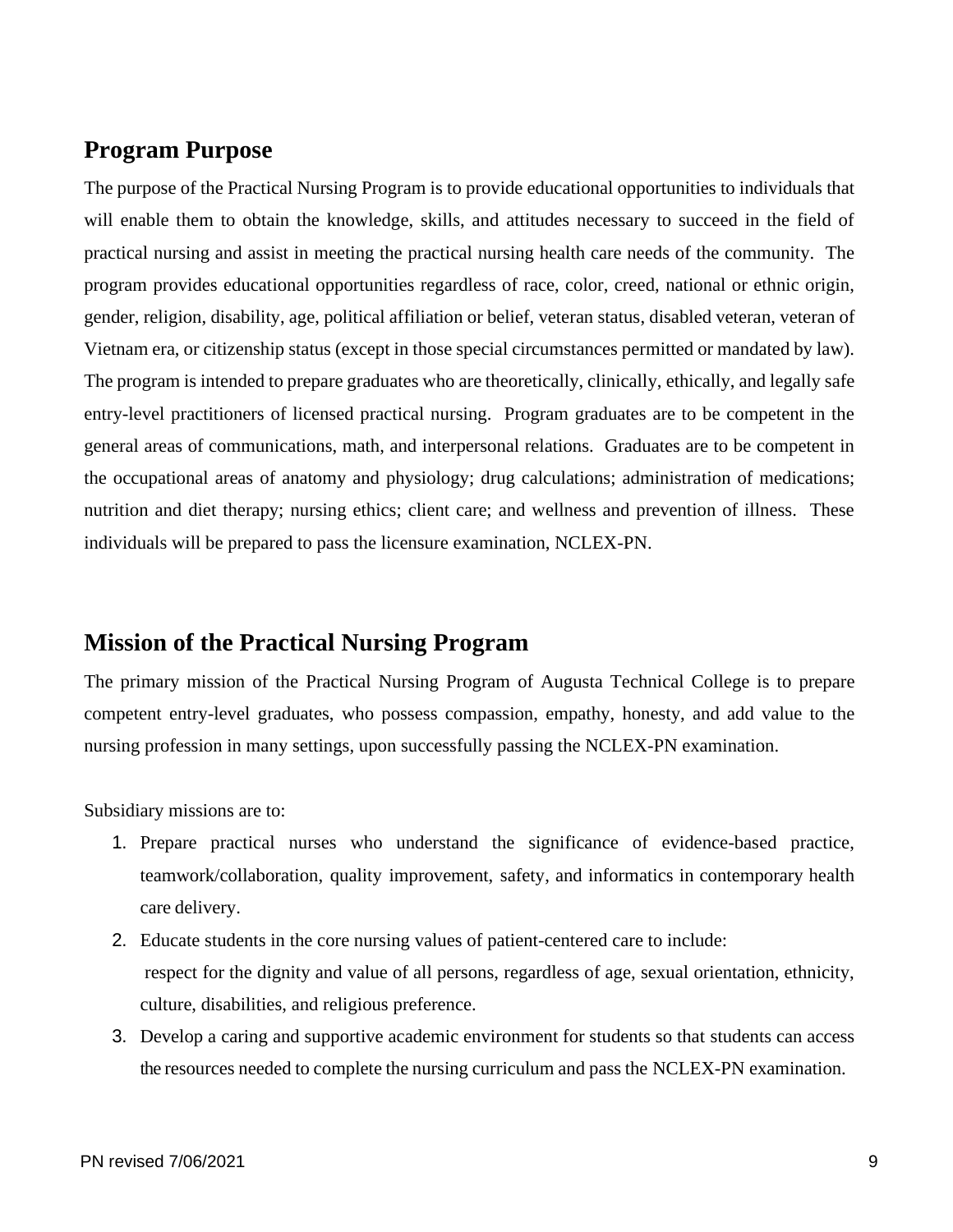#### <span id="page-10-0"></span>**Philosophy of the Program**

The program uses the **metaparadigms of person, environment, health, and nursing** to organize and unify the curricula. Concepts related to the metaparadigms are integrated throughout the curricula. These concepts include professional behaviors, cultural competence, communication, legal/ethical principles, safety, caring for the individual as a whole (holistic care), clinically relevant care, evidence-based practice, competent care, health management, maintenance, and disease prevention, therapeutic interventions (e.g., medication administration, dietary management), client education, and member of the health care interdisciplinary team.

The **person** is a collective recipient (individual, group, family, communities, and populations) of nursing care (ANA, 2010, p. 22). Faculty members believe in the dignity and worth of the individual within the framework of a democratic society. Faculty members further respect the right of individuals to seek fulfillment of their physical, spiritual, psychosocial, educational, emotional, and economic needs. The program does not discriminate based on race, color, creed, national or ethnic origin, gender, religion, disability, age, political affiliation or belief, disabled veteran, a veteran of Vietnam era, or citizenship status (except in those special circumstances permitted or mandated by law).

**Health** is "an experience of a continuum of well-being ranging from optimal health to illness" (ANA, 2010, p. 4). Faculty members believe that an individual's response to illness may depend on his or her previous experiences, cultural background, and adaption/coping skills. Faculty members further believe that the practical nurse must be **culturally competent** to meet the holistic needs of the individual experiencing illness.

PN revised 7/06/2021 10 The **environment** is the milieu in which the individual lives, works, and plays (ANA, 2010, p. 7). Faculty members concur with the contemporary systems theory perspective of the environment as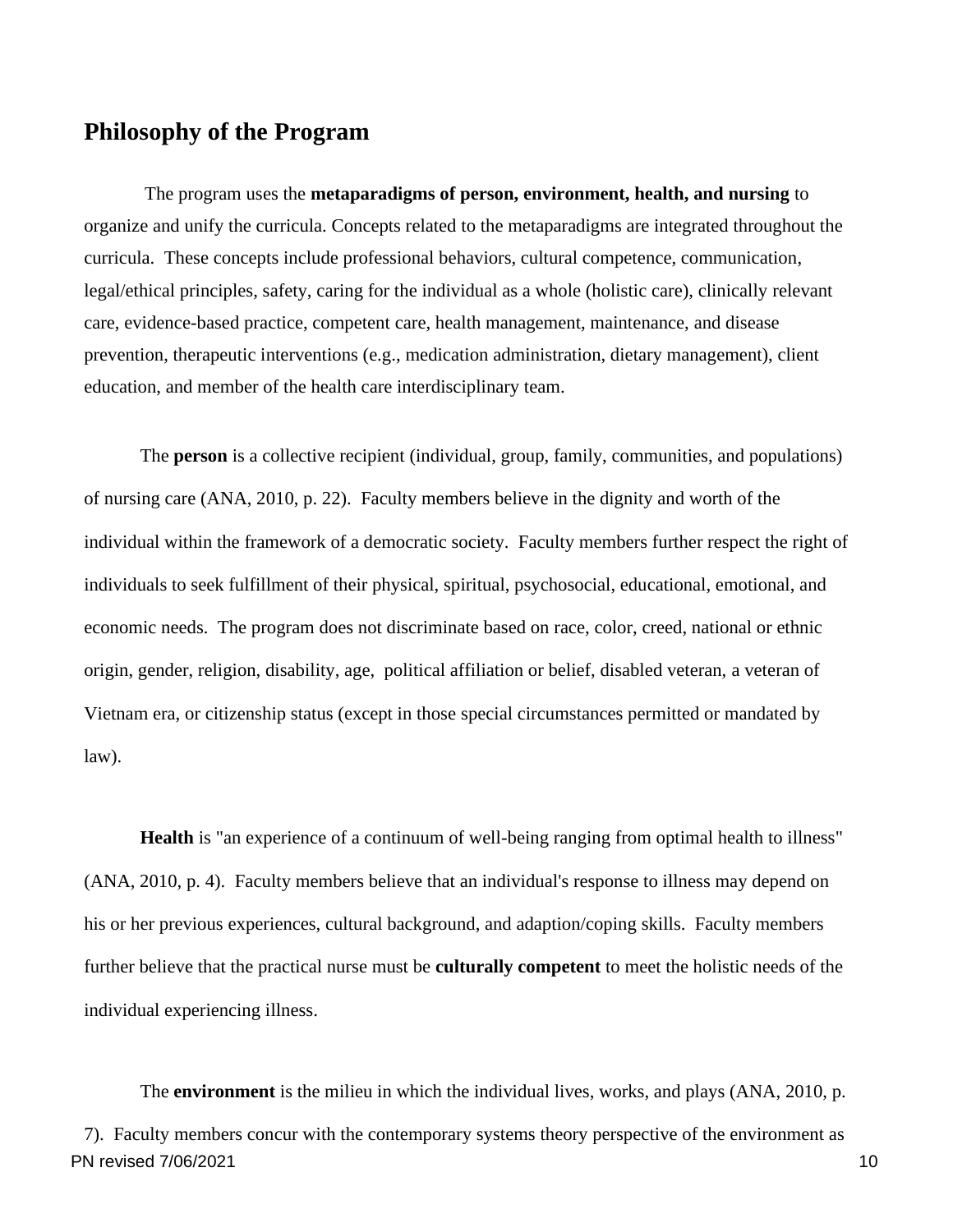an open system. Continuous interaction between the individual and the environment may have a positive or negative impact on his or her physical, psychosocial, spiritual, and emotional well-being.

Faculty members believe that **education** is a life-long, essential process in developing productive, responsible members of our existing and changing society. Education allows for upward and/or horizontal career mobility according to the individual's capabilities. Faculty members further believe that the teacher and learner must understand their roles in the learning process. The teacher manages a variety of selected instructional resources. The teacher organizes instruction using meaningful educational objectives, progressing from simple to complex using learning activities to meet the needs of individual learners. The student assumes responsibility for learning by actively participating in the learning process.

Faculty members believe that **practical nursing education** builds on a foundation of basic education within the concept that **nursing** is an art, expanding science, and caring discipline. This science is concerned with the practical nurse using current **evidence as the scientific rationale** to provide **clinically relevant**, **competent**, and **safe care**. Faculty members further believe that the quality of nursing care influenced by the **professional behaviors and ethical characteristics** of the practical nurse.

Faculty members believe that each **member of the interprofessional health care team** makes a significant contribution to meeting the holistic needs of clients. Nursing education should prepare students to **communicate** effectively with members of the interprofessional health care team, clients, and families/significant others. The practical nurse should have an understanding of the physical and psychosocial needs of individuals.

PN revised 7/06/2021 11 Faculty members believe that practical nursing is a dynamic field that requires a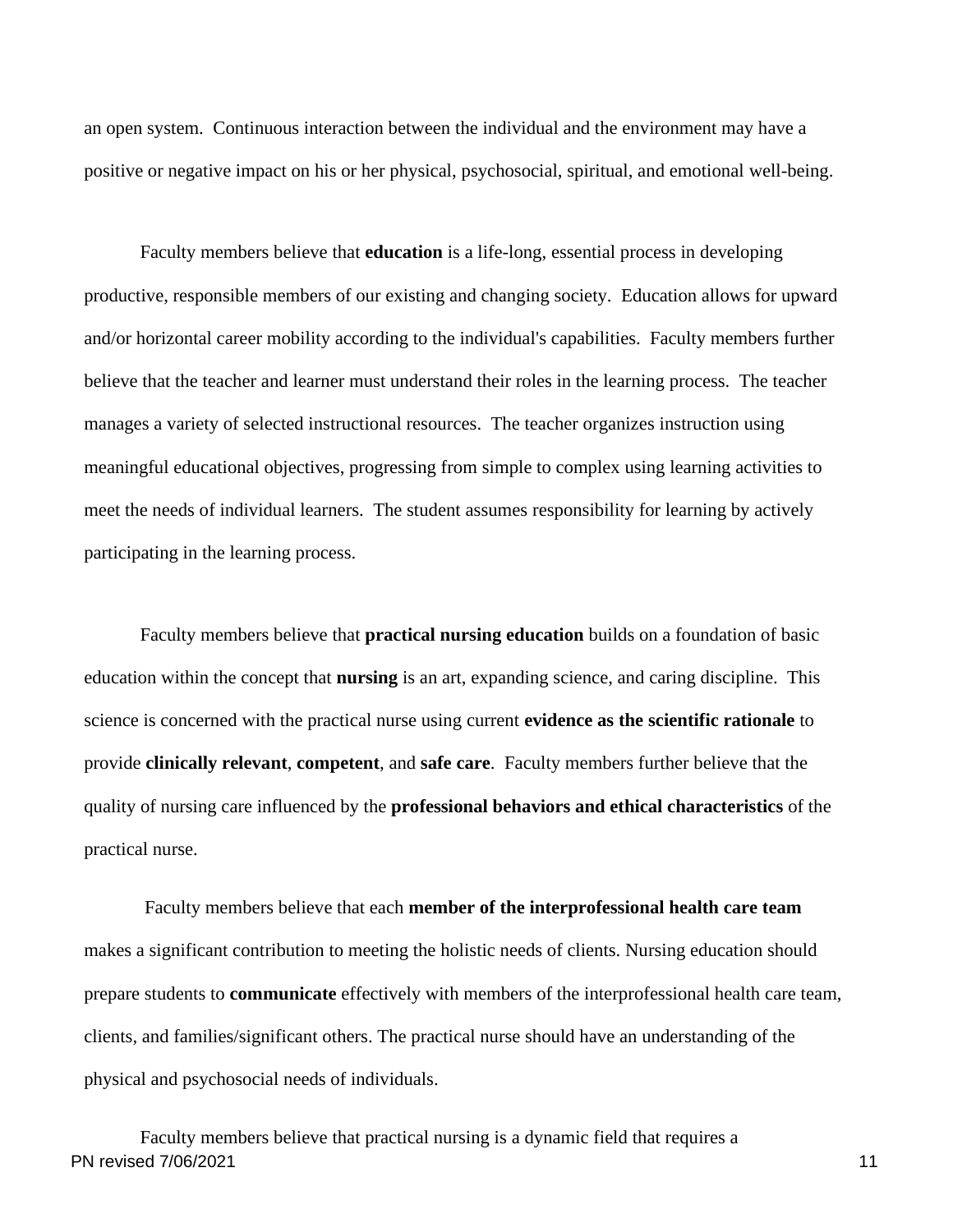technologically current curriculum. The curriculum enables the student to understand the relationship between knowledge, skills, and **ethical/legal standards**. A practical nursing program should prepare the student to make safe nursing judgments as a practitioner of nursing.

Faculty members believe that the practice of practical nursing encompasses the giving of direct client care including therapeutic interventions (e.g., administration of treatments and medications, dietary management) **client education, and health management, maintenance and prevention of illness** under the direction of a registered nurse, a licensed physician, a licensed podiatrist, or a licensed dentist. Practical nursing also involves participation in assessing, planning, implementing, and evaluating nursing care. The ultimate goal of the faculty is to prepare practitioners who will be assets to the nursing profession, function safely within the framework of their defined role, and continue their **professional development**.

#### **Conceptual Framework**

<span id="page-12-0"></span>The organizing/conceptual framework for the Practical Nursing curriculum is derived from concepts in the purpose statement and philosophy, Maslow's (1970) hierarchy of needs theory, and the National Association for Practical Nurse Education and Service (NAPNES) competencies and standards. The concepts that evolve from the conceptual framework components and are integrated throughout the curriculum are holistic care, client education, clinically relevant care, communication, cultural competence, evidence-based practice, health care interdisciplinary team, health management, maintenance, and disease prevention, legal and ethical standards, professional behaviors, life-long learning, safety, therapeutic interventions, and the nursing process.

The faculty beliefs that the learning environment should be student-centered and that learning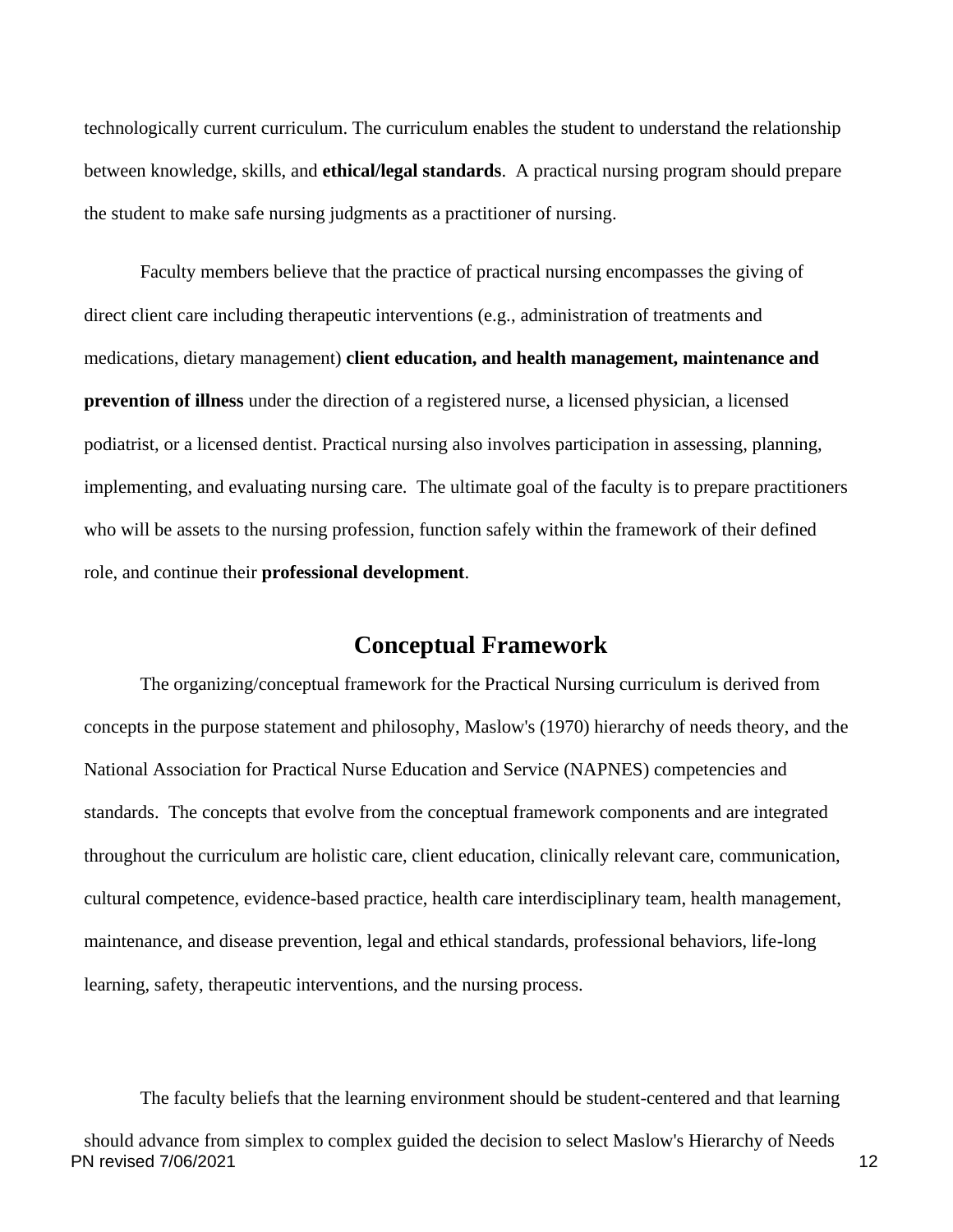Theory as the frame of reference when working with students. According to Maslow's hierarchy, basic

needs must be achieved prior to higher-level need fulfillment.

#### **DEFINITIONS OF THE CURRICULUM CONCEPTS/ THREADS**

#### **Caring for the Individual as a Whole (Holistic Care)**

Holistic care involves nursing interventions that address total client needs (physical, spiritual, emotional, psychosocial, and educational).

#### **Client Education**

Client education is providing teaching/learning strategies to the client and family/significant others in order to promote and maintain health and reduce or prevent complications of illness and/or procedures.

#### **Clinically Relevant Care**

The use of evidence to provide care that is appropriate/significant to increasing the client's level of wellbeing on the health-illness continuum.

#### **Communication**

Communication is the interactive process through which there is an exchange of information. This information may occur verbally, non-verbally, in writing, or through technology.

#### **Critical Thinking**

Critical thinking is both an attitude and a rational reasoning process involving several intellectual skills, including conceptualization, reflection, cognitive (thinking) skills, attitude (feelings), creative thinking, and knowledge.

#### **Cultural Competence**

Cultural competence involves the attainment of proficiency in the various social and ethnic backgrounds of clients. The attainment of cultural competence allows the nurse to respond appropriately to the holistic needs of clients from various cultural backgrounds.

#### **Evidenced-Based Practice**

Evidence-Based practice involves the use of current research and practitioner expertise for clinical decisionmaking and practice.

#### **Health Care Interprofessional Team**

The health care interprofessional team includes representatives from various disciplines that work cooperatively to meet the holistic needs of the client.

#### **Health Management, Maintenance, and Disease Prevention**

Health management, maintenance, and disease prevention involve patient-centered care directed at early detection and prevention to promote and preserve the optimal level of wellness for the client.

#### **Legal/Ethical Standards**

PN revised 7/06/2021 13 Legal and ethical standards are professional behaviors/actions that meet the standards and scope of practice delineated by the Nurse Practice Act and professional organizations.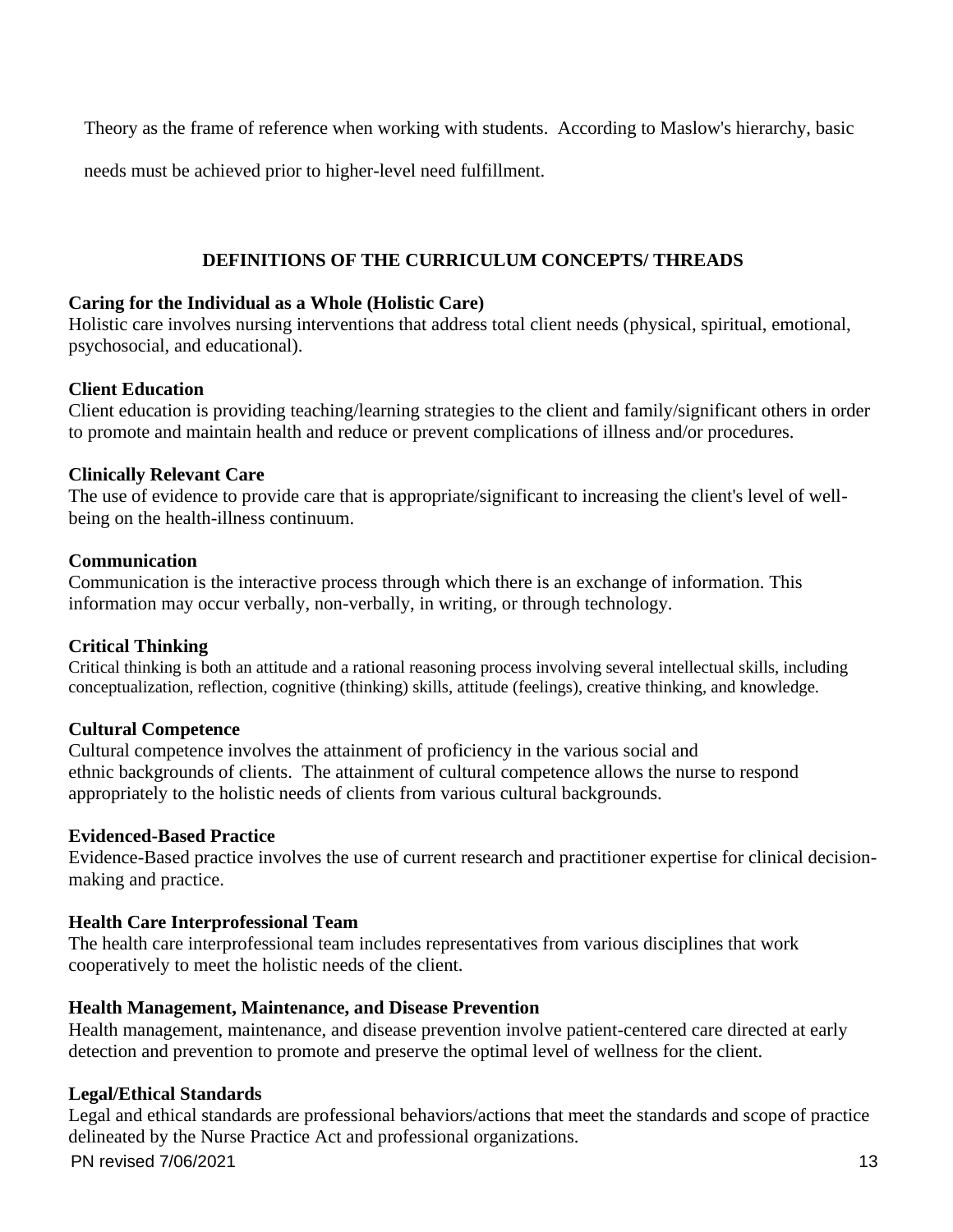#### **Nursing Process**

The nursing process is the systematic problem-solving process that includes data collection, planning, implementation, and evaluation (NCSBN, 2011)

#### **Professional Behaviors**

Professional behaviors are acquired behaviors learned in the process of becoming a member of a discipline and those commonly expected by society when interacting with a member of a health discipline. Professional behaviors are also ethical behaviors that meet the standards of practice delineated by a discipline's professional and governing body.

#### **Life-Long Learning**

Life-long learning is a lifetime commitment to formal or informal education to promote personal and professional growth**.**

#### **Safety**

Safety is the process of "minimizing the risk of harm to individuals, populations, and providers" (NLN, 2010, p. 68).

#### **Therapeutic Interventions**

Therapeutic interventions are treatment regimens (e.g. communication, medication administration, dietary management) implemented by the nurse to promote well-being for the client.

#### **Curriculum Tree**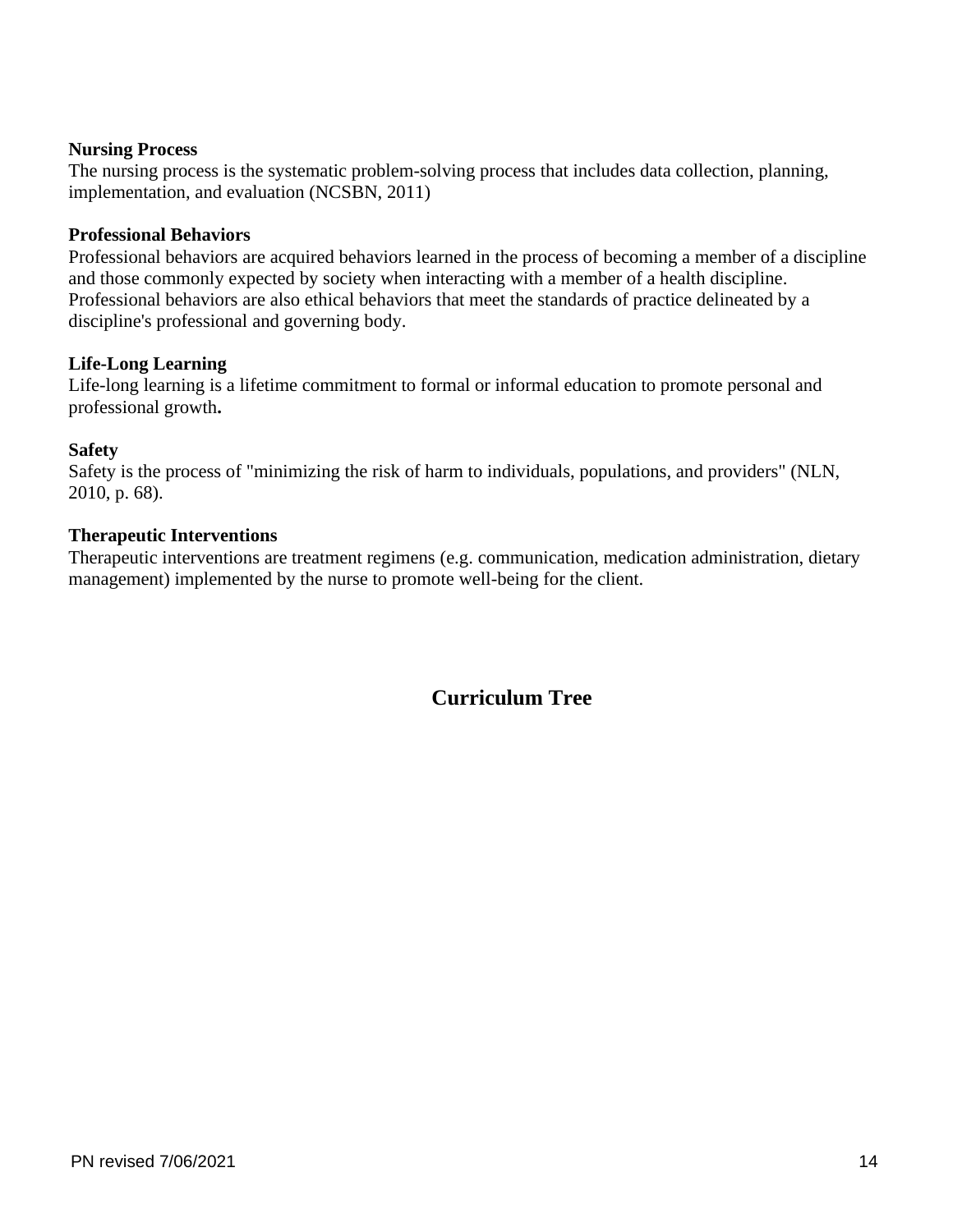

PN revised 7/06/2021 15 The Practical Nursing Program's philosophy is rooted in concepts incorporated in the Quality and Safety in Nursing Education (QSEN) Competencies, National League for Nursing (NLN) Competencies for Graduates of Nursing Programs©, and the National Association for Practical Nurse Education and Service© (NAPNES). Faculty developed a curriculum, which flows from the program's philosophy and student learning outcomes that students will achieve upon completion of the program. The curriculum and end-of-program student learning outcomes incorporate the following concepts: ethical/legal values, critical thinking, nursing process, clinical decisions, caring and compassionate care, culturally competent care, therapeutic communication techniques, therapeutic and safe competent care, evidence-based practice, collaboration with the healthcare team, principles of teaching and learning, patient and family education, and professional behaviors.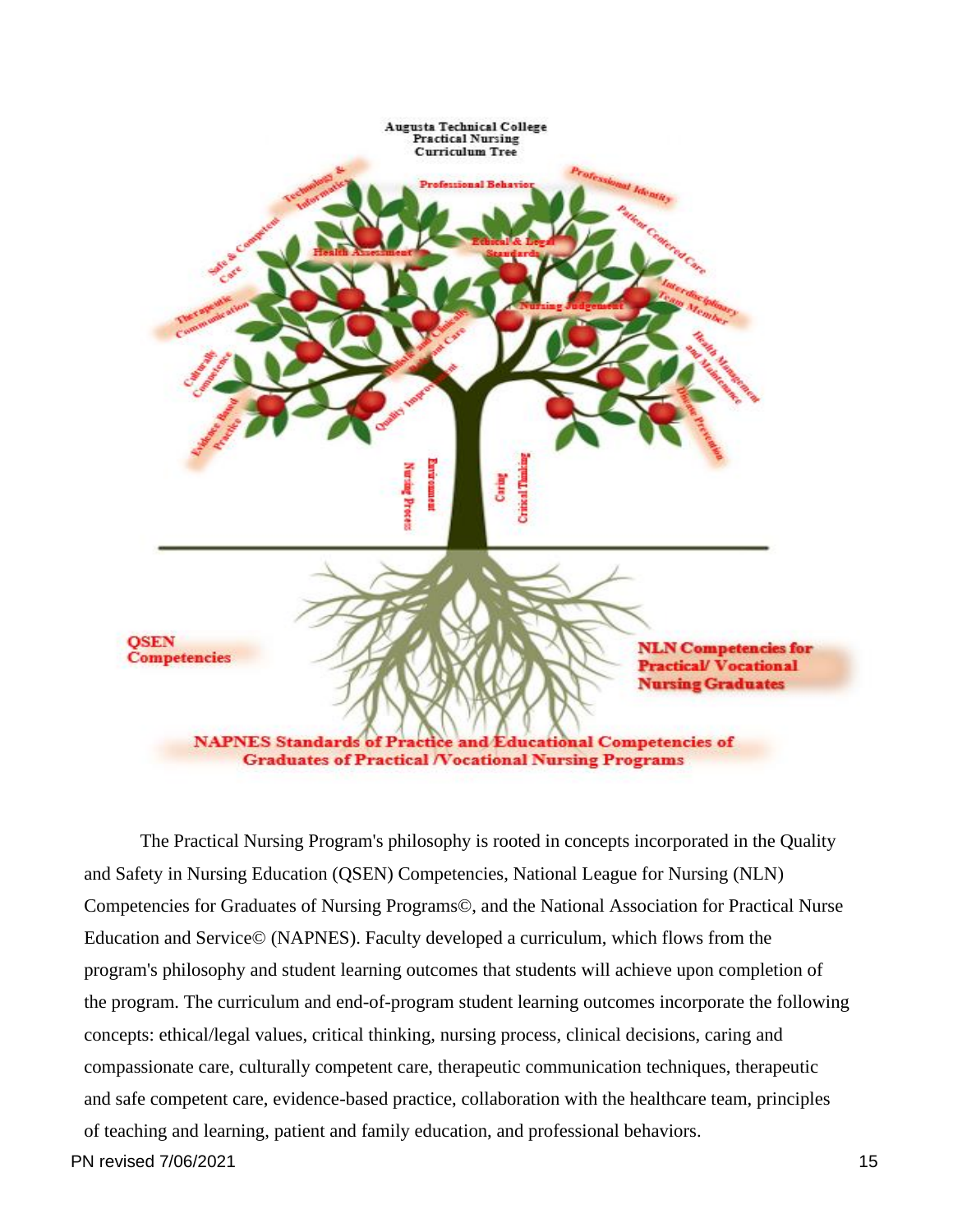## <span id="page-16-0"></span>**End-of-Program Student Learning Outcomes**

Graduates of the Augusta Technical College Practical Nursing Program will:

|    | <b>Student Learning Outcomes (Program Level)</b>                                                                                                                          |
|----|---------------------------------------------------------------------------------------------------------------------------------------------------------------------------|
|    | Apply ethical and legal standards of practice in the delivery of nursing care;                                                                                            |
| 2. | Implement therapeutic communication skills when interacting with patients and families/significant others and members<br>of the interprofessional healthcare team         |
| 3. | Participate as a member of the interprofessional health team in meeting the needs of the patient and family/significant<br>others;                                        |
| 4. | Deliver therapeutic, safe, competent, holistic, and clinically relevant care that is based on current evidence as a scientific<br>rationale:                              |
| 5. | Provide culturally competent care to the patient;                                                                                                                         |
| 6. | Apply the nursing process when making clinical decision within the scope of practice to meet the needs of the patient and<br>family/significant others:                   |
| 7. | Provide client/health education as a component of health management, maintenance, and disease prevention for patients,<br>families/significant others, and the community; |
| 8. | Demonstrate behaviors consistent with professionalism; and                                                                                                                |
| 9. | Utilize technology and information management as it relates to quality and safety and patient care.                                                                       |

## <span id="page-16-1"></span>**Core Performance Standards**

The Southern Council on Collegiate Education for Nursing (SCCEN) taskforce (2017) defined nursing as "a practice discipline with cognitive, sensory, affective, and psychomotor performance requirements" (para 6). Core performance standards are essential in the delivery of safe patient care. In compliance with the American Disabilities Act, students currently enrolled in the PN program must be able to with or without accommodations meet the core performance standards. Students who determine that they may have a cognitive, sensory, affective, or psychomotor limitation that would interfere with meeting the core performance standards should contact the Disabilities Services Coordinator (Karissa Wright), Building 1300, Room 241, Phone Number (706) 771-4067. The core performance standards listed in Table-1 (one) was adapted from SCCEN (1993, reapproved 2004).

| <b>Performance Standard</b><br>Table-1 | <b>Examples of Functional Abilities (The</b><br>examples are an inclusive list) |  |
|----------------------------------------|---------------------------------------------------------------------------------|--|
|                                        | The student must be able to:                                                    |  |
| <b>Gross Motor Skills</b>              | Sit and maintain balance<br>$\bullet$                                           |  |
|                                        | Stand and maintain balance<br>$\bullet$                                         |  |
|                                        | Reach above and below waist<br>$\bullet$                                        |  |
| <b>Fine Motor Skills</b>               | Grasp small objects with hands such as pencil, and                              |  |
|                                        | IV tubing                                                                       |  |
|                                        | Squeeze with fingers<br>$\bullet$                                               |  |
|                                        | Write using a pencil                                                            |  |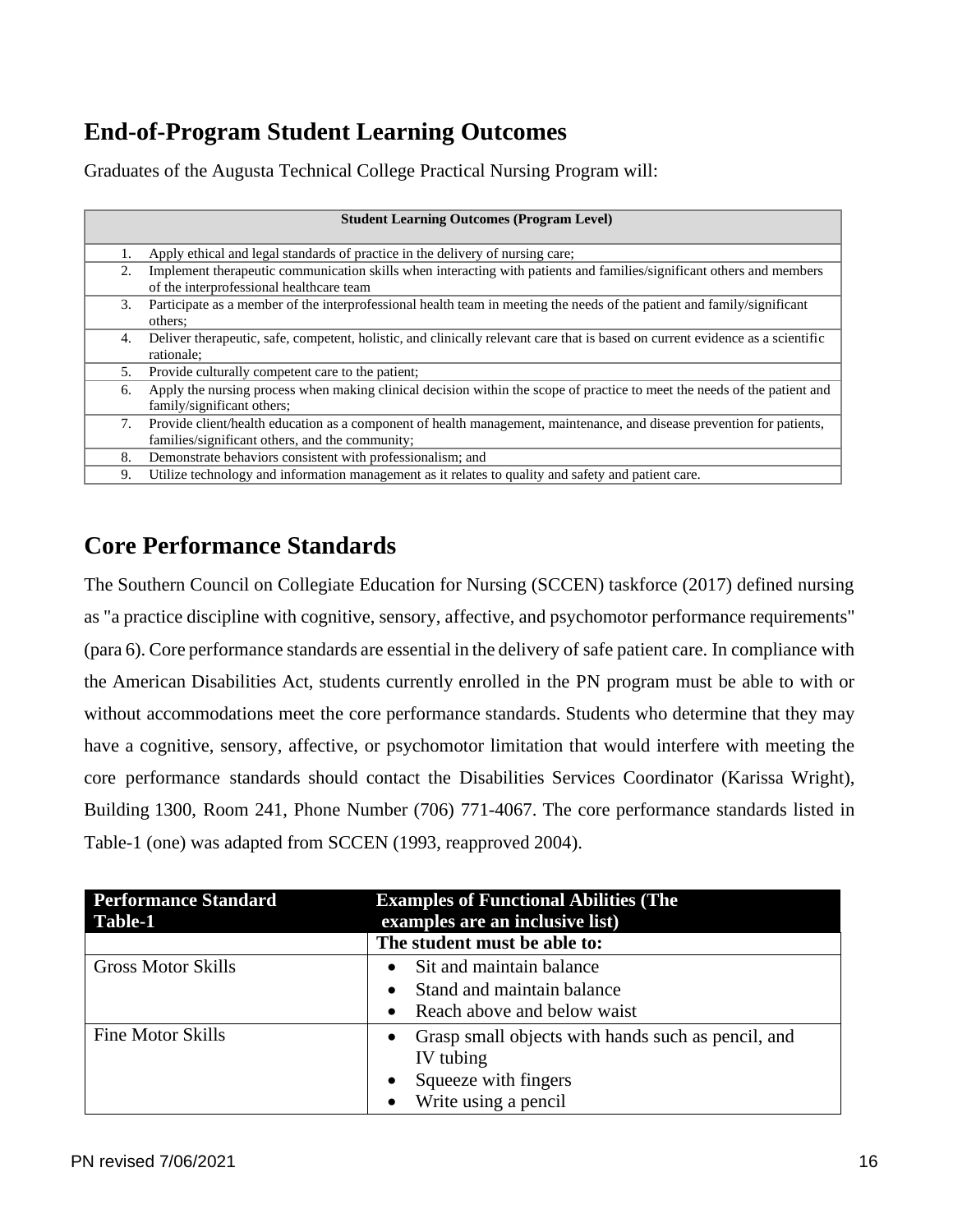| <b>Performance Standard</b> | <b>Examples of Functional Abilities (The</b>                    |  |
|-----------------------------|-----------------------------------------------------------------|--|
| Table-1                     | examples are an inclusive list)                                 |  |
| <b>Physical Endurance</b>   | Work an 8 to 12 hours shift<br>$\bullet$                        |  |
|                             | Sustain repetitive movements (i.e. CPR)                         |  |
|                             | Stand (i.e. during a procedure)<br>٠                            |  |
| <b>Physical Strength</b>    | Push and pull 25 pounds<br>$\bullet$                            |  |
|                             | Lift 25 pounds<br>$\bullet$                                     |  |
|                             | Use upper body strength<br>$\bullet$                            |  |
|                             | Transfer patients in and out of bed safely<br>٠                 |  |
| Mobility                    | Stoop, bend, or twist to respond quickly to an<br>$\bullet$     |  |
|                             | emergency                                                       |  |
|                             | Maintain balance when sitting or standing                       |  |
|                             | Climb                                                           |  |
|                             | Walk<br>$\bullet$                                               |  |
| Hearing                     | Hear normal speaking sounds<br>$\bullet$                        |  |
|                             | Hear faint body sounds (i.e. blood pressure, bowel<br>$\bullet$ |  |
|                             | sounds)                                                         |  |
|                             | Hear auditory alarms (i.e. heart monitors, fire<br>٠            |  |
|                             | alarms, call bells)                                             |  |
| Visual                      | Visualize objects more than 20 feet away<br>$\bullet$           |  |
|                             | Distinguish colors and color intensity<br>$\bullet$             |  |
| Tactile                     | Feel sensations or vibrations (i.e. pulses)<br>$\bullet$        |  |
| Smell                       | Detect various odors (i.e. foul-smelling drainage)<br>$\bullet$ |  |
| Reading                     | Read, and comprehend documents (i.e. policies,<br>$\bullet$     |  |
|                             | textbooks)                                                      |  |
| Arithmetic Competence       | Tell time<br>٠                                                  |  |
|                             | Add, subtract, multiply, and divide numbers                     |  |
|                             | Compute fractions                                               |  |
|                             | Write numbers                                                   |  |
|                             | Read instrument marks                                           |  |
| <b>Emotional Stability</b>  | Focus on tasks<br>$\bullet$                                     |  |
|                             | Establish therapeutic relationships<br>$\bullet$                |  |
|                             | Adapt to environmental stress                                   |  |
| <b>Analytical Thinking</b>  | Prioritize tasks<br>$\bullet$                                   |  |
|                             | Problem solves                                                  |  |
|                             | Transfer knowledge from one situation to another                |  |
| <b>Critical Thinking</b>    | Sequence information<br>٠                                       |  |
|                             | Identify cause, and effect relationships                        |  |
| <b>Interpersonal Skills</b> | Establish rapport with patients<br>٠                            |  |
|                             | Respect cultural diversity                                      |  |
|                             | Establish rapport with co-workers<br>٠                          |  |
| <b>Communication Skills</b> | Conduct patient teaching<br>٠                                   |  |
|                             | Give verbal report                                              |  |
|                             | Interact with other health care workers                         |  |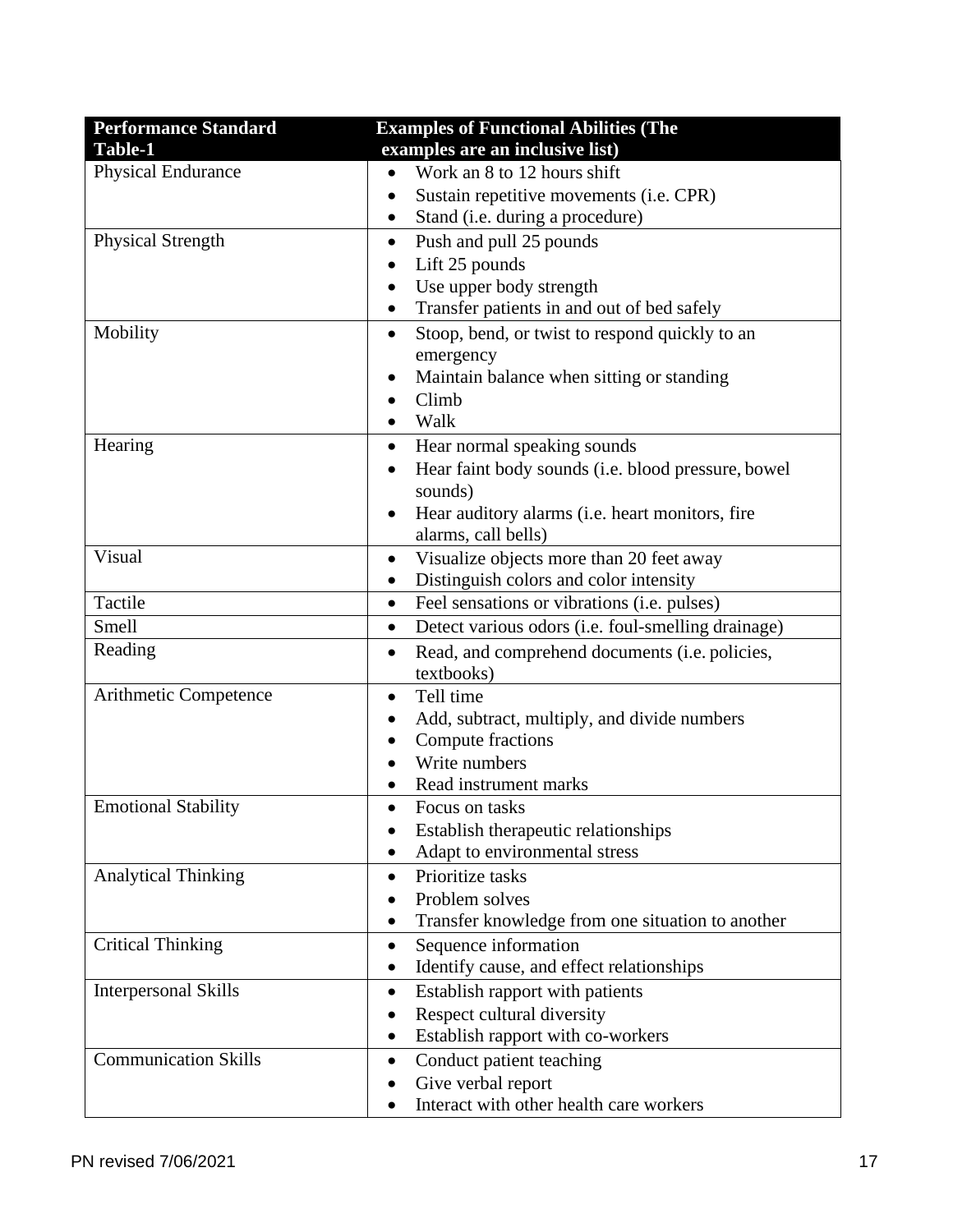## <span id="page-18-0"></span>**Nursing Program Curriculum Outline**

Completion of the courses listed below is required to complete the Practical Nursing Program. Courses must be completed with a grade of "C" or higher.

Award: Practical Nursing Diploma, Campus: Augusta, Thomson, And Waynesboro

**First Semester: Prerequisite Courses**

| <b>Subject</b> | Course # | <b>Course Title</b>                      | <b>Credits</b> |
|----------------|----------|------------------------------------------|----------------|
| <b>ENGL</b>    | 1010     | Fundamentals of English I                |                |
| <b>MATH</b>    | 1012     | <b>Foundations of Mathematics</b>        |                |
| <b>ALHS</b>    | 1011     | Structure and Function of the Human Body |                |
| <b>ALHS</b>    | 1090     | <b>Medical Terminology</b>               |                |
| <b>PSYC</b>    | 1010     | Introduction to Psychology               |                |
|                |          | <b>Total Credits</b>                     | 16             |

\*After the first semester, students are evaluated and selected for advancement into their PNSG prefix courses. Note: Students must score at the proficient level (cut score of 58.7) or higher on the TEAS Test for Practical Nursing.

#### **Second Semester**

| <b>Subject</b> | Course # | <b>Course Title</b>                        | <b>Credits</b> |
|----------------|----------|--------------------------------------------|----------------|
| <b>PNSG</b>    | 2010     | Introduction to Pharmacology and           |                |
|                |          | <b>Clinical Calculations</b>               |                |
| <b>PNSG</b>    | 2030     | <b>Nursing Fundamentals</b>                |                |
| <b>PNSG</b>    | 2035     | <b>Nursing Fundamentals Clinical</b>       |                |
| <b>PNSG</b>    | 2210     | <b>Medical Surgical Nursing I</b>          |                |
| <b>PNSG</b>    | 2310     | <b>Medical Surgical Nursing I Clinical</b> |                |
|                |          | <b>Total Credits</b>                       | 16             |

#### **Third Semester**

| <b>Subject</b> | Course # | <b>Course Title</b>                   | <b>Credits</b> |
|----------------|----------|---------------------------------------|----------------|
| <b>PNSG</b>    | 2220     | <b>Medical Surgical Nursing II</b>    |                |
| <b>PNSG</b>    | 2320     | Medical Surgical Nursing II Clinical  |                |
| <b>PNSG</b>    | 2230     | <b>Medical Surgical Nursing III</b>   |                |
| <b>PNSG</b>    | 2330     | Medical Surgical Nursing III Clinical |                |
| <b>PNSG</b>    | 2240     | <b>Medical Surgical Nursing IV</b>    |                |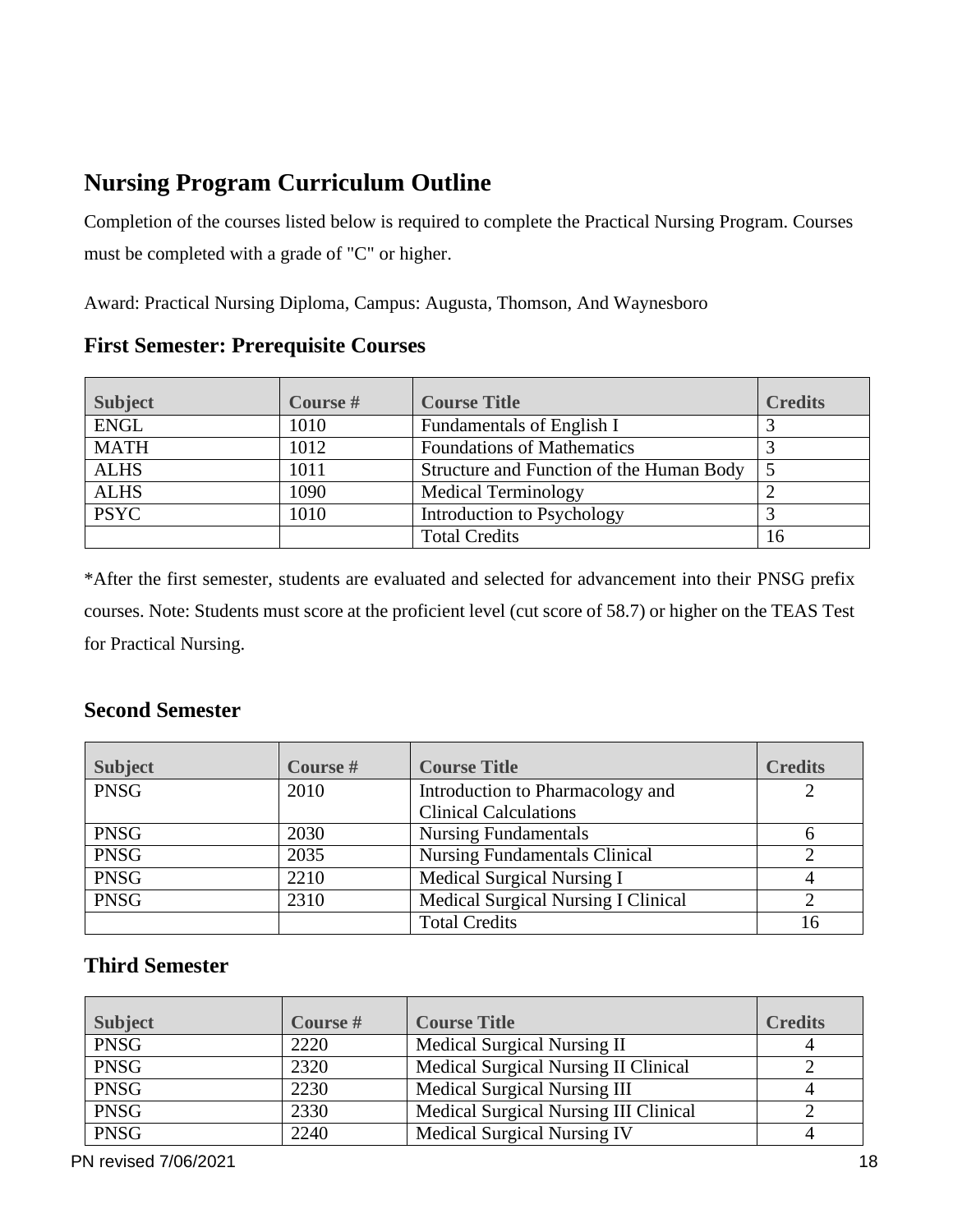| <b>PNSG</b> | 2340 | Clinical<br><b>Medical Surgical</b><br>Nursing<br>V ( |     |
|-------------|------|-------------------------------------------------------|-----|
|             |      | m<br>Credits<br>'otal                                 | 1 U |

#### **Fourth Semester**

| <b>Subject</b> | Course # | <b>Course Title</b>               | <b>Credits</b> |
|----------------|----------|-----------------------------------|----------------|
| <b>PNSG</b>    | 2250     | <b>Maternity Nursing</b>          |                |
| <b>PNSG</b>    | 2255     | <b>Maternity Nursing Clinical</b> |                |
| <b>PNSG</b>    | 2410     | Nursing Leadership                |                |
| <b>PNSG</b>    | 2415     | Nursing Leadership Clinical       |                |
|                |          | <b>Total Credits</b>              |                |
|                |          | <b>Total Program Credits</b>      | 57             |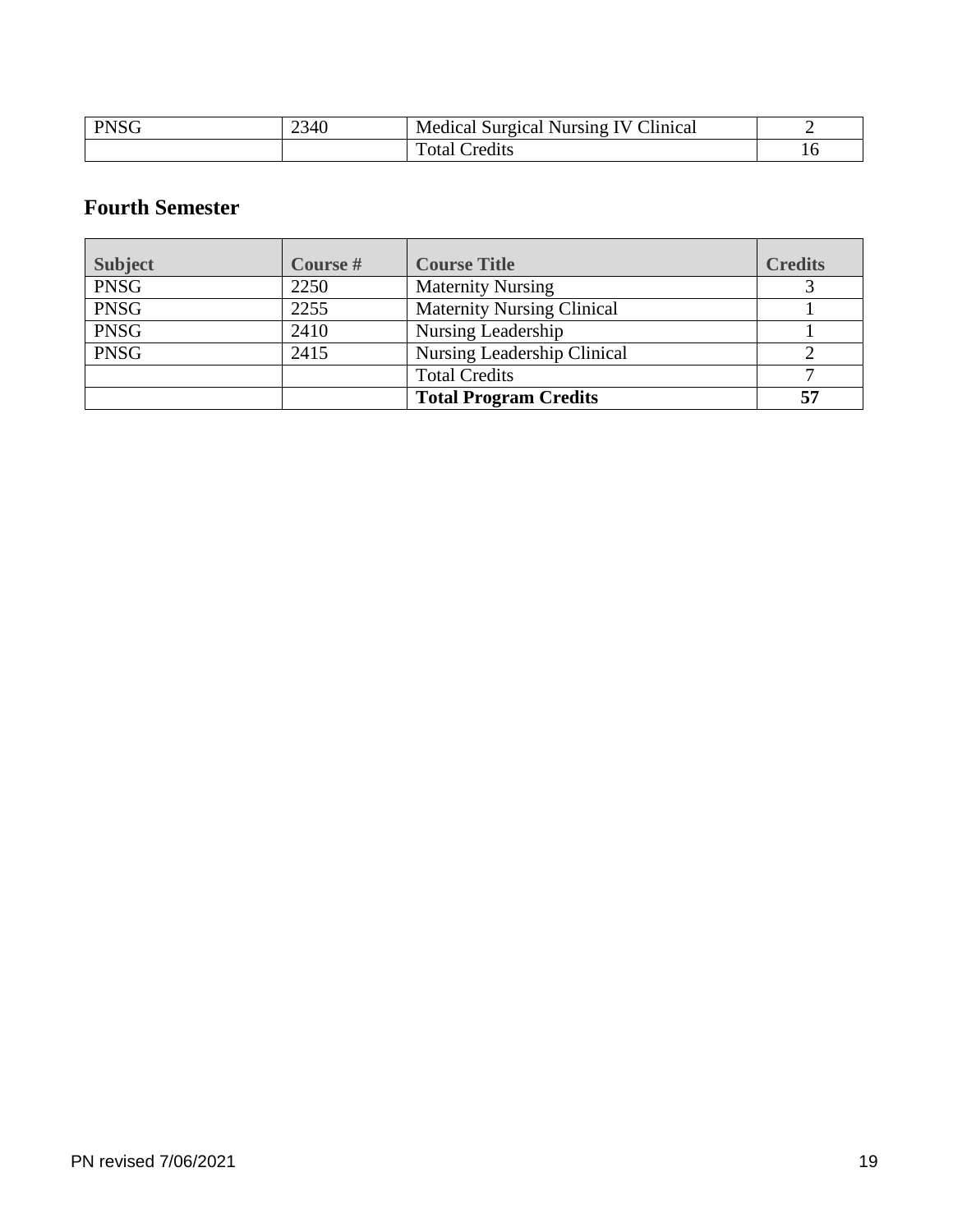## *Section II*

### <span id="page-20-1"></span><span id="page-20-0"></span>**Admission, Progression, and Graduation Requirements**

Admission, progression, and graduation requirements for the Practical Nursing (PN) student at Augusta Technical College is specified in the college catalog. A copy of the catalog may be viewed online at Augusta Technical College's website: [www.augustatech.edu.](http://www.augustatech.edu/)

Students admitted to the PN program will be expected to comply with the general policies and procedures for the College and specific policies, as outlined in this handbook. It is the student's responsibility to be aware of and meet all the requirements for progression and graduation from the Practical Nursing program at Augusta Technical College.

All students must complete an application for graduation by the designated deadline. Students must complete all courses in the nursing curriculum with a grade of a "C" or higher and have a minimum of a 2.0 cumulative grade point average on a 4.0 scale to be eligible to graduate from the practical nursing program. In addition to the grade and cumulative GPA requirement, students must complete an exit portfolio and pass the ATI Comprehensive Achievement Exam.

### <span id="page-20-2"></span>**Program Selection Process**

1. A ranking system is used to evaluate students for progression into the nursing program. The ranking criteria for the program include: GPA in the courses listed below  $-70\%$  of the ranking score

|             |      | Courses Included in GPA Ranking          |
|-------------|------|------------------------------------------|
| <b>ALHS</b> | 1011 | Structure and function of the Human Body |
| <b>MAT</b>  | 1012 | <b>Foundations of Mathematics</b>        |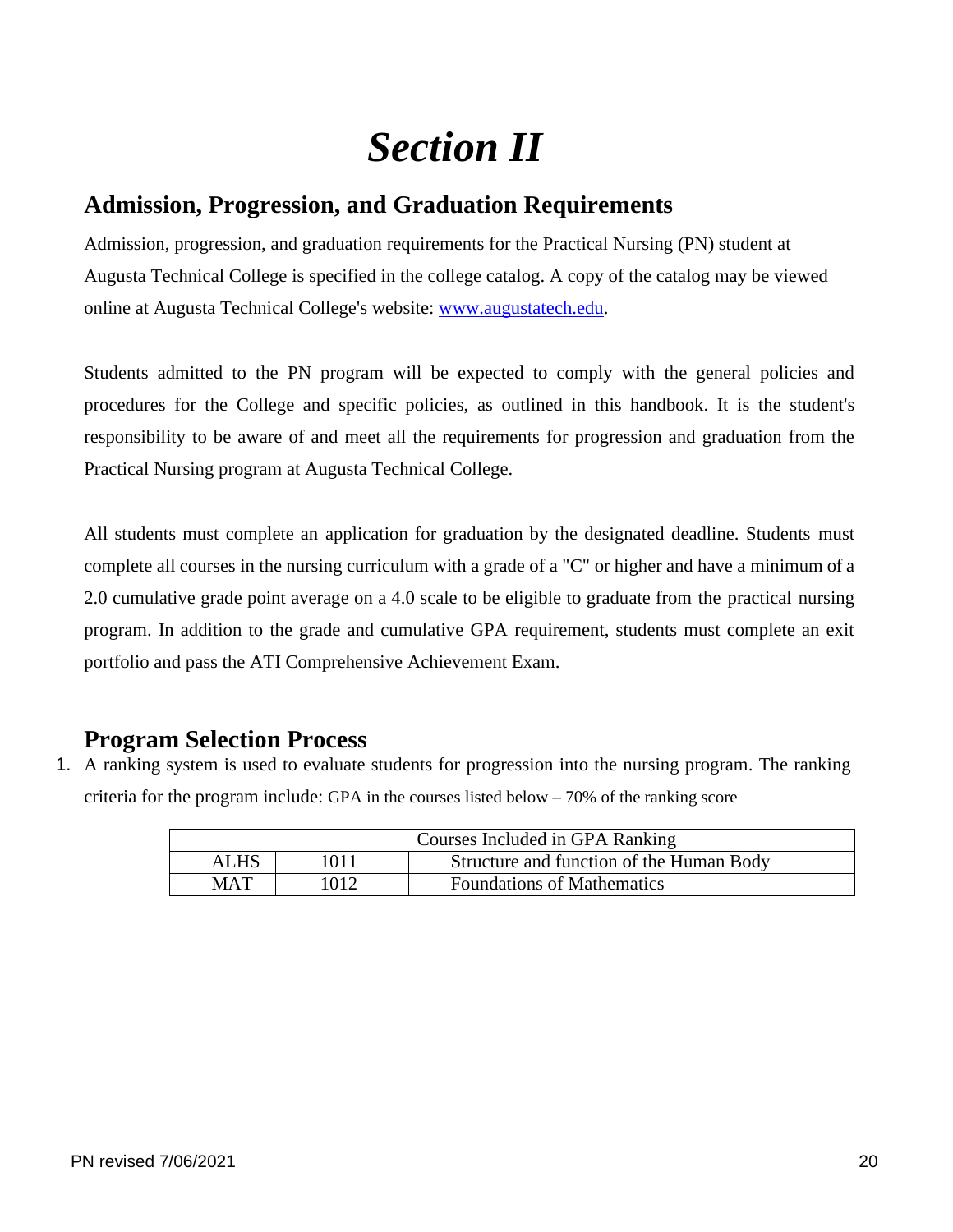2. TEAS exam will represent 30% of the ranking score.

The student will not be eligible for admission to the PN program with a composite percentile score of less than 58.7% on the TEAS exam. The ATI-TEAS examination includes four sections: Reading, Mathematics, Science, and English and Language Usage. Additional information about the examination can be obtained from the ATI website at [https://www.atitesting.com/teas/register.](https://www.atitesting.com/teas/register)

Note: Students must score at the proficient level (cut score of 58.7) or higher on the TEAS exam to be ranked. The exam dates will be posted on the college webpage and will be available in student services.

#### <span id="page-21-0"></span>**Academic Standing, Grading, and Readmission Policies**

The PN program complies with policies and procedures established by the College for academic standing. The following policies and procedures have been developed specifically for the program.

**Program Suspension:** If a student does not complete a course (by either failure or withdrawal), he or she will have to wait for the term in which the course is offered.

If program suspension is the result of failure of a PNSG course, the suspension will last until the course before the unsuccessful course is offered. Students wishing to re-enter the course before the unsuccessful course should submit the re-entry form in Appendix C to the Department head at least four weeks before the start of the semester. If the student withdraws or fails PNSG2030 they must submit an application for ranking in the next cohort.

The student must reapply to the College if he or she has not been enrolled for two consecutive semesters. Readmission is based on space and resource availability.

**Program Expulsion:** If a student receives two failures (<70%) in a nursing course (PNSG) prefix), then the student will be dismissed from the nursing program for academic reasons. The two failures in any combination will prevent the student from returning to Augusta Technical College's PN Nursing Program for no less than five (5) years.

#### <span id="page-21-1"></span>**Course Grading**

PN revised 7/06/2021 21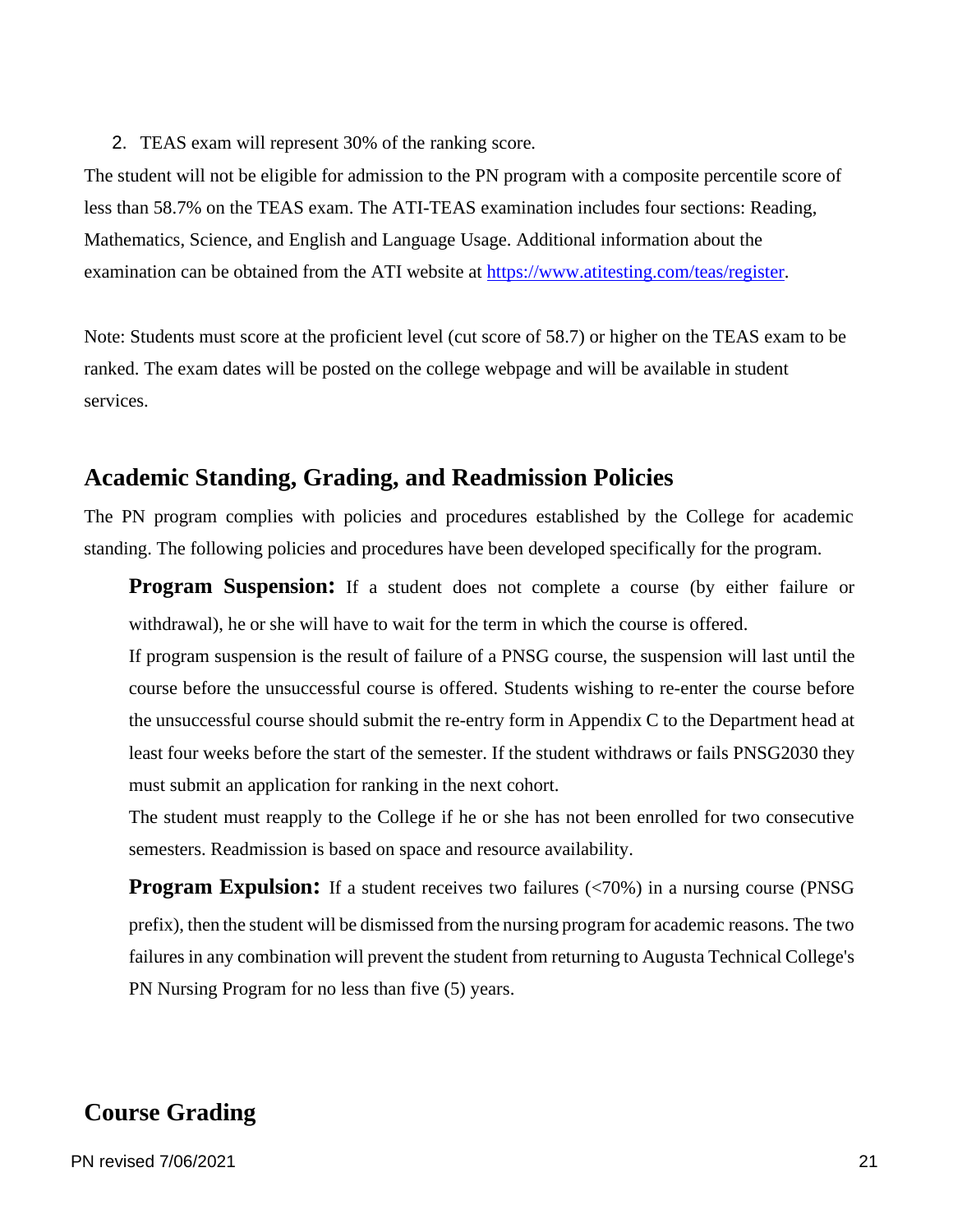Students will be awarded academic grades for each course. The College academic grading scale below will be used to award grades. It is the policy of the Practical Nursing program **not** to round grades. For example, if a student's final grade calculation is 69.1% to 69.9%, the grade **will not** be rounded to a 70. The student will receive a "D", thus failing the course. If a student receives two (2) failures (<70%) in any nursing course (PNSG prefix), then the student will be dismissed from the nursing program for academic reasons. The two failures in any combination will prevent the student from returning to Augusta Technical College PN nursing program for no less than 5 years. The student is not eligible for remediation or readmission.

#### **College Academic Grading Scale**

<span id="page-22-0"></span>

|               | Letter Grade Numerical Grade Range                                            |
|---------------|-------------------------------------------------------------------------------|
| A             | $90 - 100$                                                                    |
| B             | $80 - 89$                                                                     |
| $\mathcal{C}$ | Must maintain a 'C" or better to progress in the Nursing Program<br>$70 - 79$ |
| D             | $60 - 69$                                                                     |
| E             | 59 -- Below                                                                   |

## <span id="page-22-1"></span>**Work Ethics Grades**

A work ethics grade will be assigned in all courses. Therefore, students are encouraged to apply appropriate work ethics in class using the determining factors. The Instructor will monitor these skills and will document those situations in which students exceed or fail to meet these factors.

#### **Work Ethics Traits:**

- 1. **APPEARANCE:** Displays appropriate dress, grooming, and hygiene.
- 2. **ATTENDANCE:** Attends class; arrives/leaves on time; notifies Instructor in advance of planned absences.
- 3. **ATTITUDE:** Demonstrates a positive outlook; demonstrates mannerly behavior; follows chain of command.
- 4. **CHARACTER:** Displays loyalty, honesty, trustworthiness, dependability, reliability, initiative, self-discipline, and self-responsibility.
- 5. **COMMUNICATION:** Displays appropriate nonverbal, verbal, and written skills.
- 6. **COOPERATION:** Handles criticism, conflicts, and complaints appropriately; works well with others.
- 7. **ORGANIZATIONAL SKILLS:** Prioritizes and manages time and resources effectively; demonstrates flexibility in handling change; follows directions and procedures for the work environment.
- 8. **PRODUCTIVITY:** Completes tasks assigned efficiently, effectively, and timely; demonstrates problem-solving capabilities.

PN revised 7/06/2021 22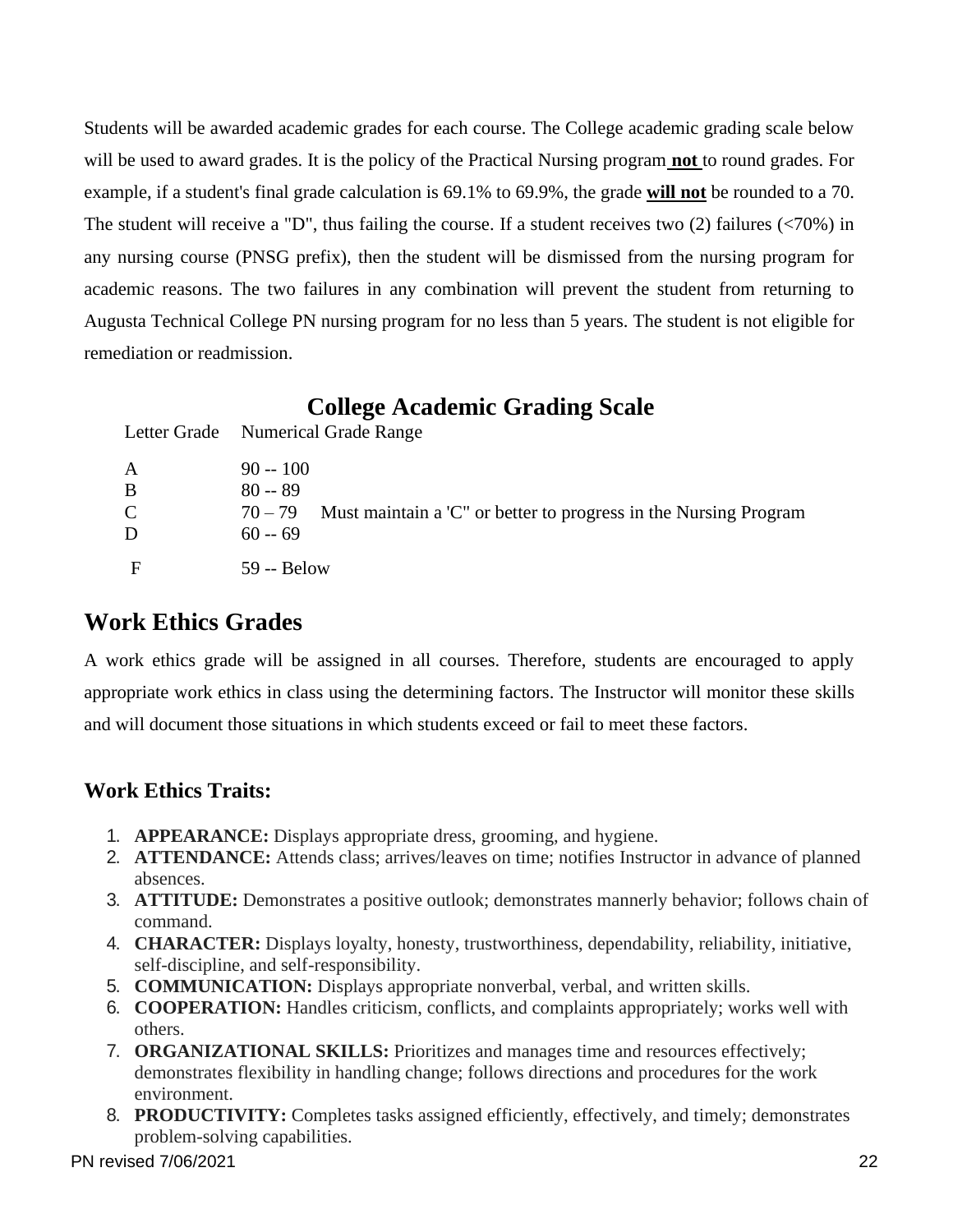- 9. **RESPECT:** Tolerates other points of view; acknowledges and appreciates the rights of others, has regard for diversity.
- 10. **TEAMWORK:** Works collaboratively with others toward a common goal in a respectful and cooperative manner; participates appropriately as a team member.

At mid-term, students will receive a rating that reflects these documented situations. A student deficient in any particular area will be allowed to bring their performance up to industry standards before the end of the semester. The work ethics grade will be placed on the student's permanent record. The work ethics grade does not affect the academic grade point average. The numerical scale for work ethics is as follows:

| Exceeds Expectations $-3$ | Meet Expectations $-2$ |
|---------------------------|------------------------|
| Needs Improvement $-1$    | Unacceptable $-0$      |

## <span id="page-23-0"></span>**Standardized Testing**

.

All students in the PN program are required to take and complete nationally normed tests in each semester (ATI Achievement Exams). Percentage awarded for scores is identified in the syllabus for each course. The standardized testing system assists the nursing department in providing consistency in the education of common concepts with national standards. The use of the ATI testing system assists the nursing department in making improvements and the development of academic achievements. Students purchase additional materials in support of their education and achieving their certification of ability to sit for the NCLEX-PN. Special accommodations are available if needed by contacting our disability coordinator, Karissa Wright at 706-771-4067.

### <span id="page-23-1"></span>**Course Competencies**

Competencies for each course are designed to ensure that any student who satisfactorily completes the course has demonstrated their mastery of the material presented. If you are unable to complete the competencies for the courses in which you are enrolled, you will receive "F" for the course grade.

### <span id="page-23-2"></span>**Assignments**

Class and clinical assignments must be handed in on time and be legible. In the event of absence on the date that an assignment is due, you will be expected to turn in the assignment as soon as you return and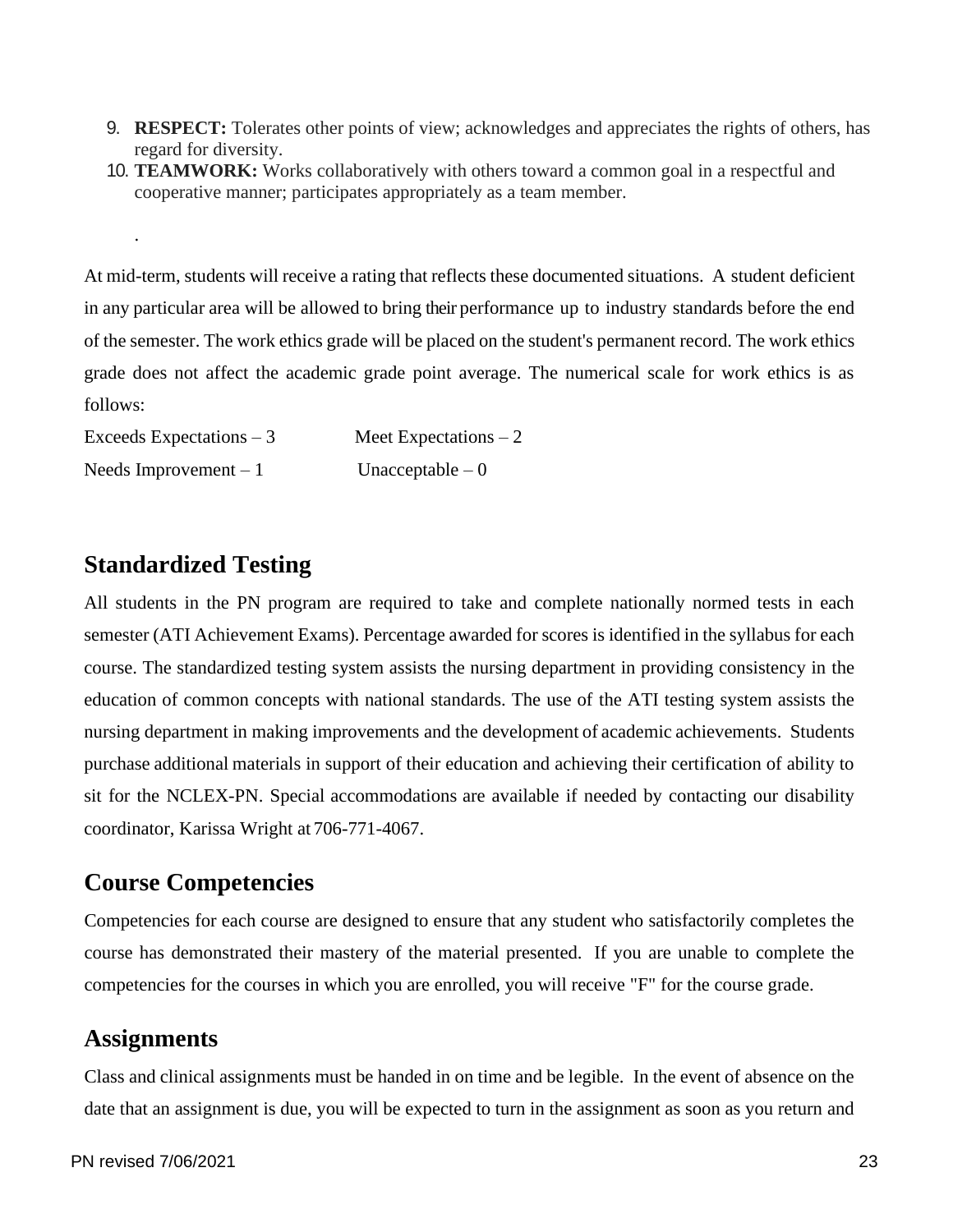grading will begin with a ten (10)-point deduction. You are responsible for all material presented in class, lab, or clinical during your absence. All exam will be on the syllabus and will cover textbook and laboratory assignments, class discussions, information sheets, and multimedia materials. If you miss an exam, there will be a makeup date posted on the syllabus that you must make up the exam. No exams will be given except on these makeup dates. The grading scale for all makeup tests will begin with a ten (10) point deduction. If you fail to make up any exam on the makeup date, you will receive a zero for the exam grade.

#### <span id="page-24-0"></span>**Drug Calculation and Administration**

Students are expected to increase proficiency in medication and drug calculation problems as you progress in the program. In PNSG 2010 Introduction to Pharmacology and Clinical Calculations, a minimum grade of 70% is required to complete this course successfully. In subsequent semesters, drug calculation and medication knowledge are a part of the clinical grade. The medication and drug calculation exams are a competency needed to pass medication in clinical. If the minimum grade is not obtained on the drug calculation and medication exam, one chance to retake, one exam to meet the minimum grade will be allowed. If minimum grade after the retake is not obtained, the student will receive an "F" for the clinical course, as the competency is not met to pass medication.

#### **Expectations by Course**

PNSG2310: Must obtain 70% PNSG2320: Must obtain 70% PNSG2330: Must obtain 70% PNSG2340: Must obtain 75% PNSG2255: Must obtain 75% PNSG2415: Must obtain 80%

## <span id="page-24-1"></span>**Chain of Command**

Students should notify the Instructor and proceeds as follows:

- 1. The current Instructor begins the chain of command.
- *2.* Department Head of Practical Nursing Program *(Dr. Ebony Story)*
- 3. Dean, Allied Health Sciences and Nursing (*Dr. Gwendolyn Taylor*)
- 4. Executive Vice President for Academic Affairs, and Institutional Effectiveness and Research (*Dr. Melissa Frank-Alston*)

It is the right of a student to voice concerns and to follow the chain of command, as listed.

PN revised 7/06/2021 24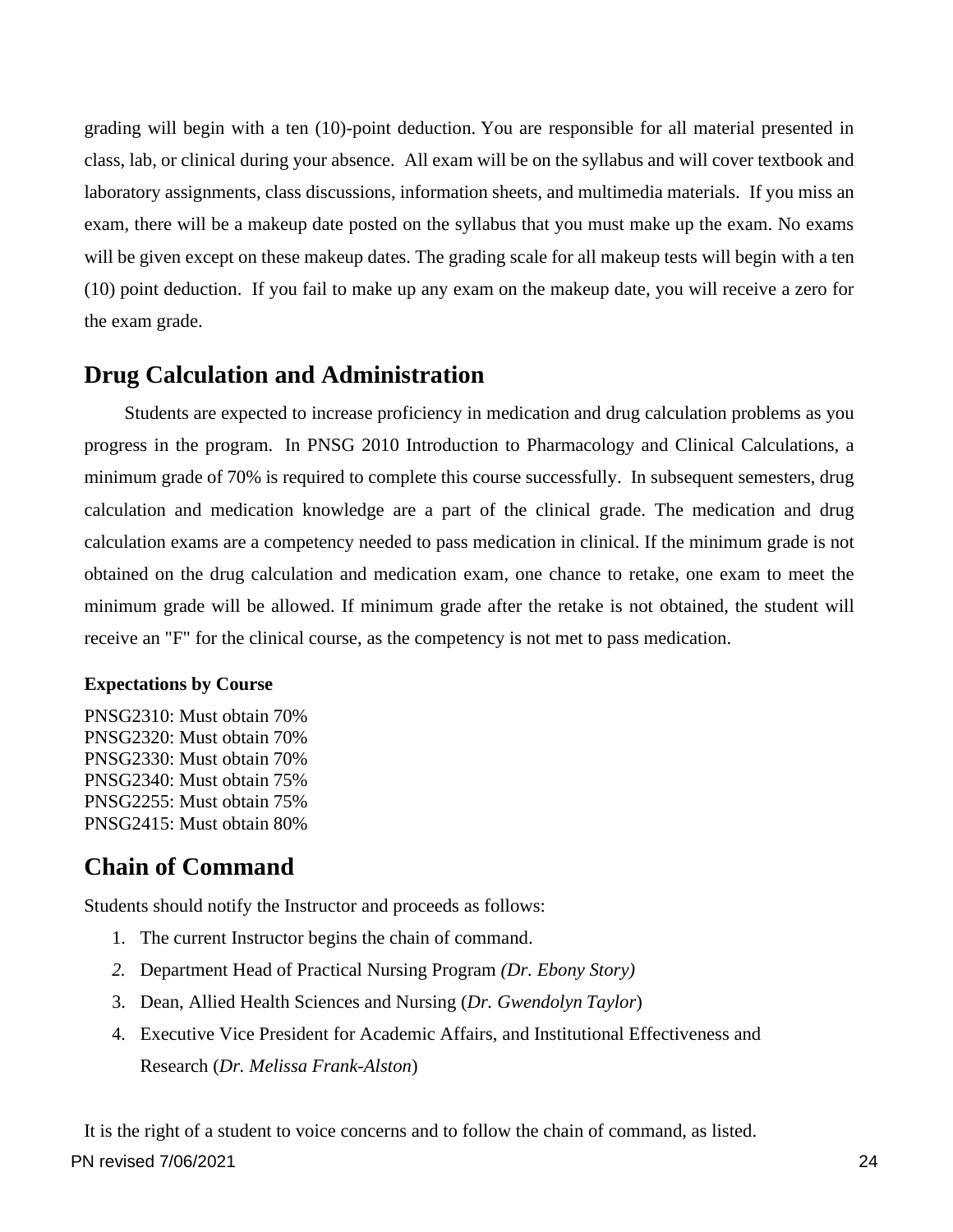Verbalizing concerns in the appropriate manner will in no way affect academic

standing. Please refer to the online Student Handbook and Wellness Guide and the College Catalog for the procedure for filing a grievance or complaint.

#### <span id="page-25-0"></span>**Grade/Academic Decision Appeals**

A student may appeal a final grade. Grade appeals are not considered a grievance as outlined by the college catalog. The student should first discuss the issue with the Instructor who awarded the grade or made the academic decision. This appeal should take place within two weeks of the awarded grade. If the consultation with the Instructor does not satisfy the student, he or she may appeal in writing to the Department Head. The written appeal must occur within one week of meeting with the Instructor in regard to the contested grade or decision. If the student is not satisfied with the decision of the Department Head, he or she may appeal to the Dean of Nursing (form available in the Dean's office). A written submission of the form must be completed before an appointment will be established. This appeal should occur within one week of meeting with the Department Head. If the student is not satisfied with the decision of the Dean of Nursing, the student may appeal in writing to the Executive Vice President, Academic Affairs and Institutional Effectiveness and Research. This appeal should occur within one week of the decision from the Dean of Nursing. The decision of the Executive Vice President, Academic Affairs, and Institutional Effectiveness and Research concerning the approval of a grade change is final.

#### <span id="page-25-1"></span>**Re-entry to the Program**

Upon re-entry to the practical nursing program the student will be required to repeat the course before the course they failed or withdrew. The student must also repeat the corresponding nursing clinical rotation (i.e., a student fails PNSG2210 Medical Surgical Nursing 1, the student will need to retake PNSG2030 Fundamentals of Nursing and PNSG2035 Fundamentals of Nursing clinical before reentry into PNSG2210 and PNSG2310). A student who fails PNSG2030 must be reranked for the program dn follow the procedures for a new student. Re-entry will be granted based on space availability. You must also complete all remediation assigned by the Instructor or Department Head.

To be considered for re-entry to the PN Program, a student must:

- Have at least an overall 2.75-grade point average (GPA) on a four-point scale in PN prerequisites.
- Reapply to the College if he or she has not been enrolled for two consecutive semesters.
- The student for graduation must complete the curriculum in effect at the time of re-entry.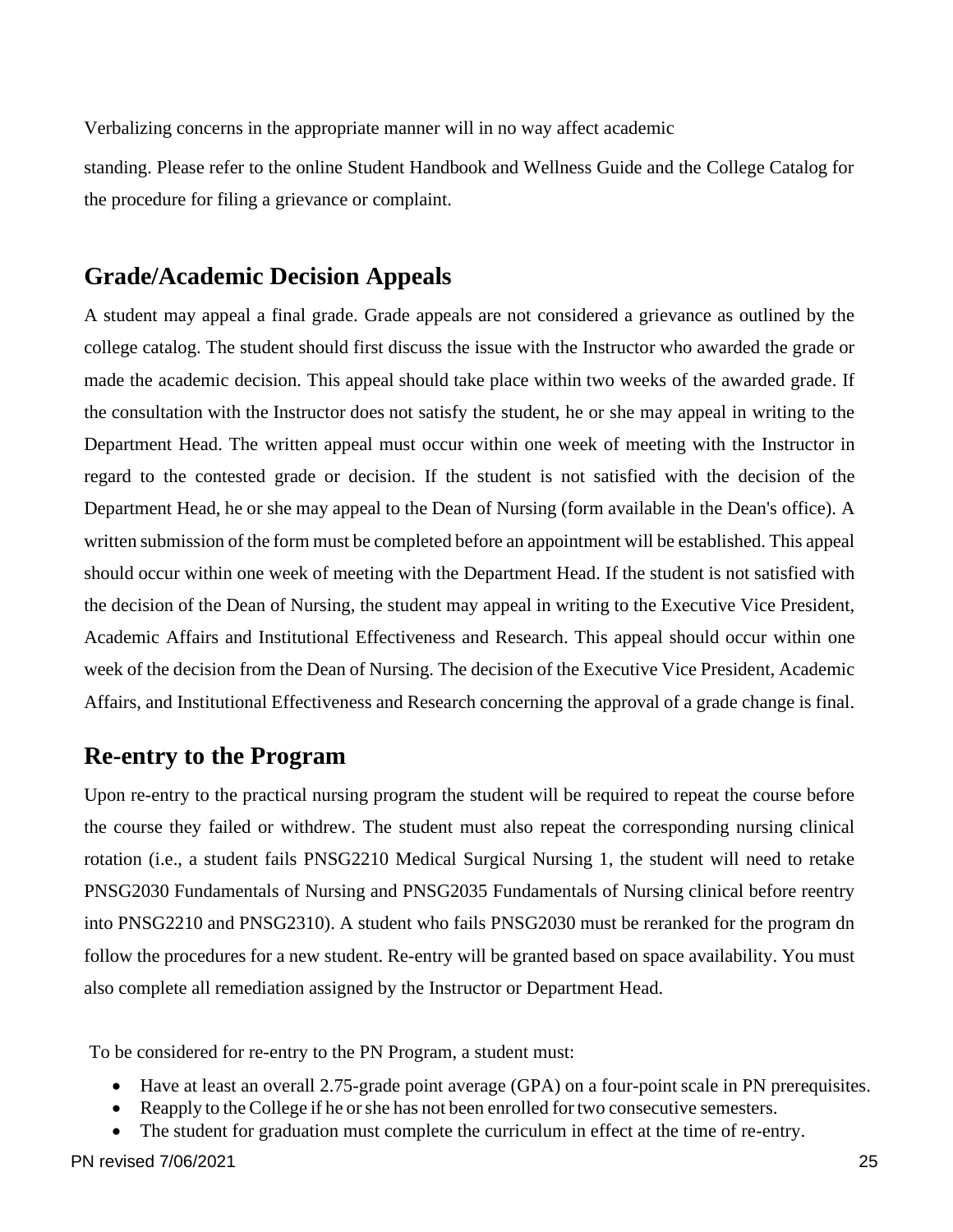- A re-entry plan will be put into place with the head of the department of Nursing once a failure has been determined.
- You will register and pay for the classes with the assigned CRN# through continuing education. You will attend class(s) based on the attendance policy specified in the PN student handbook and in your syllabi. You will receive a Pass (>70%) or Fail grade in Banner. You must pass the remediation course to progress forward in the program.
- Students will not automatically be considered for readmission into the program if they have been out of the program for more than two (2) semesters. Any student who is out more than two (2) semesters must reapply to the program. The student must contact the Admissions Department.
- A student who has withdrawn from a class or been withdrawn from a class may request reinstatement subject to the approval of and conditions set by thedepartment head. To be reinstated, the student must provide the Department Head with evidence that the extenuating circumstances which necessitated the withdrawal will no longer be a problem. The reinstatement will be based on space availability.

## <span id="page-26-0"></span>**Readmission to the Program**

Readmission is defined as a second admission into the nursing program. A student who withdraws or is unsuccessful in the Fundamentals of Nursing course must seek readmission through the ranking process for new students. Student must complete the ranking application by the deadline set forth by the ranking committee.

## <span id="page-26-1"></span>**Transfers**

The PN Program defines a transfer student as a student who has been enrolled in a practical nursing program for at least one semester or quarter at another college or university. Students must meet the admission criteria for Augusta Technical College and the PN program to be considered for admission/progression as a transfer student.

Student must complete the following actions for transfer admission:

- 1. Apply for admission to the College.
- 2. Submit official transcripts for all post-secondary institutions attended to the Registrar's office to be reviewed by the Nursing Department Head.
- 3. Submit an official transcript showing successful completion of high school or GED;
- 4. Students will not be considered for admission into the program if they have been out of a program for more than two (2) semesters. Any student out for more than two (2) semesters must apply to the program through the admission process and be ranked with other qualified students. The student must contact the Admissions Department.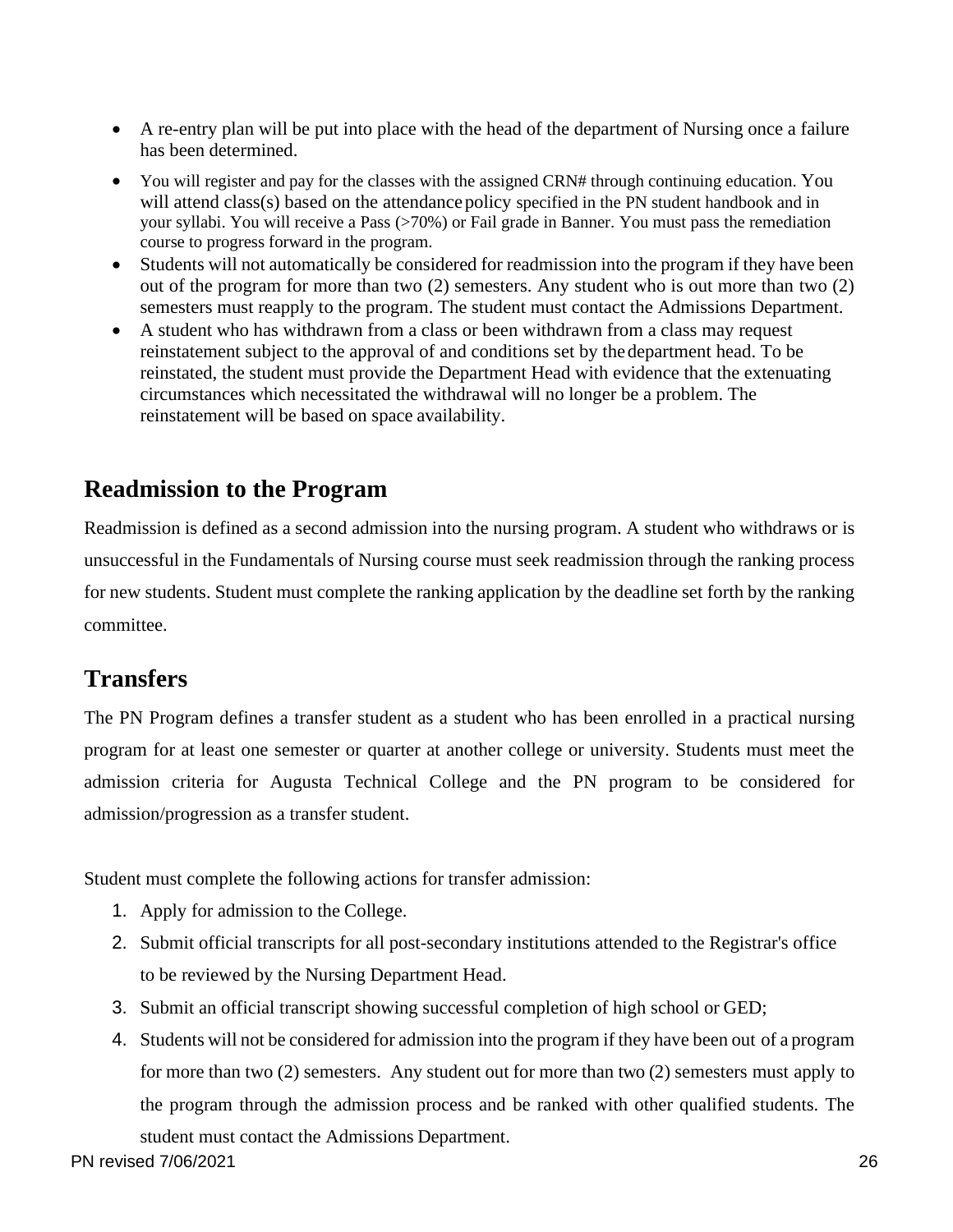#### <span id="page-27-0"></span>**Class Attendance**

The PN program must meet the requirements of the Georgia Board of Nursing minimum requirements for course hours. The program must also meet the requirements and standards necessary for successful employment in businesses and industries. Given the intensive nature of the practical nursing program, students must be present and on time every day for all class and clinical, as is required in the "world of work." Therefore, there are no excused absences from any course(s). Attendance is counted from the first scheduled class meeting of each semester. If a student misses more than ten (10) percent of the total lecture hours in any course during a semester, the student will fail the course(s) involved. All clinical hours must be completed prior to progressing.

A student will receive a written warning after the first absence. All work missed due to tardiness or absences must be made up at the discretion of the instructor. Three (3) tardies equal one (1) absence for the course involved. Once a student is counted as present in class, the student is not allowed to leave the classroom without informing the instructor ahead of time. All efforts should be made not to disrupt the class when departing. The time missed will be recorded in the instructor's grade book. Students who miss a scheduled clinical day will receive a zero for that day. If the hours cannot be made up in the current course, the student will receive an "I" and must complete the course with the next cohort.

#### <span id="page-27-1"></span>**Student Disciplinary Policy and Procedure**

Augusta Technical College exists to educate its students; to advance, preserve, and disseminate knowledge; and to advance the public interest and the welfare of society as well. To achieve these ends, the College reserves the right to maintain a safe and orderly educational environment for its students and staff. Therefore, when in the judgment of College officials, a student's conduct disrupts or threatens to disrupt the college community, appropriate disciplinary actions will be taken to restore and protect the atmosphere of collegiality and mutual respect on campus.

Any student found to have committed any of the following types of misconduct is subject to the disciplinary sanctions outlined in the Student Disciplinary Policy and Procedure.

Academic misconduct includes but is not limited to, the following,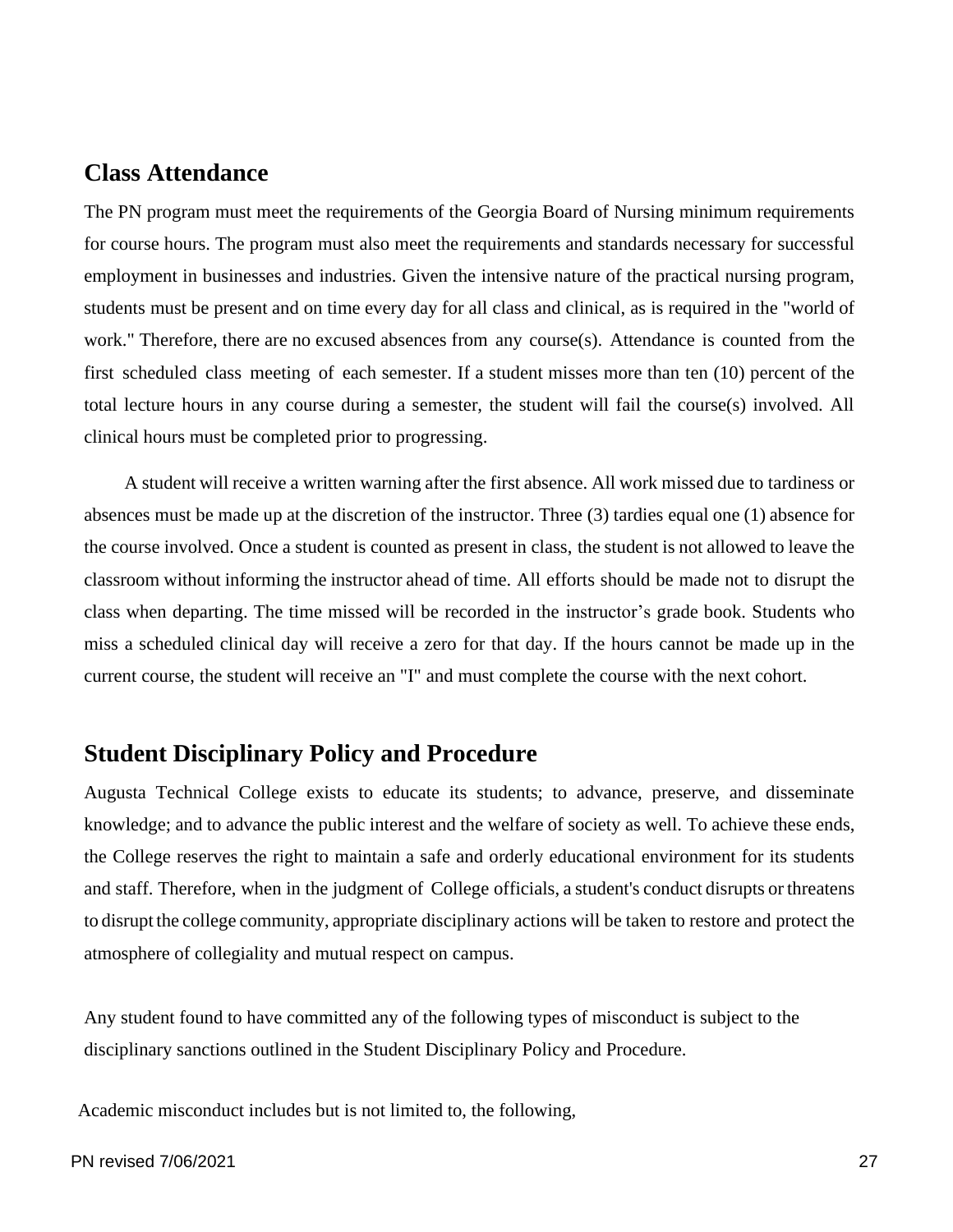- 1. Aiding and Abetting Academic Misconduct:
	- a. Knowingly helping, procuring, encouraging, or otherwise assisting another person to engage in academic misconduct.
- 2. Cheating:
	- a. Use and or possession of unauthorized material or technology during an examination, or any other written or oral work submitted for evaluation, a grade, such as recorders, notes, tests, calculators, computer programs, cell phones, smart phones, smart watches, or other electronic devices.
	- b. Obtaining assistance with or answers to an examination or any other written or oral work submitted for evaluation and/or a grade from another person with or without that person's knowledge.
	- c. Furnishing assistance with or answers to an examination or any other written or oral work submitted for evaluation and/or a grade to another person.
	- d. Possessing, using, distributing or selling unauthorized copies of an examination, computer program, utilizing unauthorized resources (i.e. e-test banks), or any other written or oral work submitted for evaluation and/or a grade.
	- e. Representing as one's own an examination or any other written or oral work submitted for evaluation and/or a grade created by another person.
	- f. Taking an examination or any other written or oral work submitted for evaluation and/or a grade in place of another person.
	- g. Obtaining unauthorized access to the computer files of another person or agency and/or altering or destroying those files.
	- h. Obtaining teacher edition textbooks, test banks, or other instructional materials that are only intended to be accessed by technical college officials, college administrators or faculty members.
- 3. Fabrication:
	- a. The falsification of any information or citation in an examination or any otherwritten oral work submitted for evaluation and/or a grade.
- 4. Plagiarism:
	- a. Submitting another's published or unpublished work in whole, in part, or in paraphrase, as one's own, without fully and properly crediting the authorwith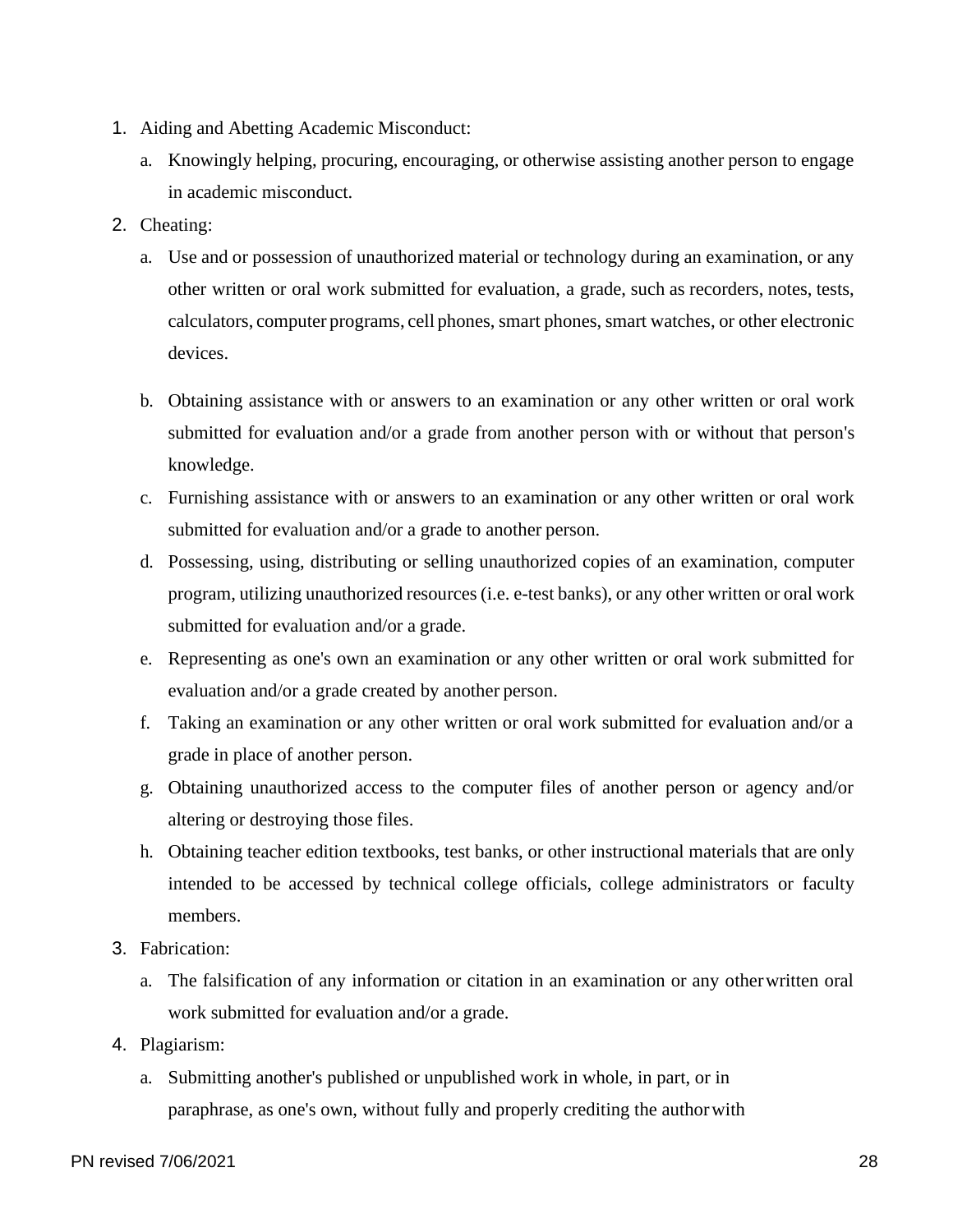footnotes, quotation marks, citations, or bibliographical reference.

- b. Submitting as one's original work, material obtained from an individual or agency without reference to the person or agency as the source of thematerial.
- c. Submitting as one's own original work material that has been produced through unacknowledged collaboration with others without release in writing from collaborators.
- 5. Critical Incident (defined in section IV)

#### <span id="page-29-0"></span>**Probation**

The student can be placed on probation for disciplinary action before further action for poor academic performance, discipline problems in clinical or the classroom, attendance issues,or any other academicrelated issues as determined by the faculty of record. This is a written notification to the student of academic-related issues that threaten performance.

#### <span id="page-29-1"></span>**College Honor Code**

"It is my honor to be an Augusta Technical College student. I pledge to do honor to my classmates, the College, and myself by doing my best and by following the College Honor Code. I will not dishonor the College or myself by lying, cheating, stealing, or harming another person or property. I understand that following an honor code reflects my work ethic, which is important to my success on the job and in life."

#### <span id="page-29-2"></span>**Code of Ethics**

The Code of Ethics of the Practical Degree Nursing program is derived from the American Nurses Association Guide to the Code of Ethics for Nurses: Interpretation and Application (ANA, 2015).

#### <span id="page-29-3"></span>**Academic Honesty Policy**

PN revised 7/06/2021 29 The primary goal of education is to increase individual student knowledge. Healthcare is a profession in which comprehensive and accurate knowledge is vital for appropriate performance. Therefore, academic dishonesty will not be tolerated in the Practical Nursing program at Augusta Technical College. The objective of corrective action is to address performance or behavior concerns and is not designed to be punitive. Corrective action may include verbal and/or written warnings. A verbal warning is intended to help the student maintain academic success and to correct any inappropriate behavior. Violation of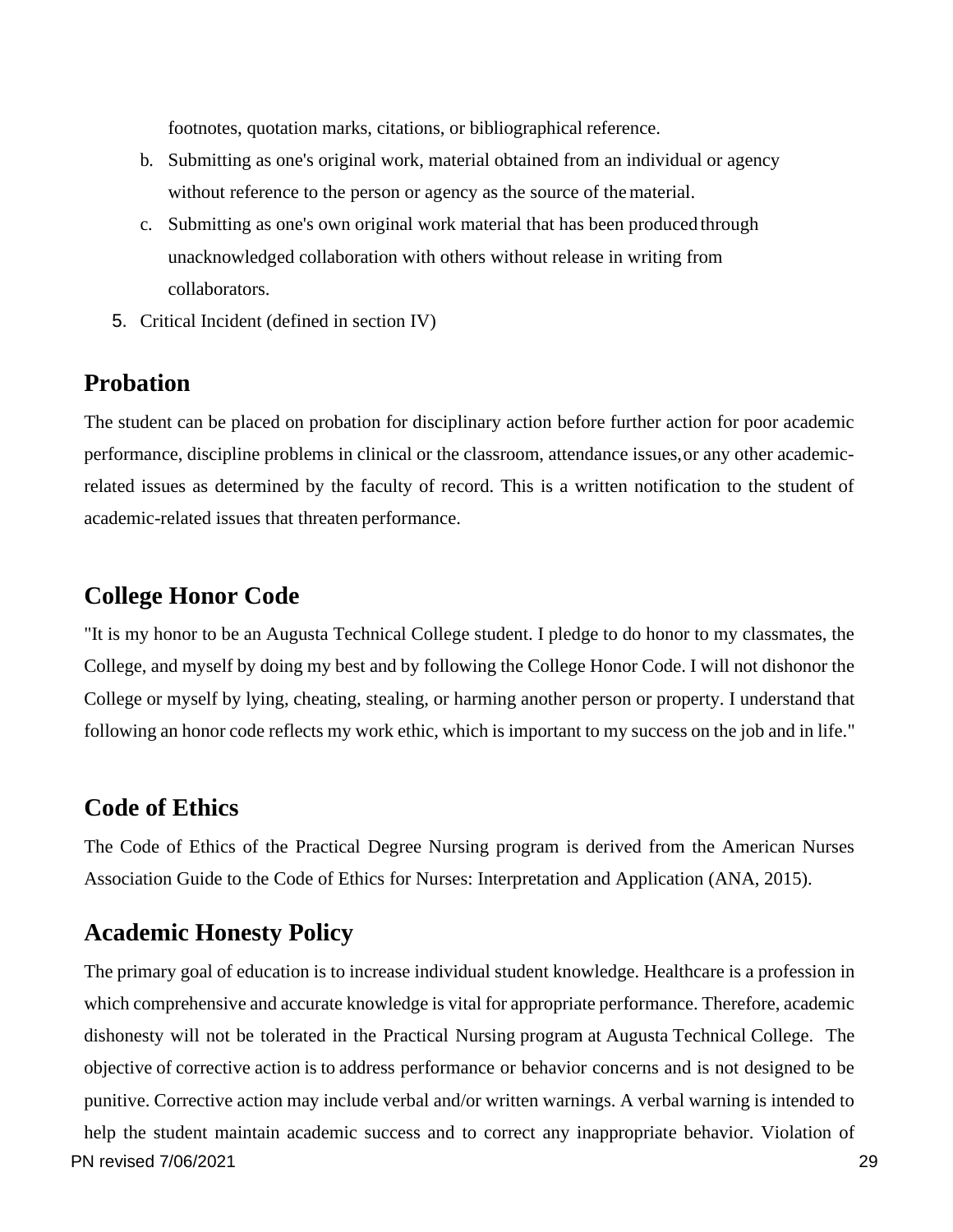academic integrity (i.e., academic dishonesty) will warrant the appropriate faculty member issuing a written warning. The student will also receive a "zero" on the assignment or examination. Also, the student will receive a "zero" on their ethics grade for the grading period. The faculty member will provide documentation to the student along with the grade of "zero."

Documentation will include the date, issues discussed, recommendations made, and student's response. The student will be asked to sign the document to indicate understanding, but this is not necessary to be included in the student file. Documentation will then be forwarded to the Department Head for endorsement and retained in the student's file for one year. Documentation will not be placed in the student's college academic file under these circumstances.

If a written warning was given to a student and the student did not correct their behavior (or in cases where a faculty member believes that more significant corrective action is appropriate), then the student will be referred to the Disciplinary Officer for the College.

#### <span id="page-30-0"></span>**Procedure for Exam Reviews**

The purpose of this policy is to allow students the opportunity to have faculty review examination questions on unit exams. Items on the final examination or ATI are not subject to this policy. Examinations are administered electronically during a specified timeframe. After students complete the unit exam, there is an immediate opportunity to review questions or any given rationales. In the event a student disagrees with the exam item or options, they will be allowed to submit a request for individual item review. The following guidelines are to be utilized when submitting an Exam Question Review.

- 1. Item reviews are to be submitted no more than 24 hours after the scheduled examination. Discussion and review of items after 24 hours is not permitted.
- 2. Students will complete and submit the Exam Question Review form and include the requested information. (See Appendix E)
- 3. Upon receipt of the Exam Question Review form, the faculty will review the question and make any decisions related to the validity of the student concern. The faculty will provide a brief explanation regarding the concept in question and the outcome.
- 4. To maintain the integrity of the examination, students will not share Exam Question Review information with other students. Sharing of Exam Question Reviews or exam items violates the Department of Nursing Education Academic Integrity Policy and subject to disciplinary action outlined in the policy.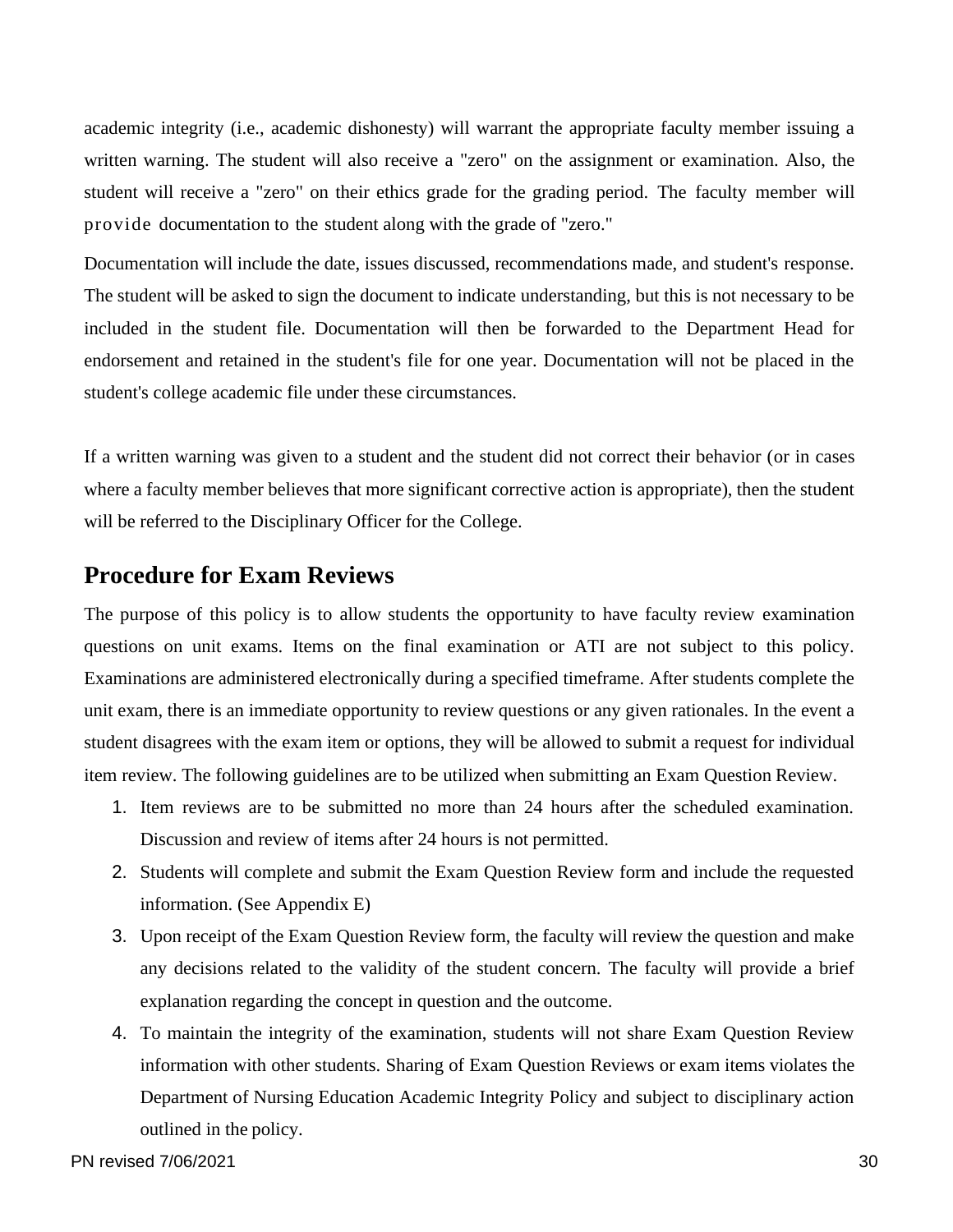## <span id="page-31-0"></span>**Confidentiality**

Health Insurance Portability and Accountability Act of 1996 (HIPAA) is a law that mandates patient confidentiality. This law is strictly enforced, and penalties are attached for non- adherence. Compliance and adherence by Augusta Technical College PN students is mandatory. The following guidelines will be enforced:

- 1. All personal client information will be on a "need to know" basis.
- 2. All personal client information with which the student is entrusted with will be maintained confidentially at all times.
- 3. Any student discussion regarding clients, including procedures, diagnosis, symptoms, etc., will be limited to the learning environment (clinical conference, lab, or classroom).
- 4. Client names must never be utilized in discussion or written assignments (initials only).
- 5. Taping of class activities is not allowed in any clinical facility.
- 6. PN students will respect the rights of others at all times. This includes colleagues, other students, college faculty and staff, facility staff, etc. This includes but is not limited to, information, discussions, computer or paper data.
- 7. Photocopying client records is prohibited. All computer-generated records must be destroyed according to facility policy before the student leaving the clinical site.

### <span id="page-31-1"></span>**Social Media**

Many students use various forms of social media, including but not limited to wikis, blogs, websites, and social networking sites. Facebook, Myspace, Instagram, Snapchat, and Twitter are specific and frequently used examples of these media. When using social media, students are expected to act with courtesy and respect toward others. Health Insurance Portability and Accountability Act of 1996 (HIPAA) applies to the use of social media too.

HIPPAA is a law that mandates patient confidentiality. This law is strictly enforced, and penalties are attached for non-adherence. Compliance and adherence by Augusta Technical College PN students is mandatory. Regardless of where or when students make use of these media, students are responsible for the content they post or promote. No student shallabuse

or violate the confidentiality of any member of the faculty, staff, student body, or off-campus activity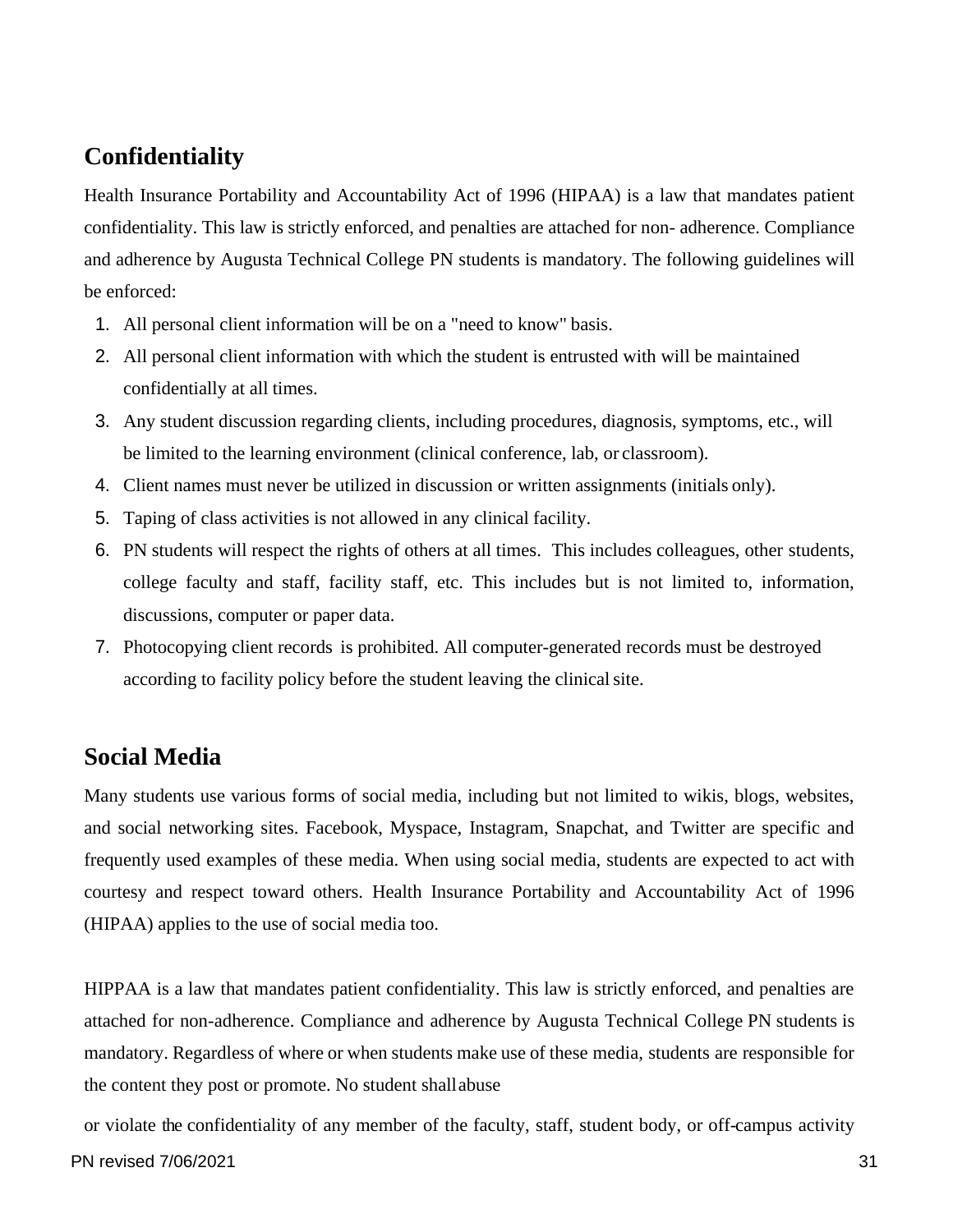(clinical).

Use of social media is prevalent among students. Students should be aware that unwise or inappropriate use of social media could negatively influence educational and career opportunities. Using social media to discuss any information regarding patients will not be tolerated in the Practical Nursing program at Augusta Technical College. Your program involves confidential information. Do not disclose this information. Any student, acting individually or in concert with others, who violates any part of this policy shall be subject to disciplinary procedures including dismissal from a class session by the Instructor and/or suspension or expulsion by the supervising Dean, director, or duly authorized administrator. All personal client information with which the student is entrusted will be maintained in a confidential manner at all times.

To avoid these negative impacts, students should consider the following:

- Post content that reflects positively on you and the College. Be aware not only of the content that you post, but of any content that you host (e.g., comments posted by others on your site). Content you host can have the same effect as content you post.
- Though you may only intend a small group to see what you post, a much larger group may actually see your post. Be aware that your statements may be offensive to others, including classmates or faculty members who may read what you post.
- Employers and others may use social media to evaluate applicants. Choosing to post distasteful, immature, or offensive content may eliminate job or other opportunities.
- Once you have posted something via social media, it is out of your control. Othersmay see it, repost it, save it, forward it to others, etc. Retracting content after you have posted it is practically impossible.
- If you post content concerning the College, make it clear that you do not represent the College and that the content you are posting does not represent the views of the College.
- <span id="page-32-0"></span>• Make sure the content you post is in harmony with the ethical or other codes of the PN program.

## *Section III*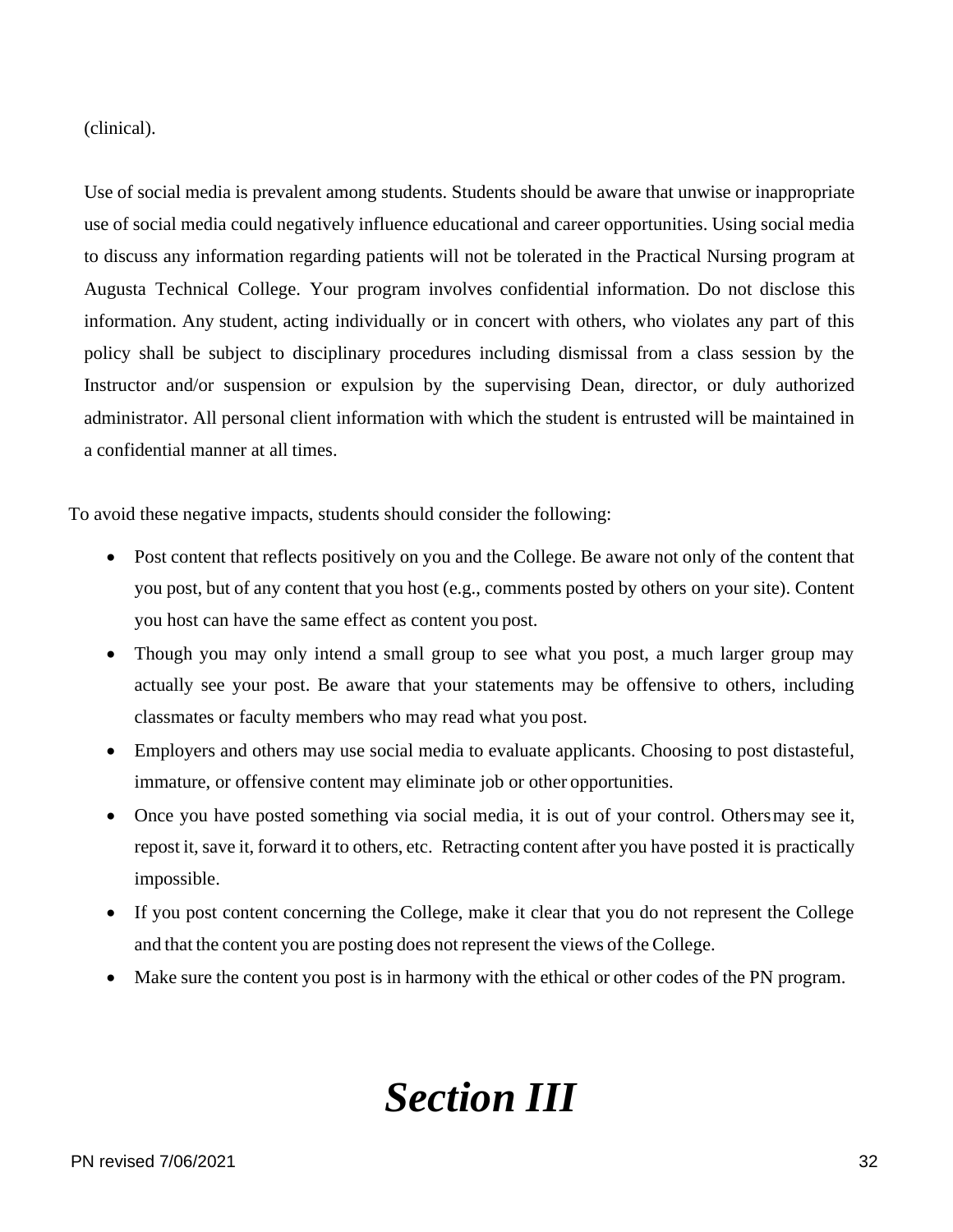### <span id="page-33-0"></span>**Health Requirements**

The practical nursing department utilizes Precheck to obtain and manage student's background checks, drug screens, and immunization records. Students are required to sign an authorization to allow PreCheck and Augusta Tech faculty member to release health information to clinical sites. Students are responsible for all costs related to the health requirements for clinical. The following health/other requirements must be met before beginning the nursing core:

#### **Upon acceptance into the PN program**

- 1. ALL students are required to have a 2-step TB Skin test. A chest x-ray is needed if a TB Skin test or PPD results are positive. A 2-step TB Skin test is completed using the following guidelines:
	- a) The initial TB skin test is administered, and in 48-72 hours, the healthcare practitioner interprets results.
	- b) The second step is completed 7-21 days AFTER the initial test is completed, and in 48- 72 hours, the healthcare practitioner interprets the results.
- 2. Hepatitis B Vaccine series (3 doses), and a titer reflecting an "immune status", OR declination form.
- 3. Diphtheria/Tetanus within ten years. TDAP preferred.
- 4. Mumps, Measles, Rubella vaccine (2 doses) and a titer reflecting an "immune status."
- 5. Varicella vaccine (2 doses), OR documented history of disease, and a titer reflecting an "immune status."
- 6. Flu Vaccine to be completed during the first week of October.
- 7. Physical (signed by the physician, **NOT** a nurse practitioner or physician's assistant).
- 8. Drug Screen and Background Check (Administered by PreCheck). Submit actual reports.
- 9. Obtain the American Heart Association Basic Life Support Certification or Recertification and maintain certification throughout the PN program.
- 10. Copy of active Medical Insurance Card or letter from carrier reflecting coverage.

#### **Annual Requirements**

1. A one-step Mantoux Tuberculin Skin Test or PPD is required annually. A chest x-ray is needed if TB Skin test or PPD results are positive.

PN revised 7/06/2021 33 2. Drug Screen, Background Check, and Immunization Tracker (Administered by PreCheck).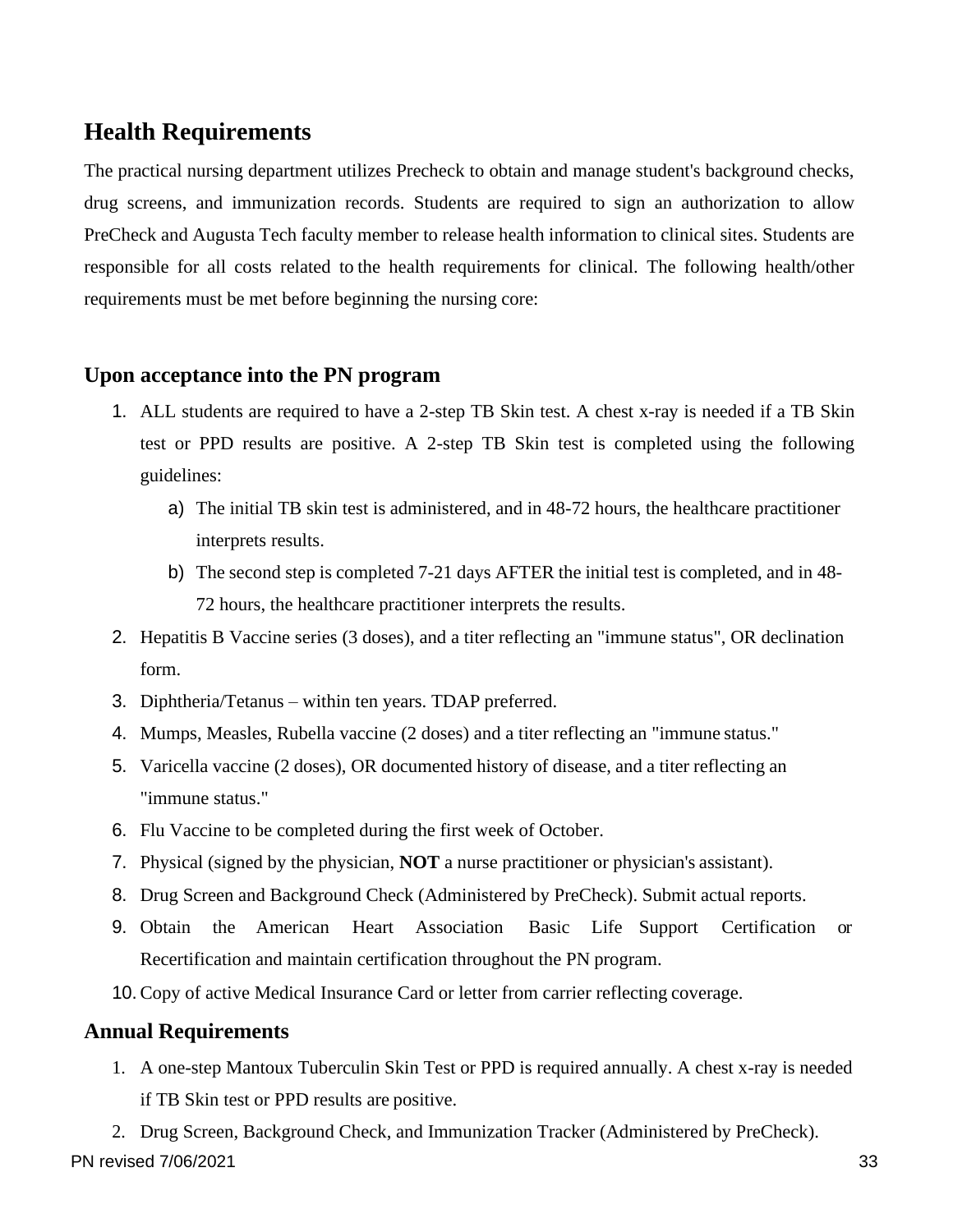3. Flu Vaccine to be completed during the first week of October.

#### <span id="page-34-0"></span>**Criminal Convictions**

Conviction of a felony or gross misdemeanor may prohibit employment in the nursing field and may make a student ineligible to participate in clinical rotations and take the licensing exam. The Georgia Board of Nursing requires a "state and federal criminal history/background records check for all applicants by examination, endorsement and reinstatement" before issuing licenses. Successful completion of the Practical Nursing Program at Augusta Technical College does not guarantee licensure or employment. Students should contact the Georgia Board of Nursing for further details related to personal background issues.

#### <span id="page-34-1"></span>**Background Checks and Drug Screens**

Clinical agencies require a background check and drug screen before a student attends a clinical practicum. Students must accept clinical sites as assigned by the College instructor. Students' failure to consent to background checks, drug screens, or release of personal information will result in failure of placement in a clinical facility, thereby causing the student to be unable to complete the program.

The College uses PreCheck to secure criminal background checks, drug screens, and immunization trackers. Students are responsible for securing their background checks (scheduling and cost). Students will receive the PreCheck instruction sheet outlining the steps to obtain a background check, a drug screen, and an immunization tracker. Each clinical site is responsible for reviewing student background checks and drug screens. Augusta Technical College does not assume any responsibility for the evaluation of background checks and drug screens. The designated representative at the clinical site will make the final decision related to background checks and drug screens. Students who cannot

attend clinical because of issues within their background check or drug screen will not be able to complete the program requirements. College faculty members do not handle, deliver, or review drug screen results. A second background check or drug screen will need to be completed if there is a break in enrollment.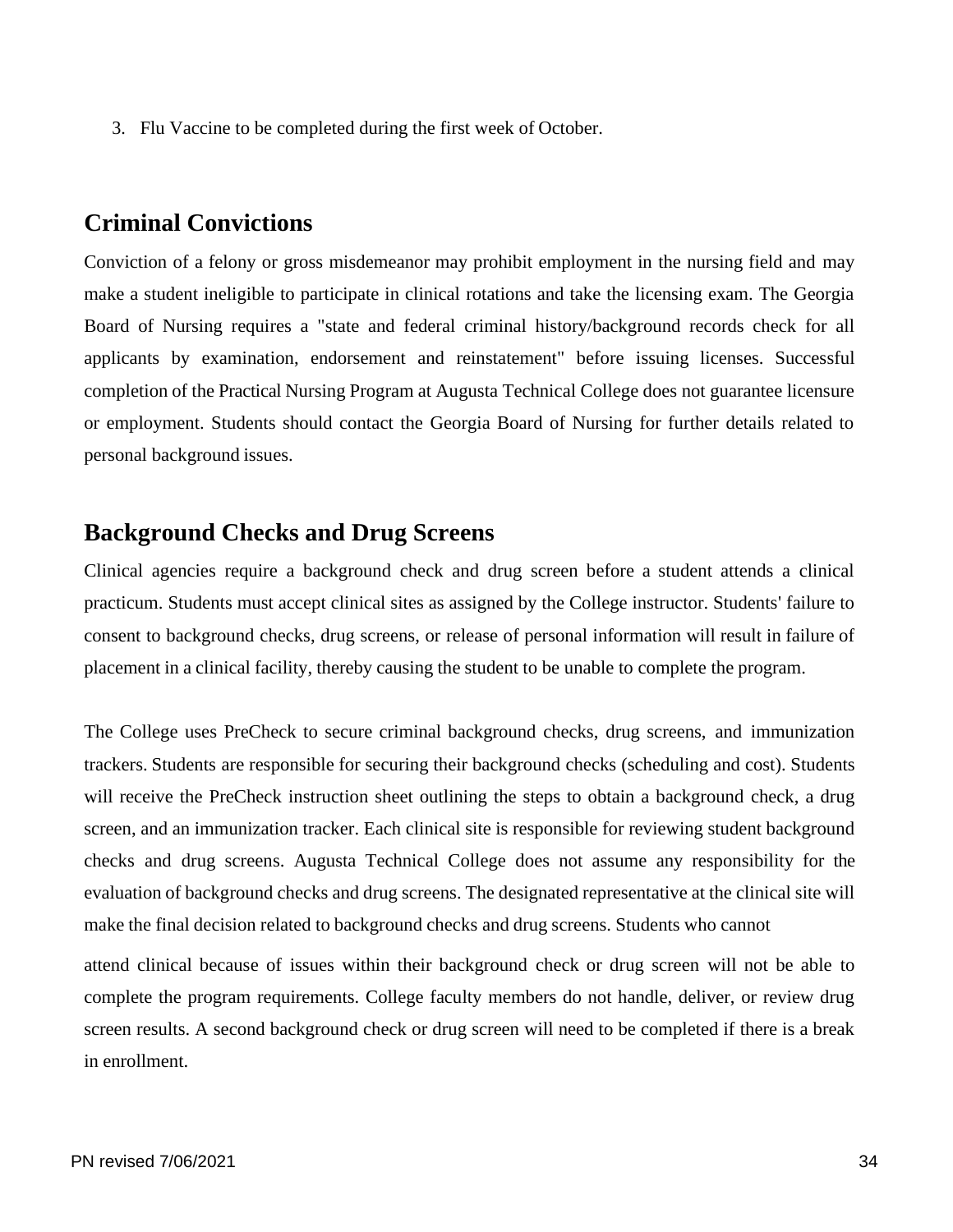#### <span id="page-35-0"></span>**Conduct Code**

In order to provide a harmonious learning environment at Augusta Technical College, the following student conduct code has been formulated. Any student, acting individually or in concert with others, who violates any part of the student conduct code shall be subject to disciplinary procedures including dismissal from a class session by the instructor and/or suspension or expulsion by the supervising Dean, director, or duly authorized administrator. Additional rules or regulations may be initiated under established procedures during the year. If approved will become effective as a part of the official code at the time of inclusion.

A student is responsible for the observance of all Federal, State, and Local laws. The Institution, as a member of the community, is responsible for contributing to the enforcement of all laws. The College has a profound concern for those students experiencing educational or personal difficulties and provides counseling or referral to appropriate agencies to aid those students. However, when a student's continued presence on campus may create a danger to the educational process of the College community, the College may find it necessary to take disciplinary action. The Institution considers that students are adults and expects students to obey the law and to take personal responsibility for their conduct.

#### <span id="page-35-1"></span>**Employment of Unlicensed Student**

Practicing as a licensed practical nurse without a license is prohibited and violates the Georgia Practical Nurse Practice Act: Article 1, Code Section 43-26-10. As a student nurse, you cannot be employed as a Licensed Practical nurse. You shall not use any words, abbreviations, figures, letters, title, sign, card, or device, implying that you are a licensed practical nurse. Doing so can result in expulsion from the program and or criminal charges, as indicated in the Practical Nurse Practice Act.

## *Section IV*

#### <span id="page-35-3"></span><span id="page-35-2"></span>**Clinical Performance**

PN revised 7/06/2021 35 Clinical performance is graded on the college grading scale. Clinical performance is a separate grade from your theory grade. Clinical failure is defined as the failure to achieve clinical requirements that demonstrate a level of competency in the clinicalsetting.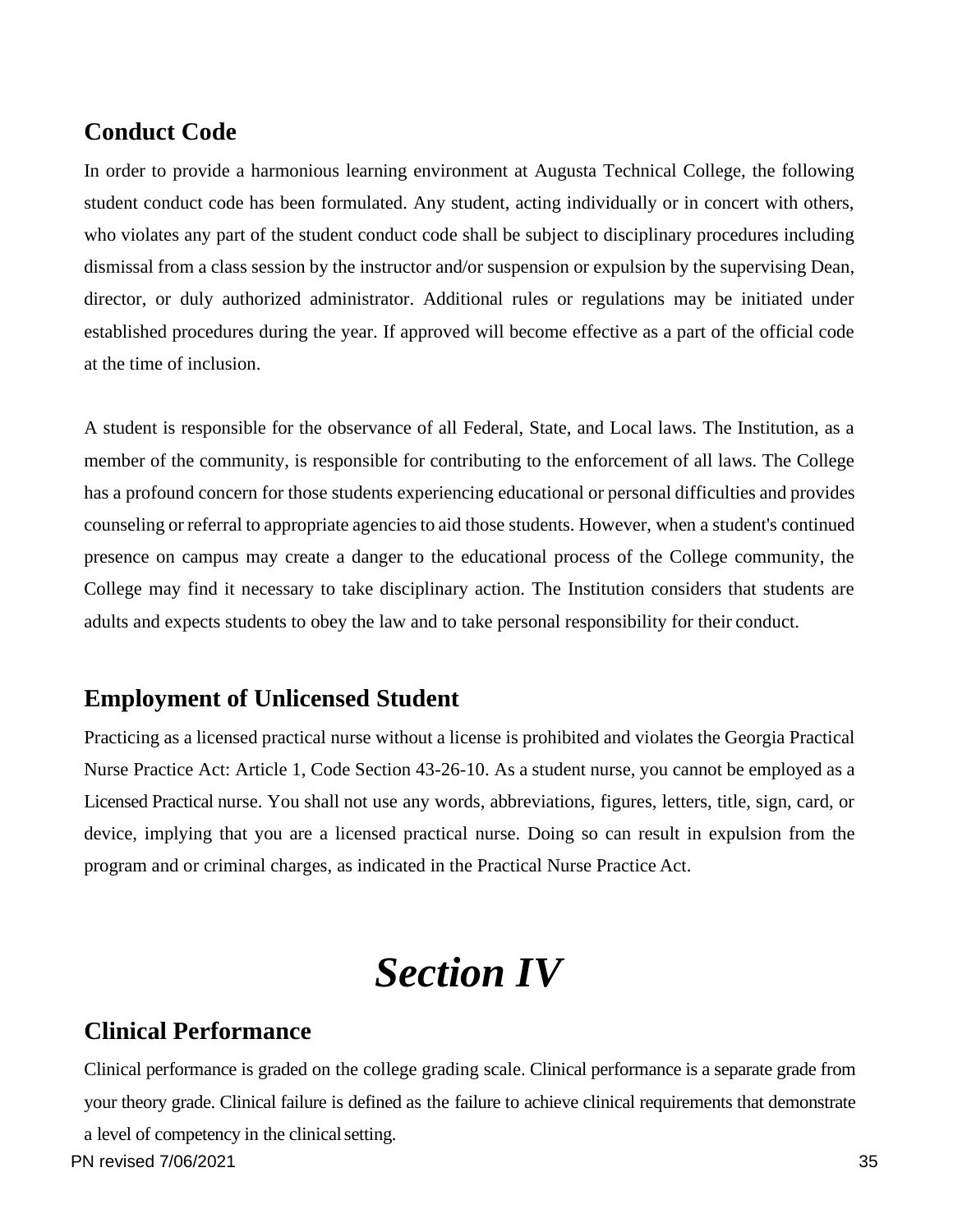#### <span id="page-36-0"></span>**Clinical Makeup Hours**

If you must be absent on a clinical day, you must notify your clinical Instructor at least **45** minutes before the scheduled clinical time. You must give this message directly to the instructor. If you could not contact the instructor and are forced to leave a message with someone at the clinical site, be sure to write down their full name, title, and the time that you called. If your instructor does not receive the message for any reason, it will be considered a critical incident. It will result in a 40-point deduction from your clinical evaluation grade for the week. This applies to all clinical courses starting with PNSG 2035.

If you appear to be ill, you will not be allowed to remain in the clinical area. Some illnesses will require a statement from a physician verifying that you may return to the clinical area. Your instructor will notify you if a physician's statement is necessary.

In order to assure quality care to your assigned patient, you must be on the clinical unit, ready for work, at the assigned time. If you are unavoidably late, you must notify the clinical unit and Instructor directly. Any student who is late by 15 minutes will be sent home and will be marked absent for the day.

All clinical hours that are missed must be made up. Guidelines for clinical makeup time are as follows:

- 1. **All** clinical hours must be made up in the course in which they are missed.
- 2. Sites for clinical makeup hours will be left up to the discretion and approval of the Instructor (s).
- 3. Clinical makeup experiences should be compatible with the required clinical competencies.
- 4. Makeup hours must be completed in the area missed. Ex. Medical-Surgical, Obstetrics, Pediatrics, or Mental Health.
- 5. Missing an excess of 8 clinical hours in PNSG 2035, 2310, 2330, 2330, and 2340 would make it difficult to complete the competencies for that course. The student would receive an "F" and would have to return the next semester the course is offered on that campus, on a space-available basis, to complete the course.
- 6. Makeup hours for PNSG 2255 and PNSG 2415 Maternity Nursing Clinical and Leadership Clinical may not be available. In case of absence, the student would receive an "F" and return to complete the course on a space-available basis.
- 7. In cases of death in the immediate family or self-hospitalization, the case will be reviewed and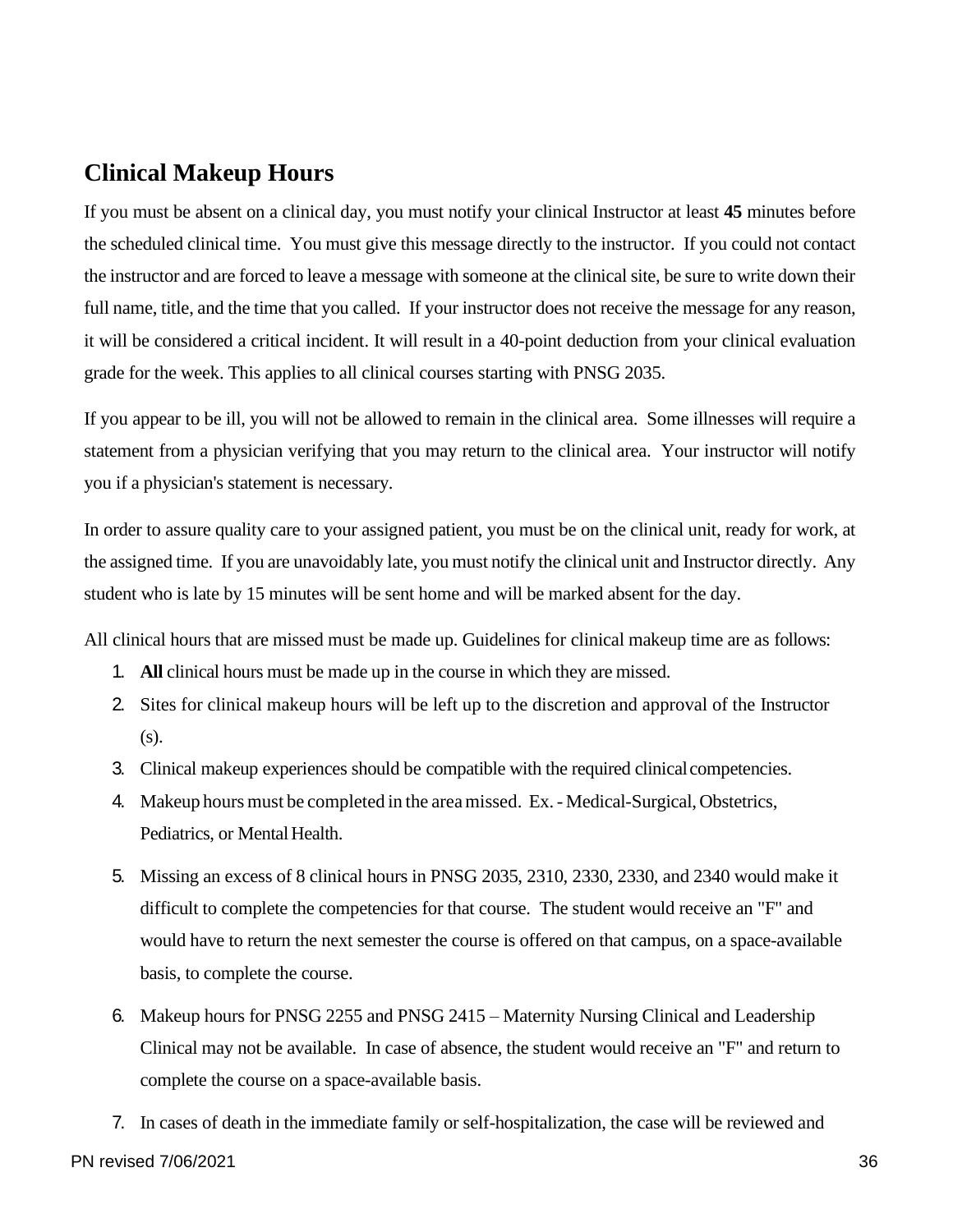handled on an individual basis.

#### <span id="page-37-0"></span>**Dress Attire**

Students in the Practical Nursing program are expected to be professional in appearance. In order to arrive at a consistent standard of appearance, the following guidelines have been developed. Students who do not adhere to the standard of appearance will be excused from lab or clinical, and a grade of zero (0) will be given.

- 1. Uniforms must be of washable, permanent-press fabric, and always clean and in good repair.
- 2. They must be purchased through the approved uniform shop.
- 3. Bandage scissors, penlight, stethoscope, and blood pressure cuff will be required prior to your first clinical rotation and may be purchased at the store of your choice.
- 4. Uniforms are to be worn in ALL practicum and clinical environments.

## <span id="page-37-1"></span>**Uniform**

- 1. The student should arrive at the scheduled clinical facility in a clean, well-pressed uniform.
- 2. The uniform should be well-fitting with proper undergarments that do notdraw attention through the pants.
- 3. White hosiery without designs should be worn with uniform dresses and white socks or knee-high hose with pants. Plain white socks must cover the ankle and with no visible skin when sitting or standing. Support hose are recommended.
- 4. Only white shoes that enclose the entire foot should be worn without colored designs. Shoes must be kept clean and polished. Shoestrings should be bleached or replaced as needed.
- 5. No smoking/use of e-cigarettes while in uniform [this includes travel to or from school/clinical assignments]. Many facilities will refuse to allow students in clinical areas that have a smell of smoke on hair, breath, or uniform.
- 6. No drinking of alcoholic beverages while in uniform.

## <span id="page-37-2"></span>**School Picture Identification**

1. The Augusta Tech student name pin and picture ID will be visible at all times, whether in class,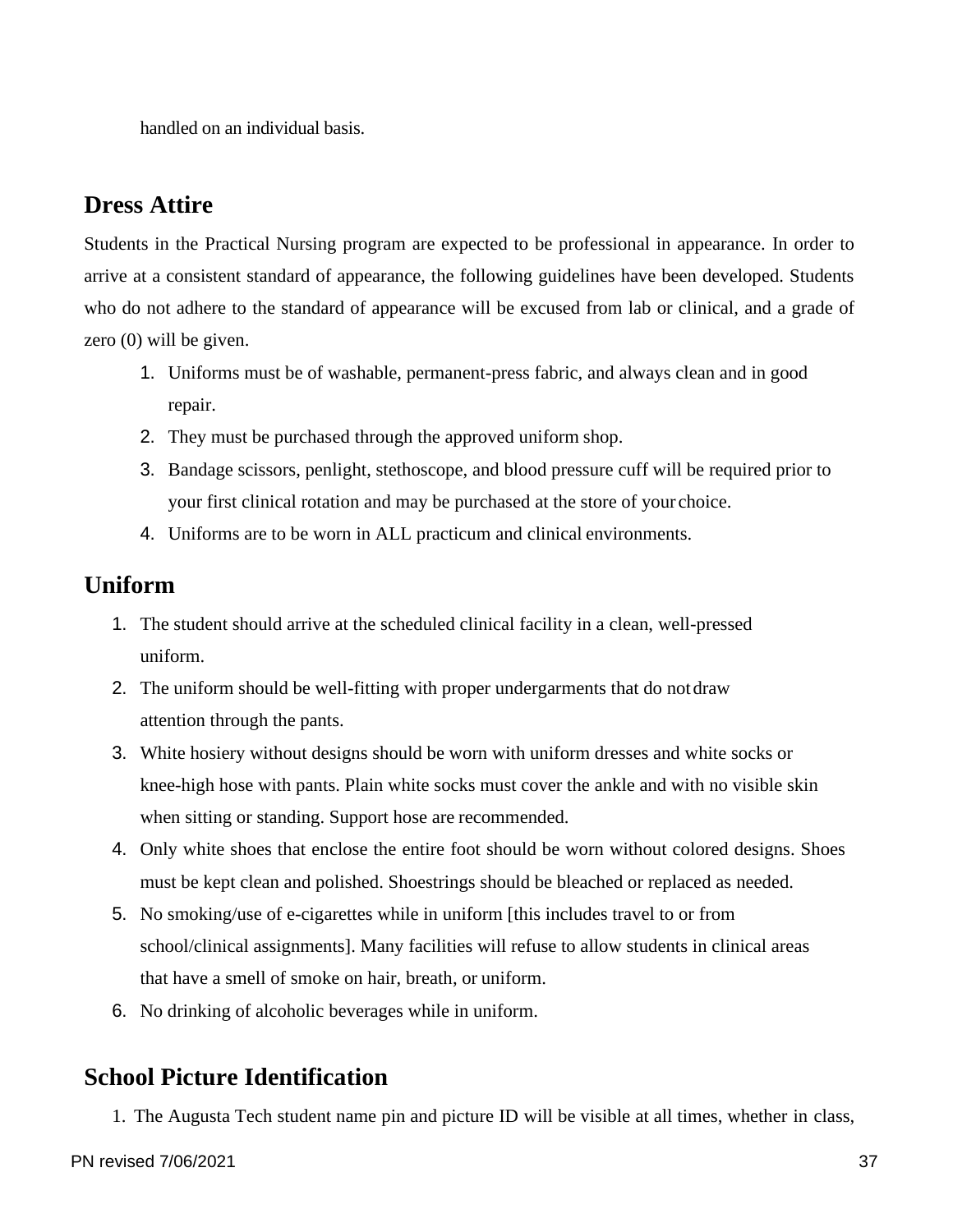lab, or clinical. Student identification should be transferred to the outside if wearing a lab coat or hospital scrubs.

#### <span id="page-38-0"></span>**Lab Coat**

1. Lab coats and student uniform tops must have the College patch on the left upper sleeve.

#### <span id="page-38-1"></span>**Professional Attire**

When visiting the clinical facilities for workshops or orientations, students should present themselves in professional attire. Professional attire is defined as the program Polo Shirt with the Augusta Tech logo and Black slacks or scrub pants with white socks, white closed-toe shoes, ATC name badge, and the ATC Clinical Lab coat with the patch.

#### <span id="page-38-2"></span>**Jewelry/Adornments**

- 1. Nursing students may only wear a watch with a second hand and wedding ring (when appropriate). Jewelry and adornments for tongue, nose, and other visible body piercings are prohibited in the clinical area [including earrings].
- 2. Tattoos must be covered and not visible through clothing.

#### <span id="page-38-3"></span>**Hair**

- 1. Hair must be clean, neat, and styled to give a professional image.
- 2. It must be off the collar.
- 3. Minimal hair color and matching hairpins, barrettes, etc. should be used.
- 4. No bright colored headbands are allowed. Buns, braids, and secured ponytails work best for long hair.
- 5. Beard/mustache must be neatly groomed.
- 6. Extreme hair color is not allowed, (i.e. orange, green, blue, etc.)

#### <span id="page-38-4"></span>**Cosmetics**

1. Perfume, perfumed lotion, or cologne is not allowed. Effective hygiene is mandatory to assure no body odors are present. Gum chewing is not permitted at any time during clinical rotations.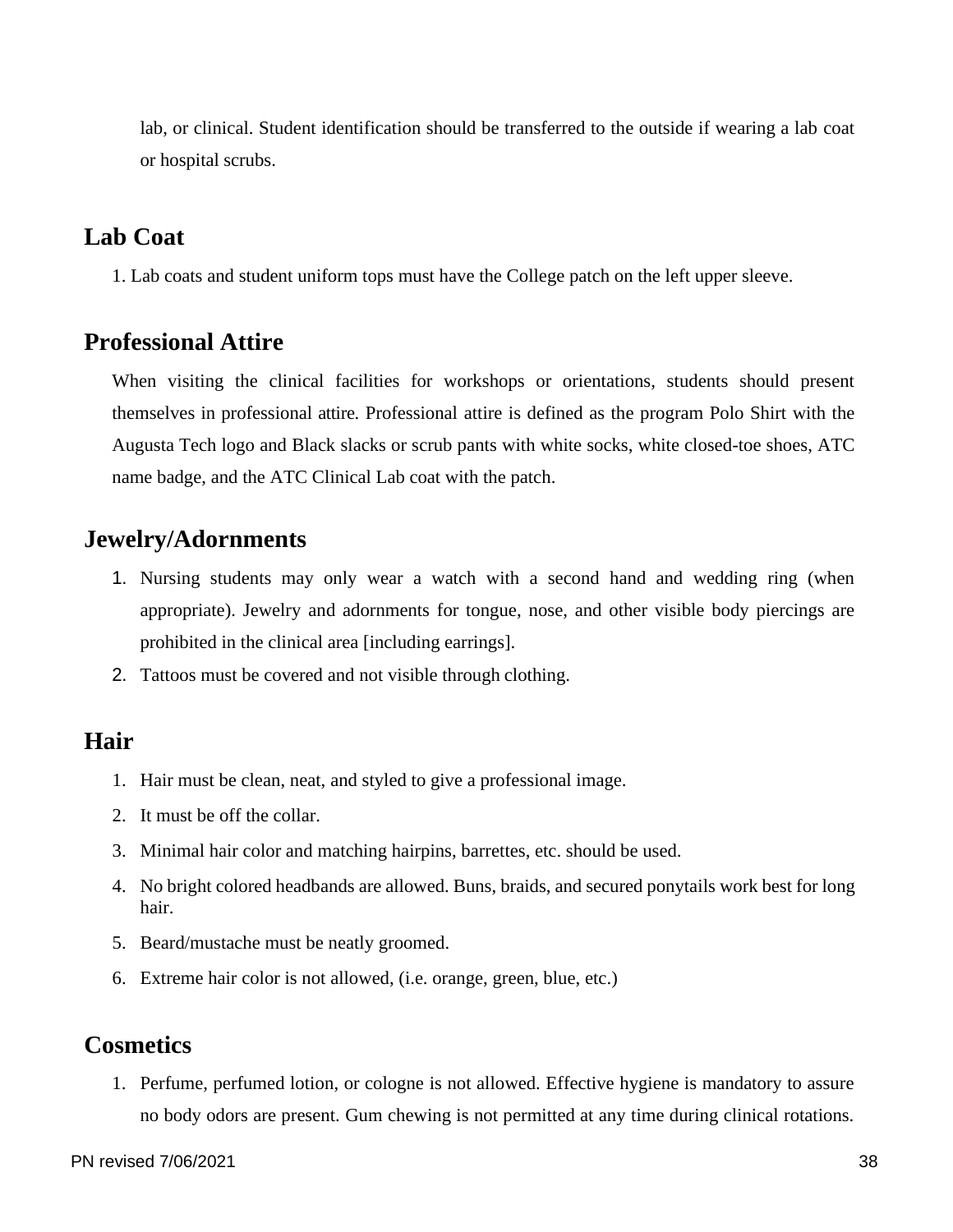Breath mints should be kept discreet.

2. Makeup should not be excessive, (No eyelash extensions, or bright colored eye makeup).

#### <span id="page-39-0"></span>**Nails**

- *1.* Fingernails should be clean and well-manicured. They may not be longer than the fingertips.
- *2.* Fingernail polish is not allowed.
- *3.* Artificial nails are not allowed, (i.e. gel nails, acrylic nails, etc.)

## <span id="page-39-1"></span>**Electronic Devices**

- 1. Electronic devices (i.e. MP3 players, beepers, iPods, iWatches, and cell phones) are not allowed in the clinical area. Use of electronic devices in clinical areas may be grounds for an "Unsatisfactory" for the day.
- 2. Recording devices are not allowed in the classroom unless approved by the Instructor.

## <span id="page-39-2"></span>**Emergencies**

Please advise your family members to call the division secretary at (706) 771-4175 for emergencies during clinical rotations. To save time in case of an emergency, please provide family members with a copy of your schedule and names of your clinical Instructor (s). The secretary will make every attempt to contact you through your Instructor.

### <span id="page-39-3"></span>**Miscellaneous**

- 1. Supplies and tools for clinical depend on your program. Please refer to course syllabi for clinical tools and supplies.
- 2. It is recommended to carry a small coin purse (instead of a book bag or purse) that would fit in your uniform pocket for incidentals. Clinical sites generally do not provide a safe place for storing personal items.
- 3. Anytime you are wearing your student uniform, all policies apply. You should not come to school or go out in public wearing your uniform with prohibited accessories.

## <span id="page-39-4"></span>**Conduct While in Clinical**

PN revised 7/06/2021 39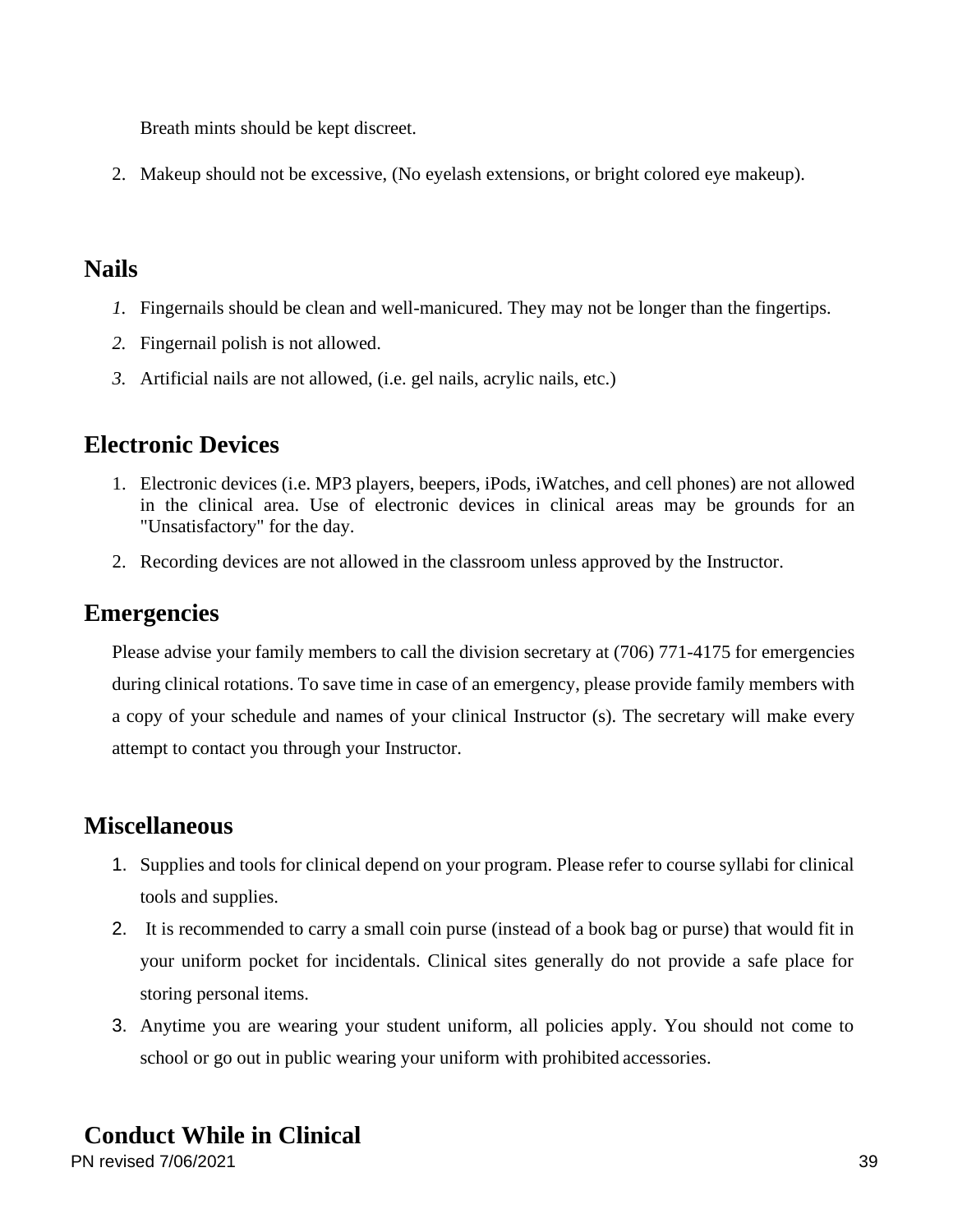- 1. Students will obey the rules and regulations of the clinical facility or office where they are assigned. A review of hospital or office policy will be provided during orientation or by the instructor. All students for each facility or office will be familiar with hospital safety and emergency codes and infection control practices. Many facilities require testing prior to attending clinical. You should remember this information!
- 2. Students are not allowed in the clinical area unless assigned. Visiting of classmates should be limited to meeting for lunch or after clinical hours - not during the course of the day. In addition, visitors picking you up from clinical should meet you in the lobby. If you are being picked up from an office, they should remain outside. They should not come into the clinical area.
- 3. If a student should experience an exposure to blood or airborne pathogens through a needle stick or some other patient care procedure, the student must notify the clinical facility and clinical Instructor immediately. You will be instructed to go to the Urgent MD at 2011 Walton Way if blood testing or other medical care is needed. This follows the Augusta Tech Exposure Control Plan protocol. The instructor will telephone the office at 706-798-1700 to let them know you are coming to receive services. Upon arriving, identify yourself as an Augusta Tech student. Fees for services provided there should be covered by the student accident insurance policy. If another facility is used, the students will bear the responsibility for filing their own insurance and assuming costs of any service not covered under student accident insurance policy. Accident forms must be filled out and the instructor will turn the form into the Business Office at Augusta Technical College the next business day.
- 4. Obey all parking regulations for students at clinical facilities. Students will be held accountable for parking violations received for not following parking regulations at clinical facilities.
- 5. If disciplinary action is required during a clinical rotation, the student will be asked to leave the clinical area immediately, not to return. A meeting will be set up the next business day with the clinical Instructor and Department Head.
- 6. Students will not be allowed in clinical without required health forms being complete. Students under the care of a physician for a medical condition must provide written documentation of activity limitations**.** If your activity limitations prevent you from meeting the clinical competencies, you will not be able to complete your clinical course. Please schedule an appointment with your instructor to discuss any activity limitations that may influence your ability to achieve the clinical competencies.
- 7. While at the hospital for rotation, you cannot leave clinical for lunch. Most areas do not allow enough time to leave and return to your area without being late. You may bring your lunch or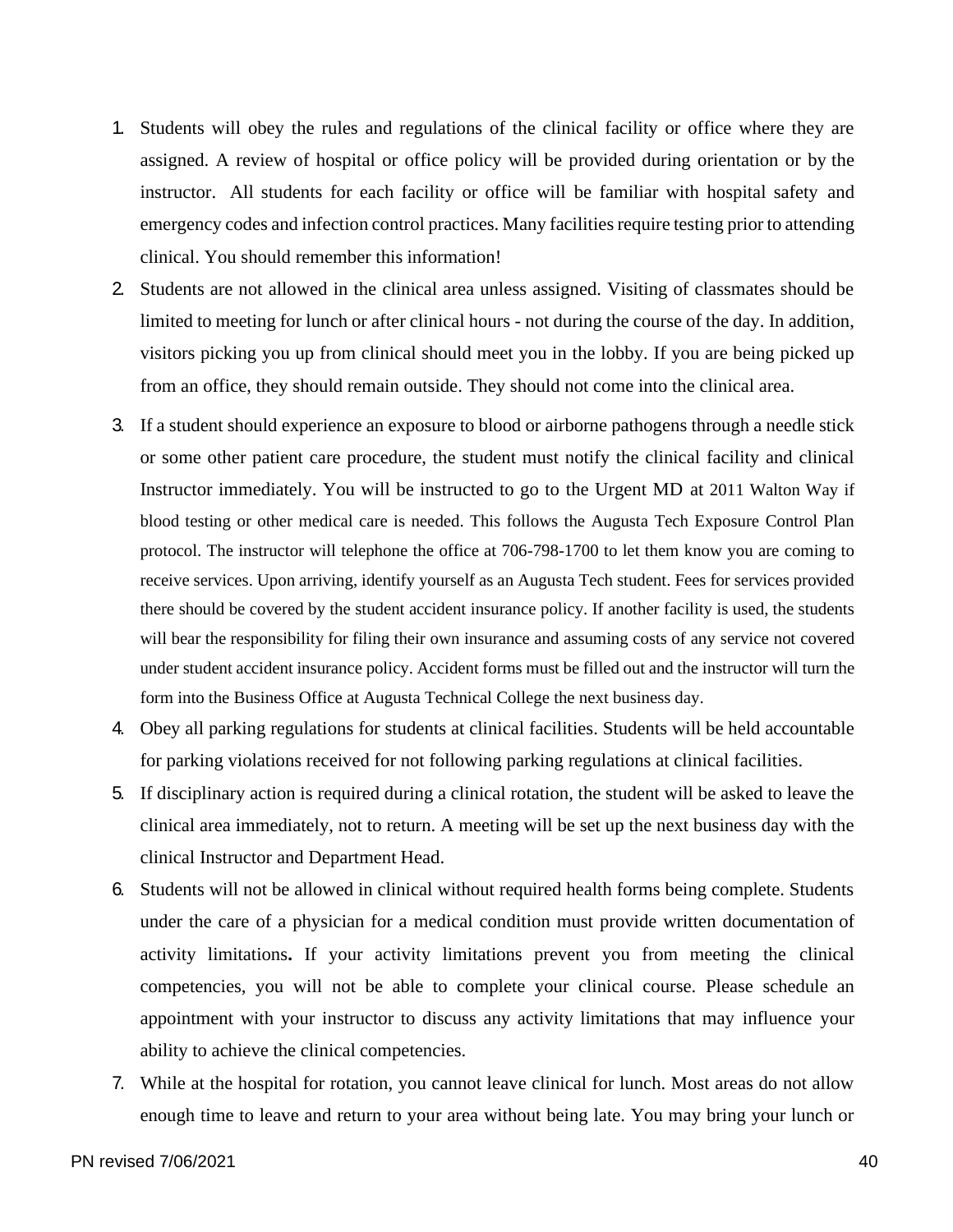eat in the hospital cafeteria.

- 8. Tobacco (including cigarettes, snuff, dip, or chew), Vapes, or *e*-cigarettes are not allowed in any clinical facility. Do not request a smoke break during the course of a clinical day. SMOKING is not permitted in uniform. You may be sent home if your uniform or hair smells of smoke.
- 9. No student shall abuse, threaten, or intimidate any member of the faculty, staff, or student body or any off-campus official. There will be no tolerance for physical or verbal abuse, disorderly/disruptive behavior, and infliction of emotional distress, theft, or

destruction of personal property or sexual harassment. Taping of any individual without their permission is a violation of the college and TCSG policies and grounds for dismissal.

- 10. Clinical Attendance Policy**:** To complete this program successfully, students are required to participate in clinical, complete assignments on time, and attend all scheduled clinical. Students are expected to arrive on time and remain in clinical for the entire session. Failure to follow the attendance policy will result in failure of the course. Withdrawal from a course may affect a student's present and future academic and financial aid status as well as the class work-ethics grade. Students are allowed to miss 10 percent of their theory class. If a student misses a day of clinical, they must make it up as determined by the clinical Instructor if possible. If an absence or tardy occurs, it is the responsibility of the student to notify the lead Instructor before the start of clinical.
- 11. All Care Plans/Concept Maps and must be submitted on time, and an overall average grade of 70% or better is required to pass clinical. Late assignments will not be accepted.
- 12. All clinical documentation must be received by the clinical Instructor to pass clinical.
- 13. If a student has a documented Critical Incident, he or she will receive an automatic 40-point deduction for the week. If the critical Incident would or did harm a patient, the student will be dismissed from the program immediately.

### <span id="page-41-0"></span>**Critical Incident**

A critical incident is defined as a potentially life-threatening event that could compromises a patient's health or safety. A critical incident includes, (but is not limited to):

- The performance of an illegal act
- Intentionally acting outside the scope of the student's practice
- Falsifying medical records

PN revised 7/06/2021 41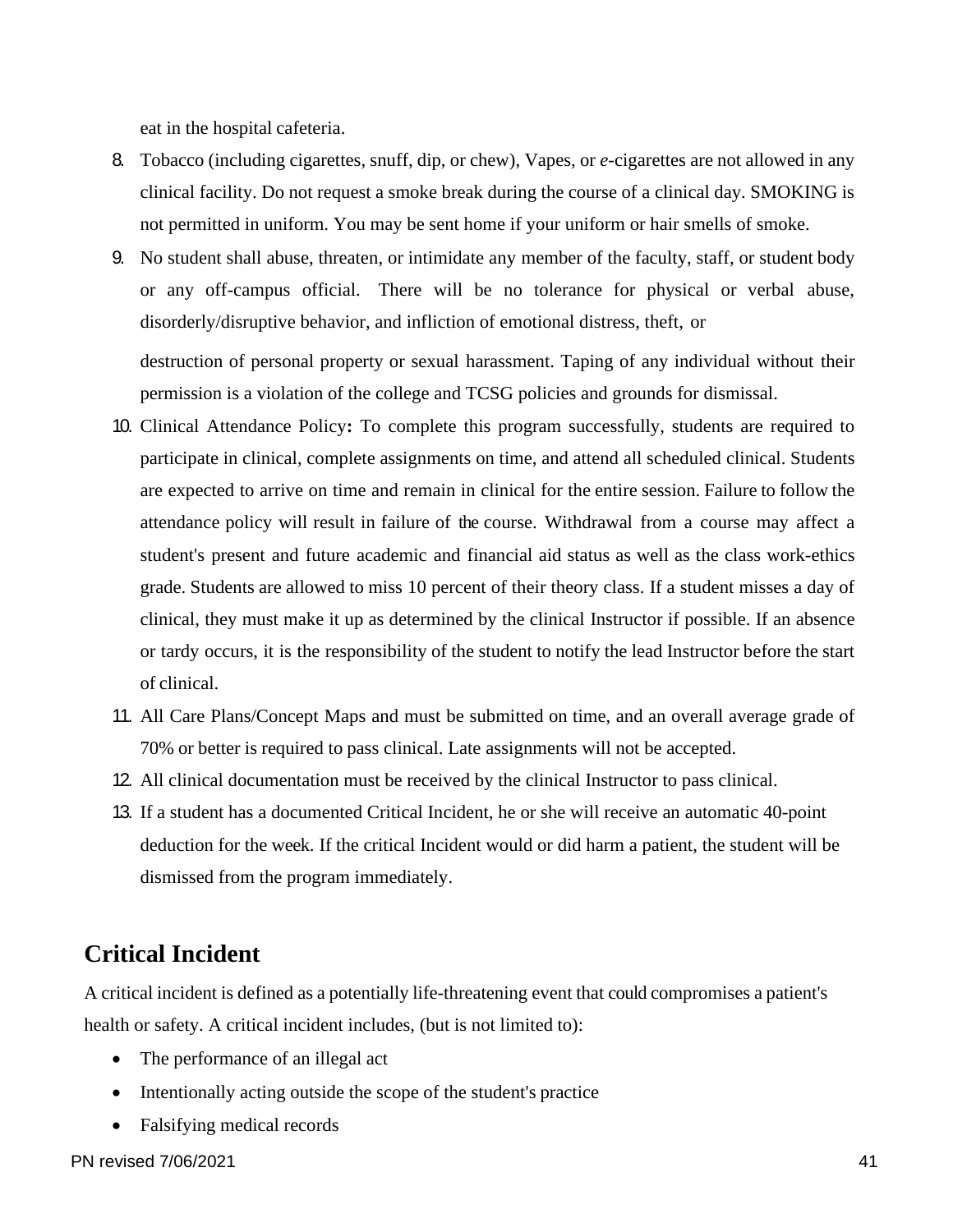- Repeated occurrence of unsafe practice after correction
- Unprofessional behaviors (inappropriate dress; tardiness; inappropriate cell phone use, laptop use, or conduct deemed inappropriate by Instructor and/or others; posting unprofessional comments/pictures on email or social media sites; violation of agency, and/orAugusta Technical College policy. This includes health requirements, CPR Certification, Drug Screen and Background Check.
- Dependent nursing interventions, for example, failure to carry out physician orders safely and competently, failure to comply with the instruction of agency staff or clinical Instructor).
- Independent nursing interventions, for example, failure to perform patient care safely and completely, including administering medications safely with clinical Instructors.
- Failure to obtain information related to the client's diagnosis, treatment, medications, lab values, diagnostic test, medical and surgical history.
- Failure to complete any part of basic care before the end of the shift.
- Failure to notify instructor of absence or tardy.
- Reported complaints from the nursing staff.

Any of the following will be considered a critical incident and will result in a 40-POINT deduction from your clinical grade for the week.

## <span id="page-42-0"></span>**Critical Incident Procedure**

- The instructor completes the appropriate documentation and notifies the clinical facility (if necessary) and Augusta Technical College.
- A follow-up meeting is scheduled with the student, the instructor, and Department Healwithin 48 hours.
- The instructor completes the Critical Incident Form (Appendix D) detailing the event. The instructor, the student, and the Department Head sign this form.
- Final documentation is placed in the student's permanent file.

A student may appeal a final grade or any other academic decision by following Augusta Technical College's appeal process, which is included on page 20 of this handbook. The student should first discuss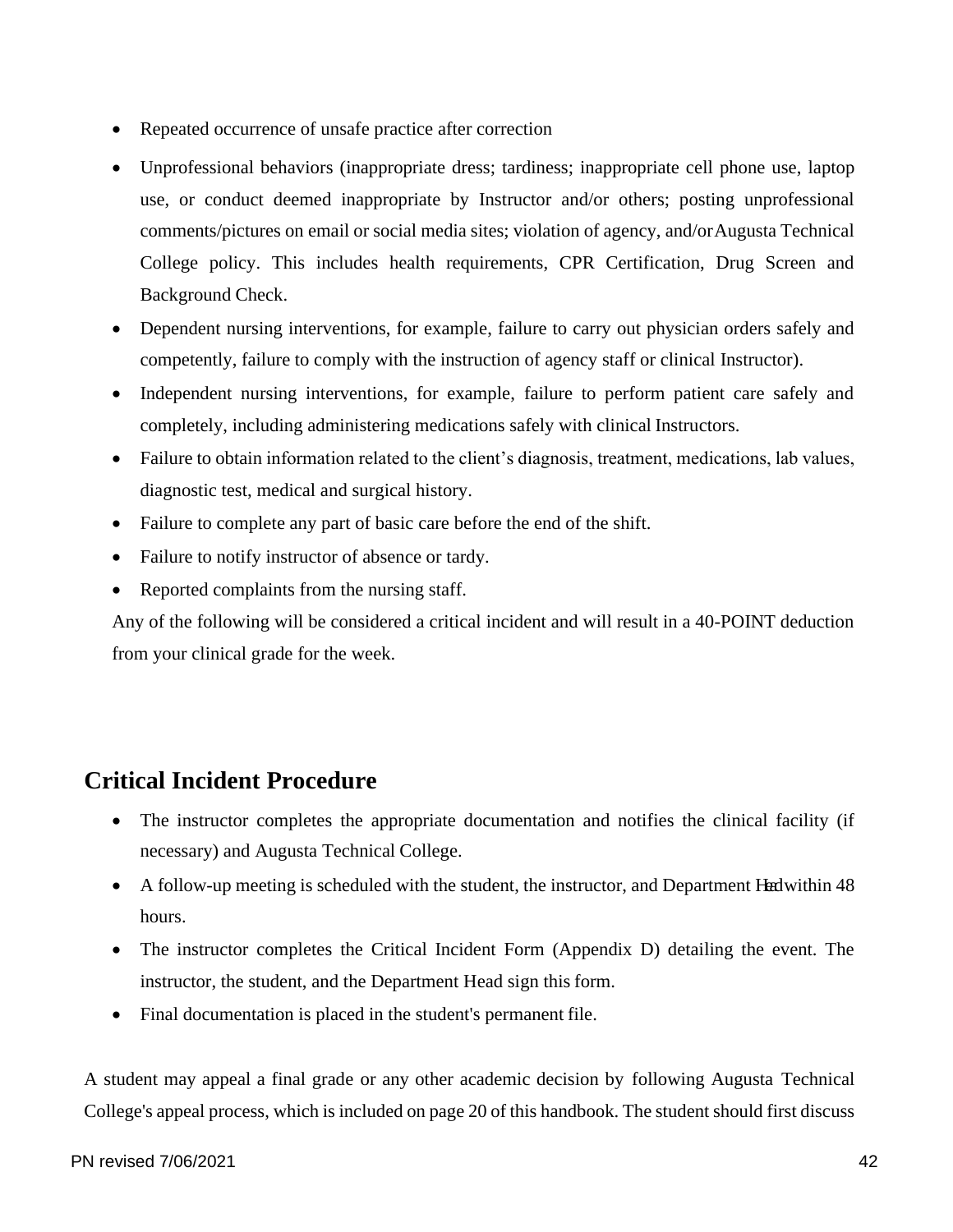the issue with the instructor who awarded the grade or made the academic decision before advancing up the chain-of-command.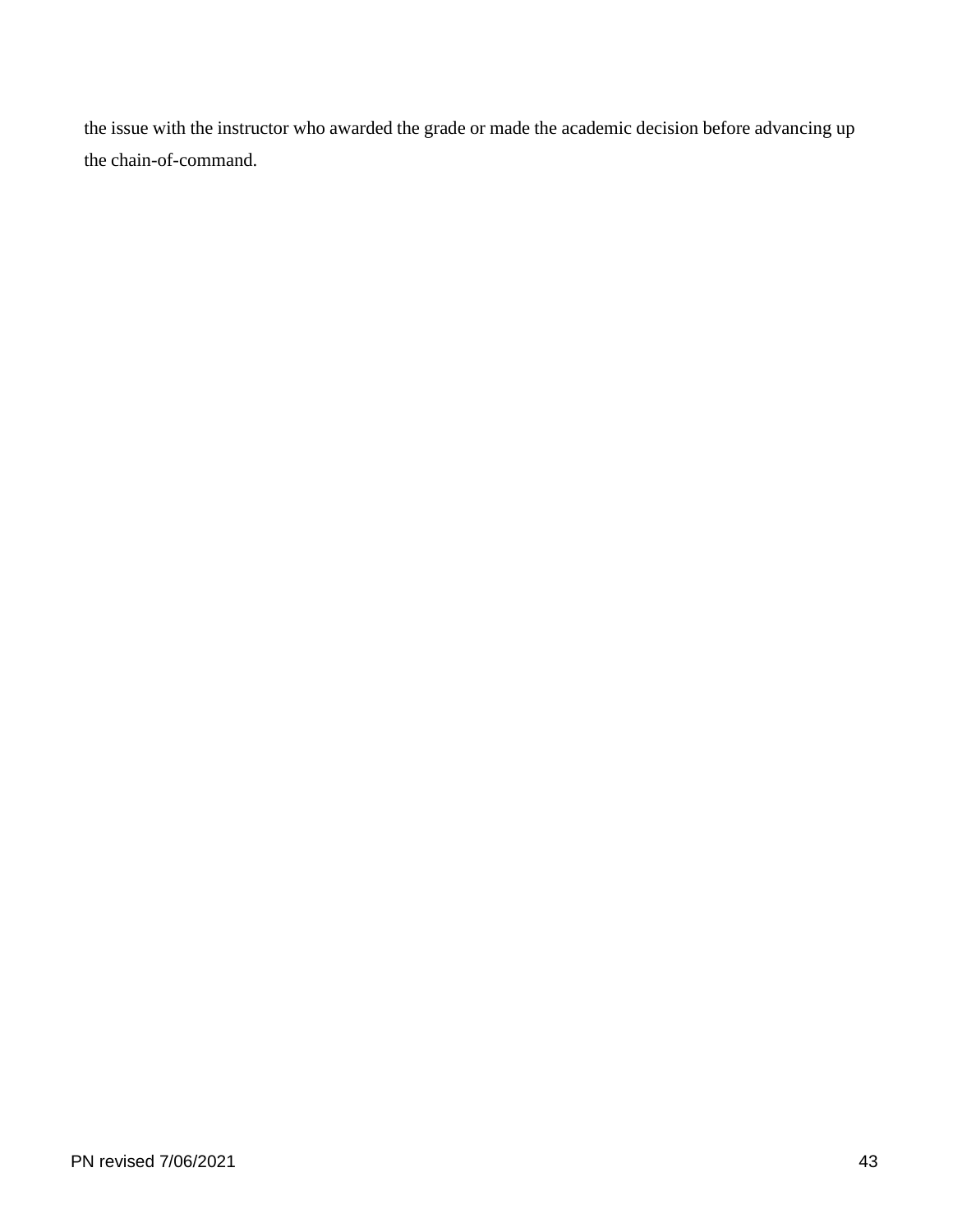## *Section V*

#### <span id="page-44-1"></span><span id="page-44-0"></span>*Health Insurance*

All Nursing Students are required to provide their own Health Insurance and submit a copy of their insurance card with their medical clearance packet.

## <span id="page-44-2"></span>**Liability Insurance**

All Early Childhood Care and Education, Cosmetology, and Allied Health students are required to obtain professional liability insurance for coverage in the internship and clinical education and training areas that are a required part of each of these programs.

### <span id="page-44-3"></span>**Accident Insurance**

All credit students are required to purchase accident insurance at the time of registration. In case of an accident, the student is responsible for any expenses not paid by this accident insurance. Accident insurance provides partial (supplemental) coverage for medical expenses related to accidents (accidental injury or death) as specified below.

1. College — Time Coverage protects students while engaged in college activities during the semester. 2. Traveling — To or from the student's residence and the College to attend classes or as a member of a supervised group (not as a spectator), traveling in a college-furnished vehicle or chartered transportation going to or from a college-sponsored activity.

3. On the College Premises — During the hours on the days when the College is in session or any other time while the student is required to participate in a college-sponsored activity (not as a spectator).

4. Away from the College Premises — As a member of a supervised group participating in a collegesponsored activity requiring the attendance of the student (not as a spectator). Students are responsible for reporting claims to the Vice President for Administrative Services.

## <span id="page-44-4"></span>**Classroom and Laboratory Safety**

Classroomand laboratory organization and operationwillreflect as closely as possible standards in the health facilities. Neatness and orderliness will be expected in these areas. Everyone will be expected to obtain their

PN revised 7/06/2021 44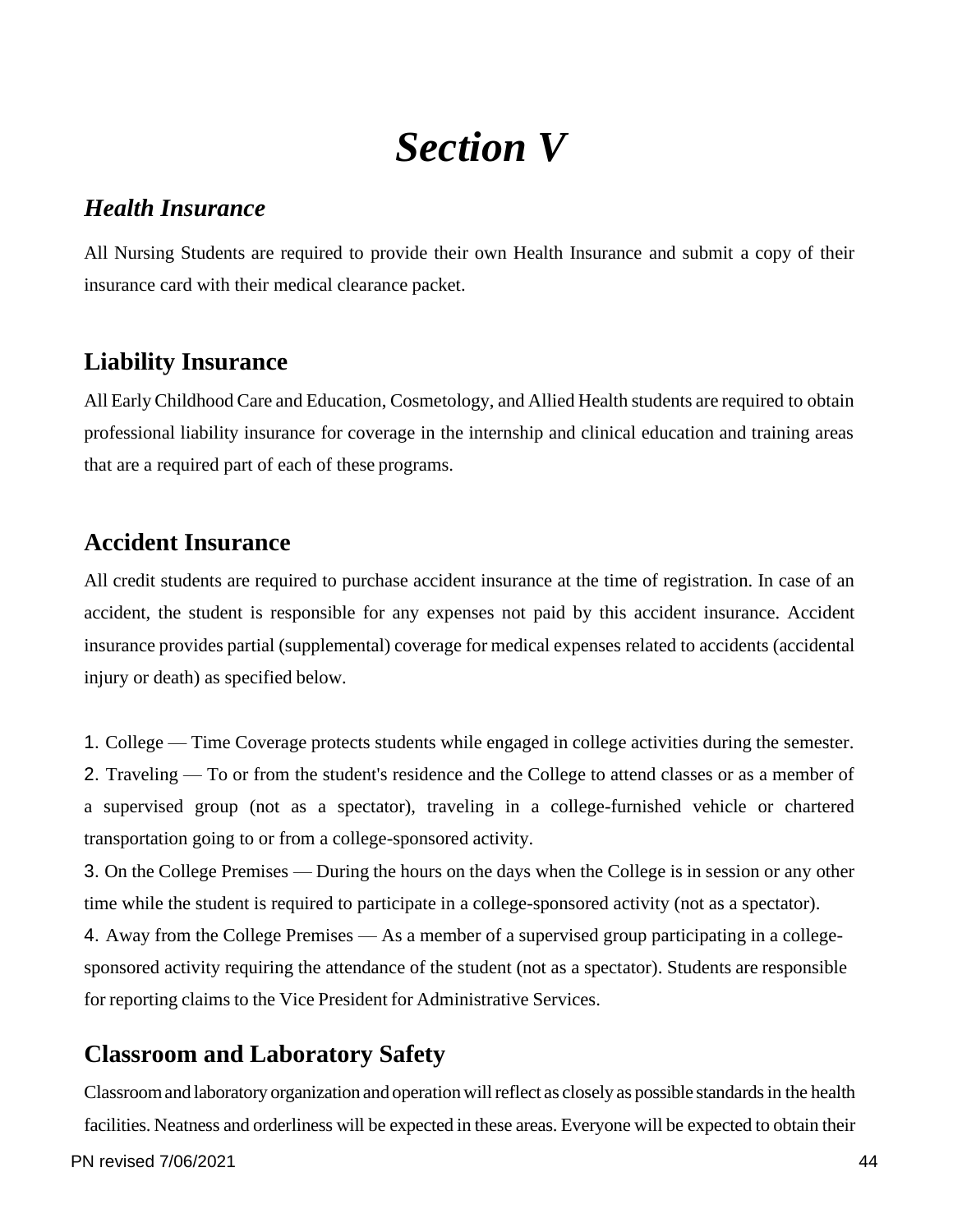supplies and clean work areas. It is important for you to use good safety practices at all times. Safety and operational instructions will be discussed with you prior to your performance of any procedure or skill. Any malfunction or loss of equipment should be reported immediately to your instructor who will then notify the Department Head. Equipment and supplies should be used in the same manner as you would use them in the clinical areas. No student should be in the lab area without an instructorpresent.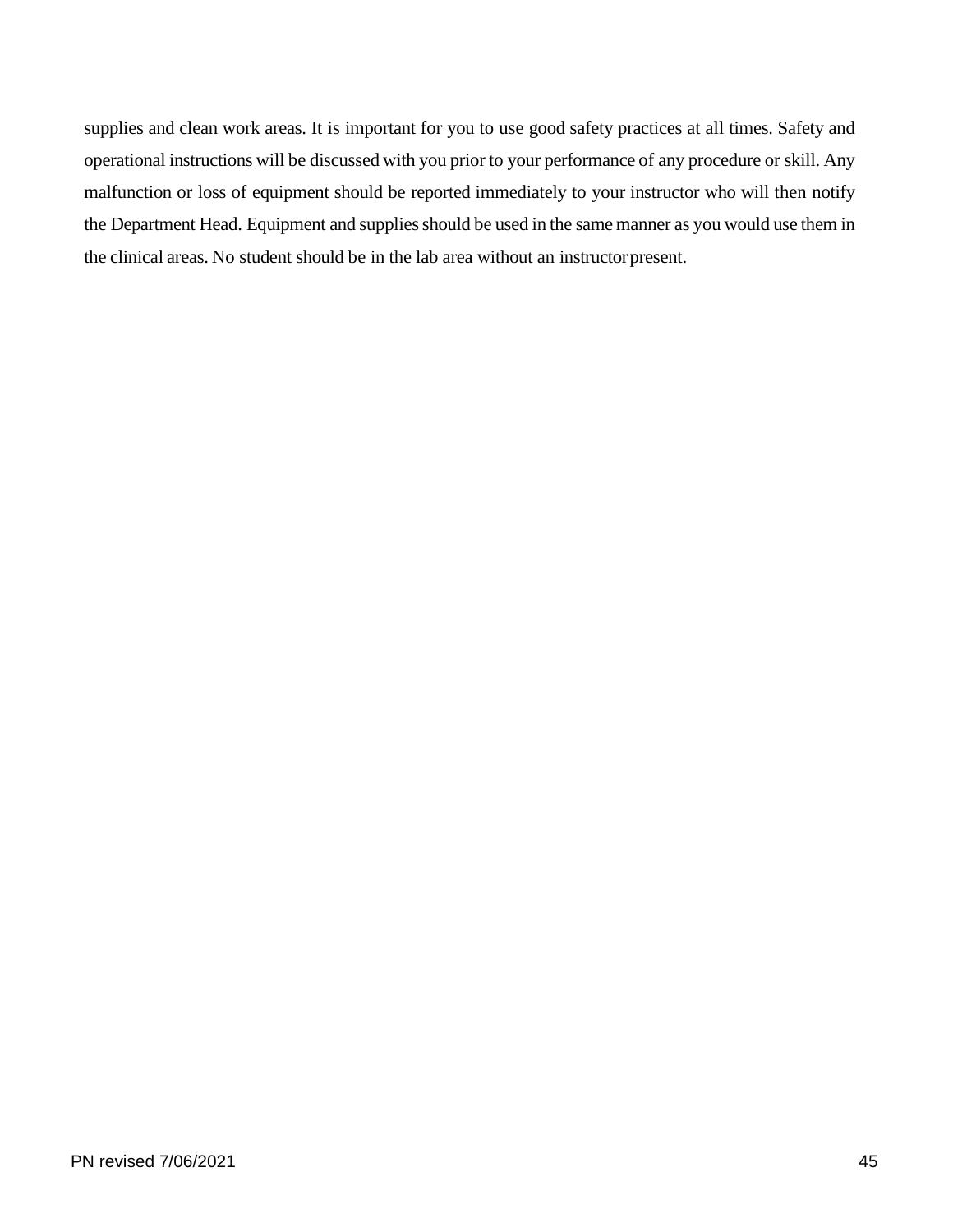#### **References**

- <span id="page-46-0"></span>Alfaro- LeFevre, R. (2016). *Critical thinking, clinical reasoning and clinical judgment: A practical approach to outcome-focused thinking.* (6th Ed.). Philadelphia, PA: Elsevier.
- American Nurses Association (2015). *Nursing scope, and standards of practice*. (3rd Ed.). Silver Springs, MD: American Nurses Association.
- American Nurses Association (2010). *Nursing's social policy statement.* (2<sup>nd</sup> Ed.). Silver Springs, MD: Nursebooks.

Augusta Technical College Catalog (2019). Retrieved December 06, 2018 from [www.augustatech.edu](http://www.augustatech.edu/)

- Fowler, M. (2015). *Guide to the code of ethics: Interpretation, and application*. Silver Springs, MD: American Nurses Association.
- Knowles, M. S. (1975). *Self-directed learning: A guide for learners and teachers.* New York: Association Press.
- National League for Nursing. (2010). *Outcomes and competencies for graduates of practical/vocational, diploma, baccalaureate, master's practice doctorate, and research doctorate programs in nursing.* Washington DC: Wolters Kluwer
- Southern Regional Education Board. (2017). Americans with Disabilities Act: Implications for Nursing Education. Retrieved August 2, 2017 from

<https://www.sreb.org/publication/americans-disabilities-act>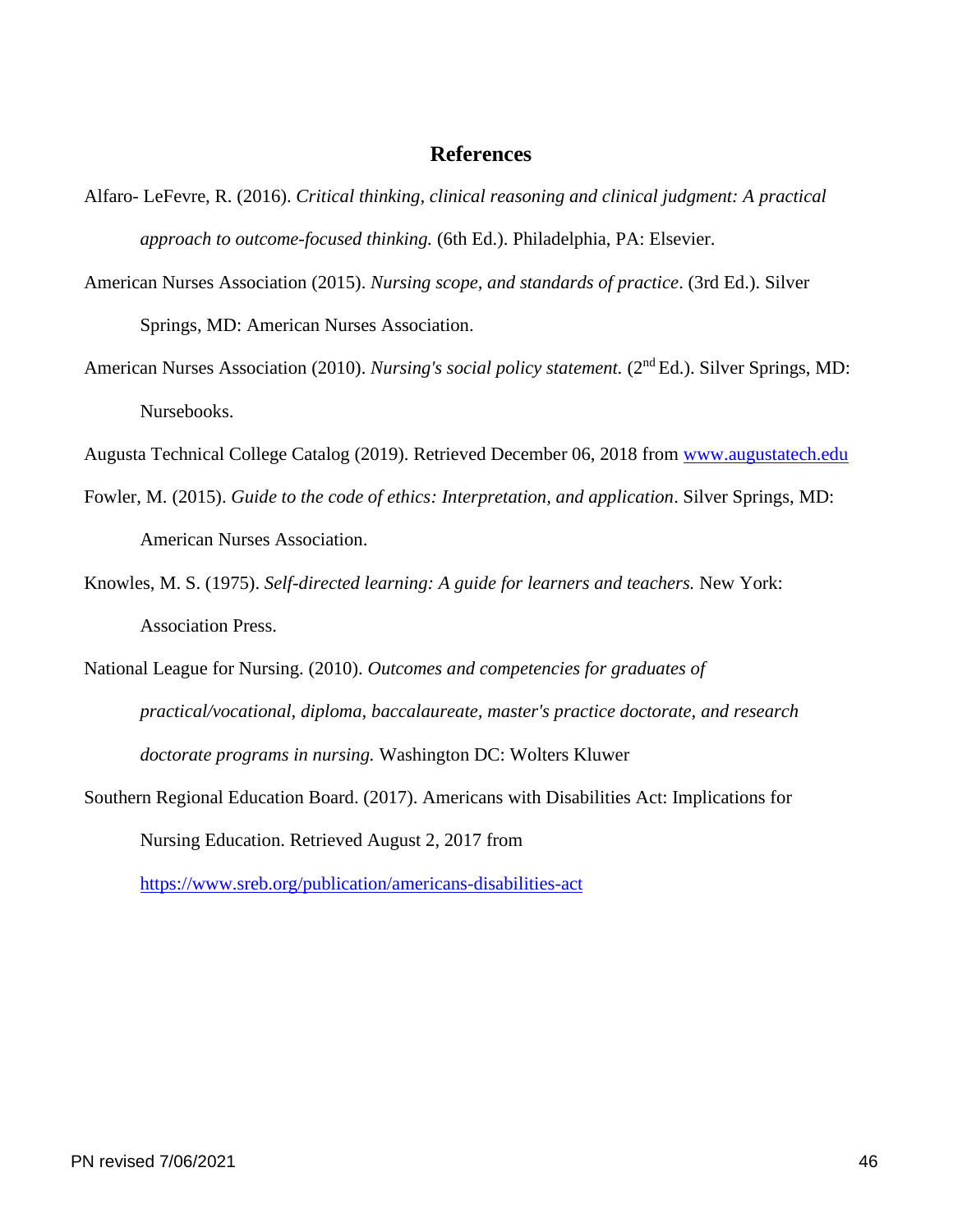## <span id="page-47-0"></span>*Section VI: Appendix*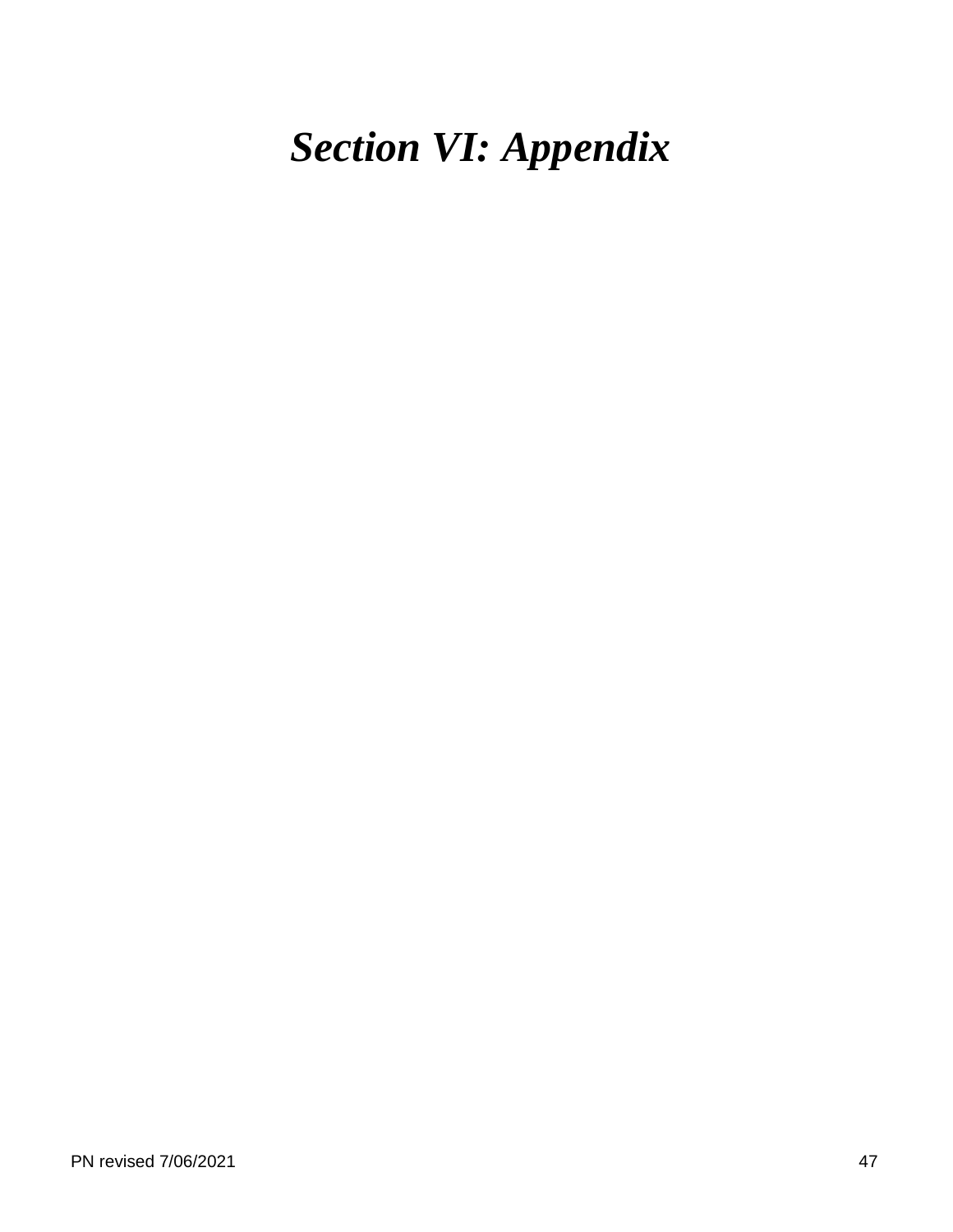## **Appendix A**

<span id="page-48-0"></span>

| <b>Definitions</b>                      |                                                                                                                                                                                                                                                                                                                                                                                                                                                                                                                                                                                                                                  |
|-----------------------------------------|----------------------------------------------------------------------------------------------------------------------------------------------------------------------------------------------------------------------------------------------------------------------------------------------------------------------------------------------------------------------------------------------------------------------------------------------------------------------------------------------------------------------------------------------------------------------------------------------------------------------------------|
| <b>Admission</b>                        | The first acceptance into a nursing program.                                                                                                                                                                                                                                                                                                                                                                                                                                                                                                                                                                                     |
| <b>Advanced</b><br><b>Placement</b>     | Returning to the nursing program at a level higher than a first semester<br>nursing course.                                                                                                                                                                                                                                                                                                                                                                                                                                                                                                                                      |
| <b>Clinical Day</b>                     | One shift in which a student is assigned the care of at least one patient,<br>observation experience, or lab activities.                                                                                                                                                                                                                                                                                                                                                                                                                                                                                                         |
| <b>Corrective Action</b><br><b>Plan</b> | Written communication between student and instructor regarding<br>violations that put student at risk for failure of the course.                                                                                                                                                                                                                                                                                                                                                                                                                                                                                                 |
| <b>Critical Incident</b>                | A critical incident is defined as a potentially life-threatening event that<br>compromises a patient's health or safety. This includes the performance<br>of an illegal act, intentionally acting outside the scope of the student's<br>practice, falsifying medical records, and/or repeated occurrences of<br>unsafe practice after written correction. Any student who fails a nursing<br>course due to a critical incident will be terminated from the program<br>without the option of returning. Termination from the nursing program<br>due to a critical incident shall be by a majority vote of the nursing<br>faculty. |
| <b>Readmission</b>                      | Second admission through the ranking process to the first nursing courses.                                                                                                                                                                                                                                                                                                                                                                                                                                                                                                                                                       |
| <b>Re-entry</b>                         | Returning to the nursing program at a level higher than the first nursing<br>course                                                                                                                                                                                                                                                                                                                                                                                                                                                                                                                                              |
| <b>Tardy</b>                            | Tardy is defined as 1 minutes late or greater according to the Instructor's<br>watch. Leaving class early or returning to class late after a break is<br>counted as tardy. Three tardies to class, clinical, or skills lab constitute<br>one absence. If an absence occurs, or a student will be tardy for any<br>reason it is the responsibility of the student to notify the Instructor prior<br>to the time for the session to<br>start.                                                                                                                                                                                      |
| <b>Termination</b>                      | Termination is defined as a removal from the nursing program. A<br>student that is terminated will receive a failing grade of "F" in all<br>currently enrolled courses. A student can not return to Augusta<br>Technical College Practical Nursing program for at least 5 years.<br>Termination may be extended due to circumstances.                                                                                                                                                                                                                                                                                            |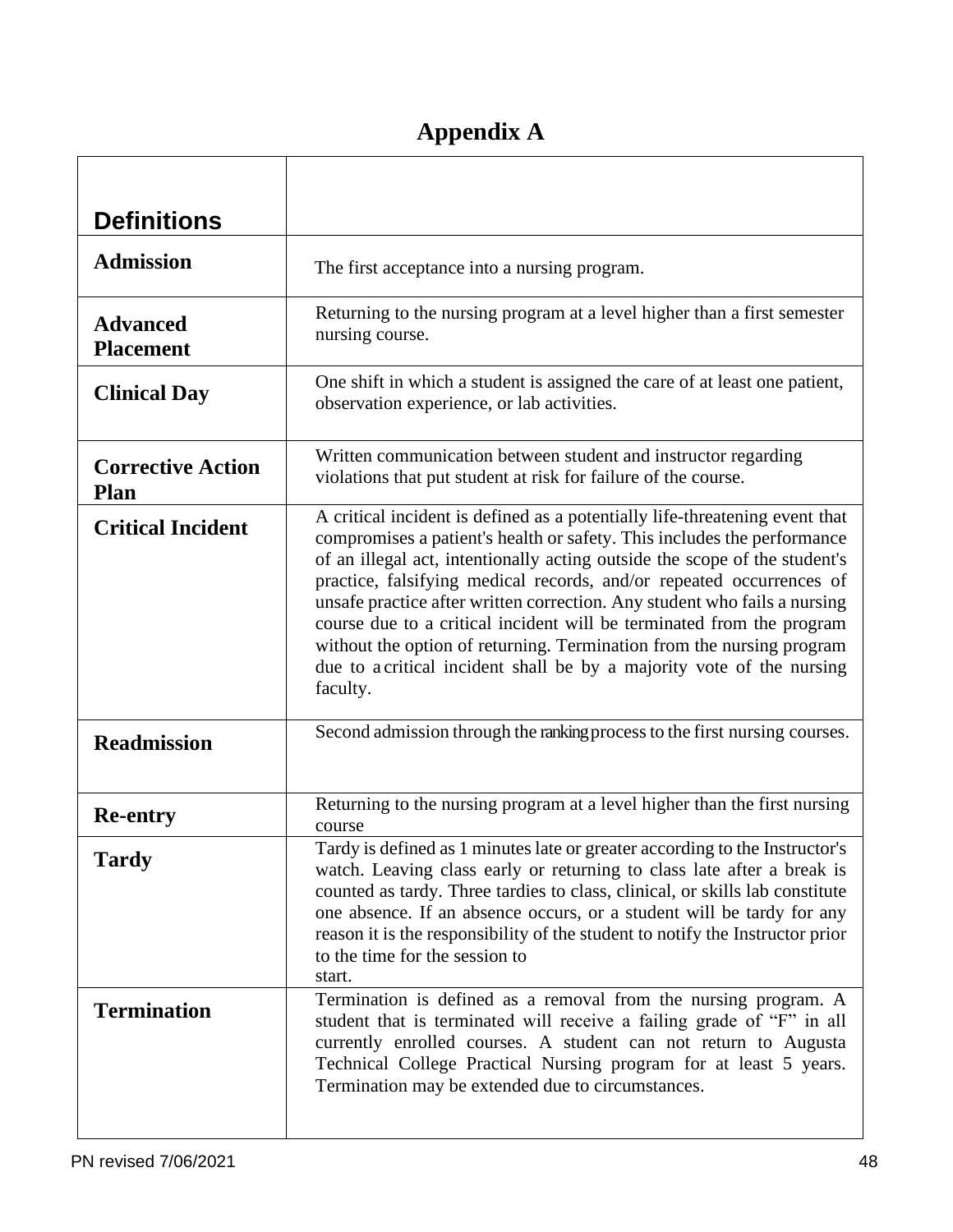### **Appendix B Academic Appeal Form**

Augusta Technical College Allied Health Sciences and Nursing Division **Academic Appeal Petition Form**

<span id="page-49-0"></span>This form is available from the Dean's Administrative Assistant in Building 900. Submission of the form must be submitted before an appointment with the Dean will be established.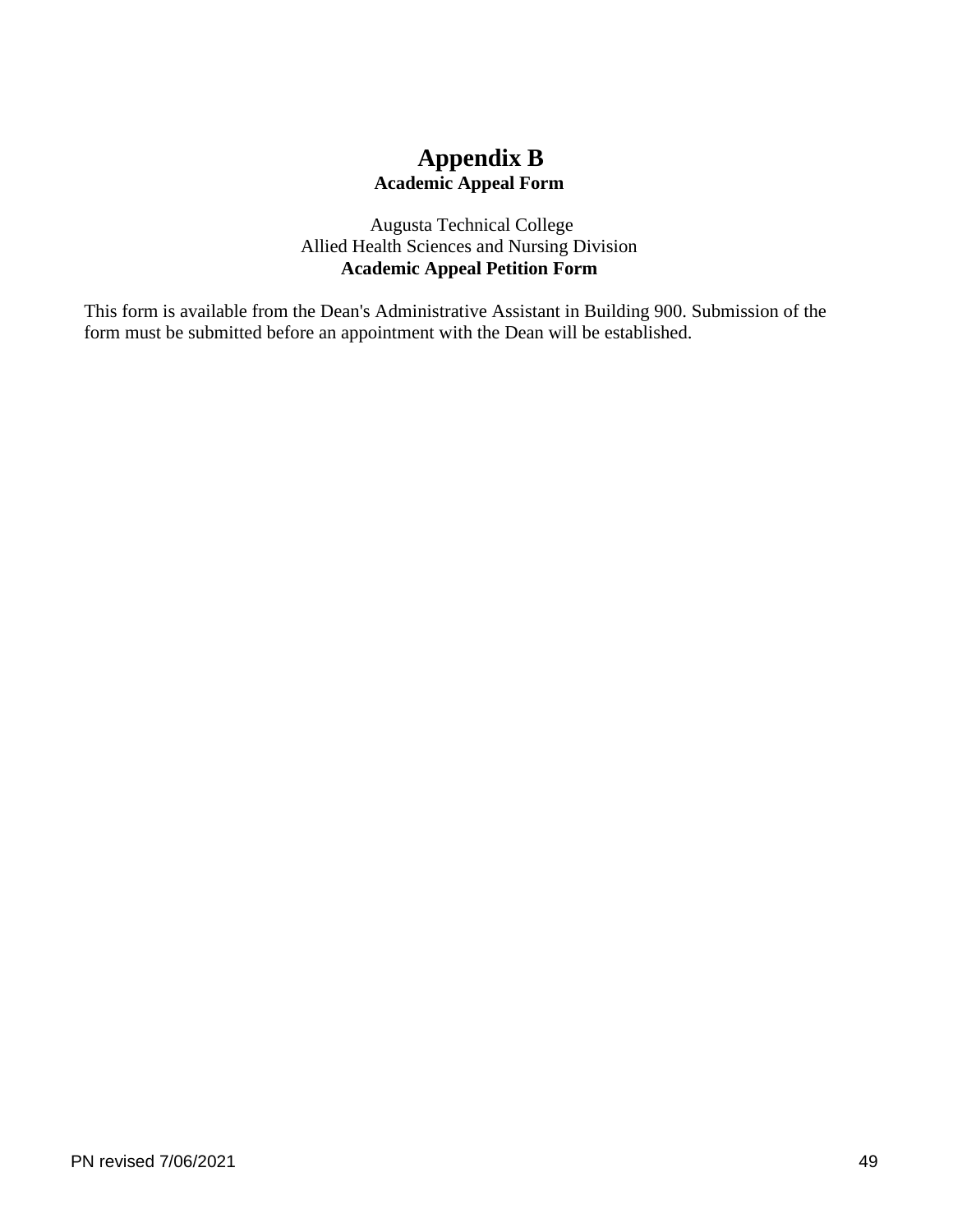#### **Appendix C Augusta Technical College Practical Nursing Program Request for Re-entry**

#### <span id="page-50-0"></span>**This form is to be used only after completion of the Fundamentals course.**

You will be required to repeat the course you completed **prior** to the course you failed or withdrew. This is inclusive of the nursing clinical rotation. You will also be required to complete all remediation assignments required by the program. Your readmission will be granted based on space availability.

You will register and pay for the classes with the assigned CRN# through continuing education. You will attend class(s) based on the attendance policy specified in the PN Student handbook and in your syllabi. You will receive a Pass or Fail grade in Banner.

You must make a seventy percent (70%) or above in the continuing education course(s) enrolled. In order to attend clinical, you must have a current CPR Basic Life Support (BLS) training issued by the American Heart Association. You must have current clinical clearance through PreCheck. Clinical clearance includes completion of a criminal background check, urine drug screen, and current immunizations. You are required to show proof of current health insurance by the submission of a health insurance card.

#### **Students granted re-entry will receive a readmission letter and personal remediation plan from the Department Head no later than three weeks before the start of the course via their College email.**

Your readmission will be based on space availability and GPA on courses required by the PN Program (Courses with PNSG prefix) and secondly by the date the Readmission Request Procedure Form was submitted.

#### *If you are not readmitted, you must resubmit this form each semester you wish to be considered for readmission.*

\*\*Submit the Re-entry Form via email to the PN Department Head no later than 4 weeks before the start of the course.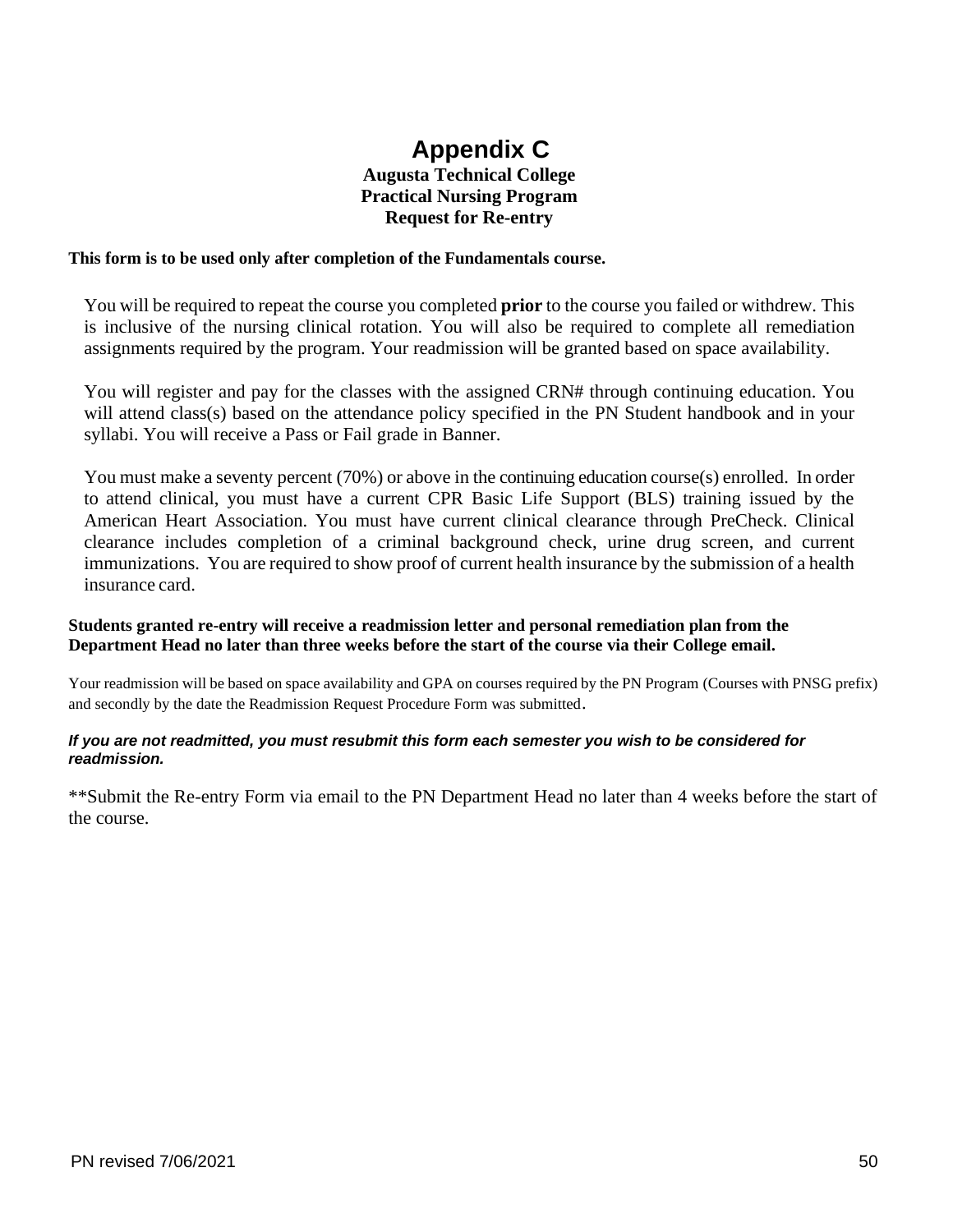#### **Augusta Technical College Practical Nursing Department Re-Entry Form**

|    | Current GPA: Current GPA: Curse and Year Attending                                                                   |
|----|----------------------------------------------------------------------------------------------------------------------|
|    | <u> 1989 - Johann Barn, mars et al. 1989 - Anna anno 1989 - Anna ann an t-Amhain ann an t-Amhain ann an t-Amhain</u> |
|    |                                                                                                                      |
| 2. | When was your first day (month and year) of admission into the PN Program?                                           |
| 3. | Is this your first attempt for re-entry? (If no, indicate the previous semester that was attempted.)                 |
|    | $Yes$ No $\qquad$                                                                                                    |
| 4. |                                                                                                                      |
| 5. | Have you received a "D", "F", "I" or "W" in any nursing course? Yes _____________ No________________                 |
| 6. | I understand that re-entry into the nursing program is based on space availability.                                  |
| 7. | Initials                                                                                                             |
| 8. | I understand that all re-entry students will attend the Augusta Campus for the duration of the                       |
|    | Program.<br><b>Initials</b>                                                                                          |
| 9. | I understand that if allowed to reenter the program I will be subject to the PN Student handbook for the             |
|    | year in which I re-enter.                                                                                            |
|    | Initials<br>10. I understand that all remediation work must be turned in one week prior to the first day of class.   |
|    | Initials                                                                                                             |
|    | <b>Student's Signature</b><br>Date                                                                                   |
|    | <b>Instructor Signature</b><br>Date                                                                                  |
|    | Department Head Signature<br>Date                                                                                    |

PN revised 7/06/2021 51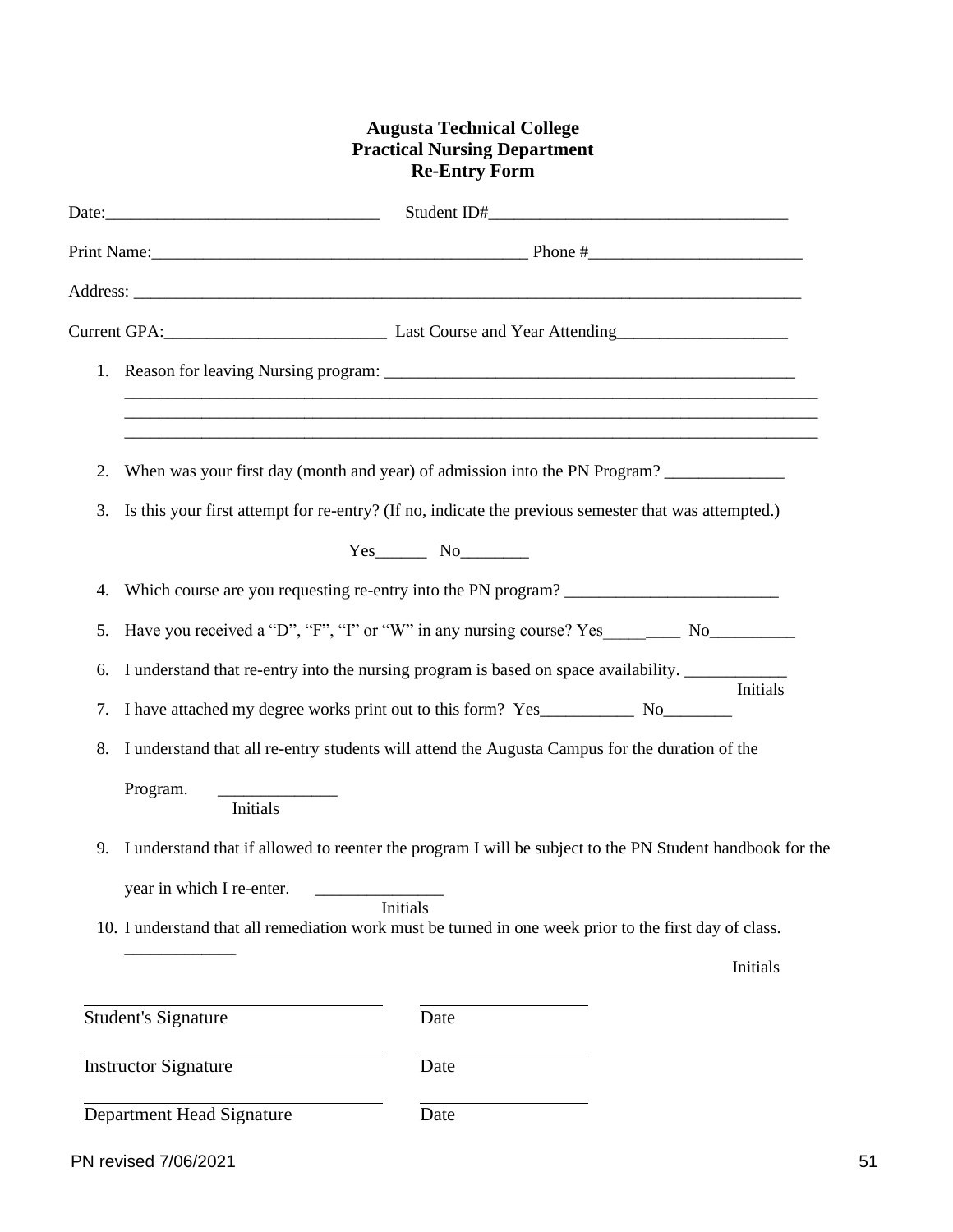#### **Appendix D CRITICAL INCIDENT FORM**

<span id="page-52-0"></span>

| Student: Date completed: Date completed:                                                                                                                                                                                       |                              |
|--------------------------------------------------------------------------------------------------------------------------------------------------------------------------------------------------------------------------------|------------------------------|
| Clinical Site: Educator: Educator:                                                                                                                                                                                             |                              |
|                                                                                                                                                                                                                                |                              |
| <b>Incident Description:</b>                                                                                                                                                                                                   |                              |
| A. Handbook or Syllabi violation reference:                                                                                                                                                                                    |                              |
| B. Detailed description of the Incident:                                                                                                                                                                                       |                              |
| C. Instructor Recommendation:                                                                                                                                                                                                  |                              |
| D. Facility Recommendation:                                                                                                                                                                                                    |                              |
| E. Student Response                                                                                                                                                                                                            |                              |
|                                                                                                                                                                                                                                |                              |
|                                                                                                                                                                                                                                |                              |
|                                                                                                                                                                                                                                |                              |
| Faculty Signature: Management of the Second Second Second Second Second Second Second Second Second Second Second Second Second Second Second Second Second Second Second Second Second Second Second Second Second Second Sec |                              |
| Student Signature: Management Student Signature:                                                                                                                                                                               | Date:                        |
|                                                                                                                                                                                                                                |                              |
|                                                                                                                                                                                                                                |                              |
| Original: Student File                                                                                                                                                                                                         | CC: Head, Nursing Department |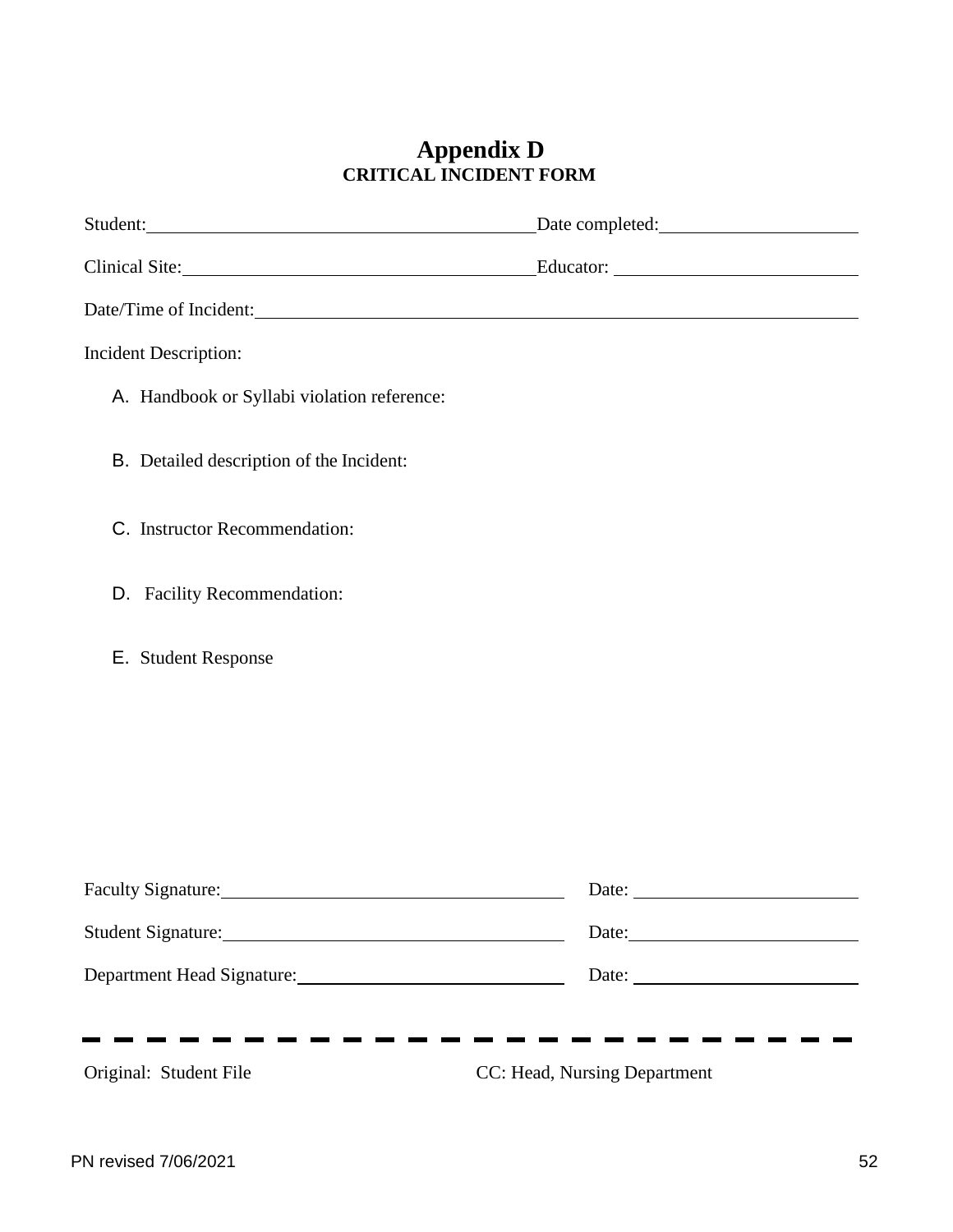<span id="page-53-0"></span>

|                          | <b>Appendix E</b>                                                                                                                                                                                                              |  |
|--------------------------|--------------------------------------------------------------------------------------------------------------------------------------------------------------------------------------------------------------------------------|--|
|                          | <b>Exam Question Review</b>                                                                                                                                                                                                    |  |
|                          |                                                                                                                                                                                                                                |  |
|                          | Student Name: 000<br>Date: Course: Course: Semester: Exam: Exam:                                                                                                                                                               |  |
|                          |                                                                                                                                                                                                                                |  |
|                          | Challenge must be submitted within 24 hours of exam review                                                                                                                                                                     |  |
|                          | Exam item number or description: example and the set of the set of the set of the set of the set of the set of the set of the set of the set of the set of the set of the set of the set of the set of the set of the set of t |  |
|                          | ,我们也不会有什么。""我们的人,我们也不会有什么?""我们的人,我们也不会有什么?""我们的人,我们也不会有什么?""我们的人,我们也不会有什么?""我们的人                                                                                                                                               |  |
|                          | ,我们也不会有什么?""我们的人,我们也不会有什么?""我们的人,我们也不会有什么?""我们的人,我们也不会有什么?""我们的人,我们也不会有什么?""我们的人                                                                                                                                               |  |
|                          | ,我们也不会有什么。""我们的人,我们也不会有什么?""我们的人,我们也不会有什么?""我们的人,我们也不会有什么?""我们的人,我们也不会有什么?""我们的人                                                                                                                                               |  |
|                          |                                                                                                                                                                                                                                |  |
|                          |                                                                                                                                                                                                                                |  |
|                          |                                                                                                                                                                                                                                |  |
|                          | Student Signature: No. 1996. The Student Signature:                                                                                                                                                                            |  |
|                          | Date received: Time: By:                                                                                                                                                                                                       |  |
|                          | Resolution (include rationale for any changes made and alternate answer choices if given:                                                                                                                                      |  |
|                          |                                                                                                                                                                                                                                |  |
|                          |                                                                                                                                                                                                                                |  |
|                          |                                                                                                                                                                                                                                |  |
| <b>Faculty Signature</b> | Date                                                                                                                                                                                                                           |  |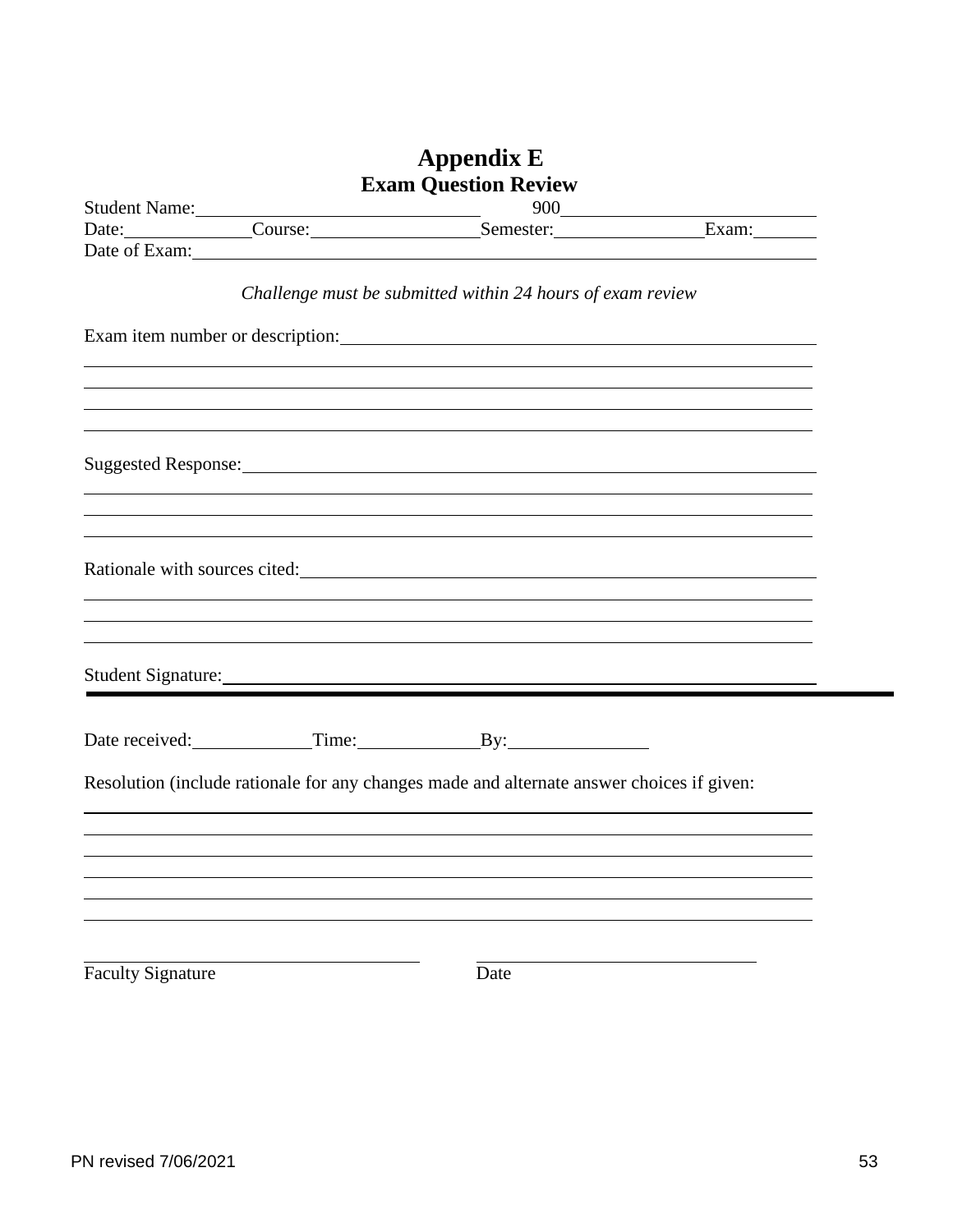#### **Appendix F Corrective Action Plan**

<span id="page-54-0"></span>

| Student Name: ________________________________                                                                |  |
|---------------------------------------------------------------------------------------------------------------|--|
|                                                                                                               |  |
| Description of Problem: 1999 and 2009 and 2009 and 2009 and 2009 and 2009 and 2009 and 2009 and 2009 and 2009 |  |
|                                                                                                               |  |

**\_\_\_\_\_\_\_\_\_\_\_\_\_\_\_\_\_\_\_\_\_\_\_\_\_\_\_\_\_\_\_\_\_\_\_\_\_\_\_\_\_\_\_\_\_\_\_\_\_\_\_\_\_\_\_\_\_\_\_\_\_\_\_\_\_\_\_\_\_\_\_\_\_\_\_\_\_\_\_\_\_\_**

| <b>Nature of the Problem</b>          | <b>Supportive Evidence</b> | <b>Recommendation/Obligation</b> |
|---------------------------------------|----------------------------|----------------------------------|
|                                       |                            |                                  |
| Absenteeism<br>Tardiness              |                            |                                  |
| <b>Exam Failure</b>                   |                            |                                  |
| <b>Unprepared for Clinical/ Class</b> |                            |                                  |
| <b>Unsatisfactory Client Care</b>     |                            |                                  |
| <b>Unsafe Clinical Practice:</b>      |                            |                                  |
| 1. Did not demonstrate                |                            |                                  |
| appropriate skills level.             |                            |                                  |
| 2. Unable to calculate                |                            |                                  |
| medication dosages or rates.          |                            |                                  |
| Unable to communicate<br>3.           |                            |                                  |
| clearly or comprehend the             |                            |                                  |
| English language.                     |                            |                                  |
| Other:<br>4.                          |                            |                                  |
| Noncompliance with dress code/        |                            |                                  |
| Lacking professional demeanor         |                            |                                  |
| 1. Unable to effectively              |                            |                                  |
| communicate with                      |                            |                                  |
| faculty, staff, peers or              |                            |                                  |
| clients.                              |                            |                                  |
| 2. Violated client                    |                            |                                  |
| confidentiality.                      |                            |                                  |
| Irresponsible behaviors<br>3.         |                            |                                  |
| demonstrated.                         |                            |                                  |
| 4. Does not follow faculty/           |                            |                                  |
| staff directions or                   |                            |                                  |
| instructions.                         |                            |                                  |
| Using electronic devices<br>5.        |                            |                                  |
| in clinical/lab setting               |                            |                                  |
| 6. Other                              |                            |                                  |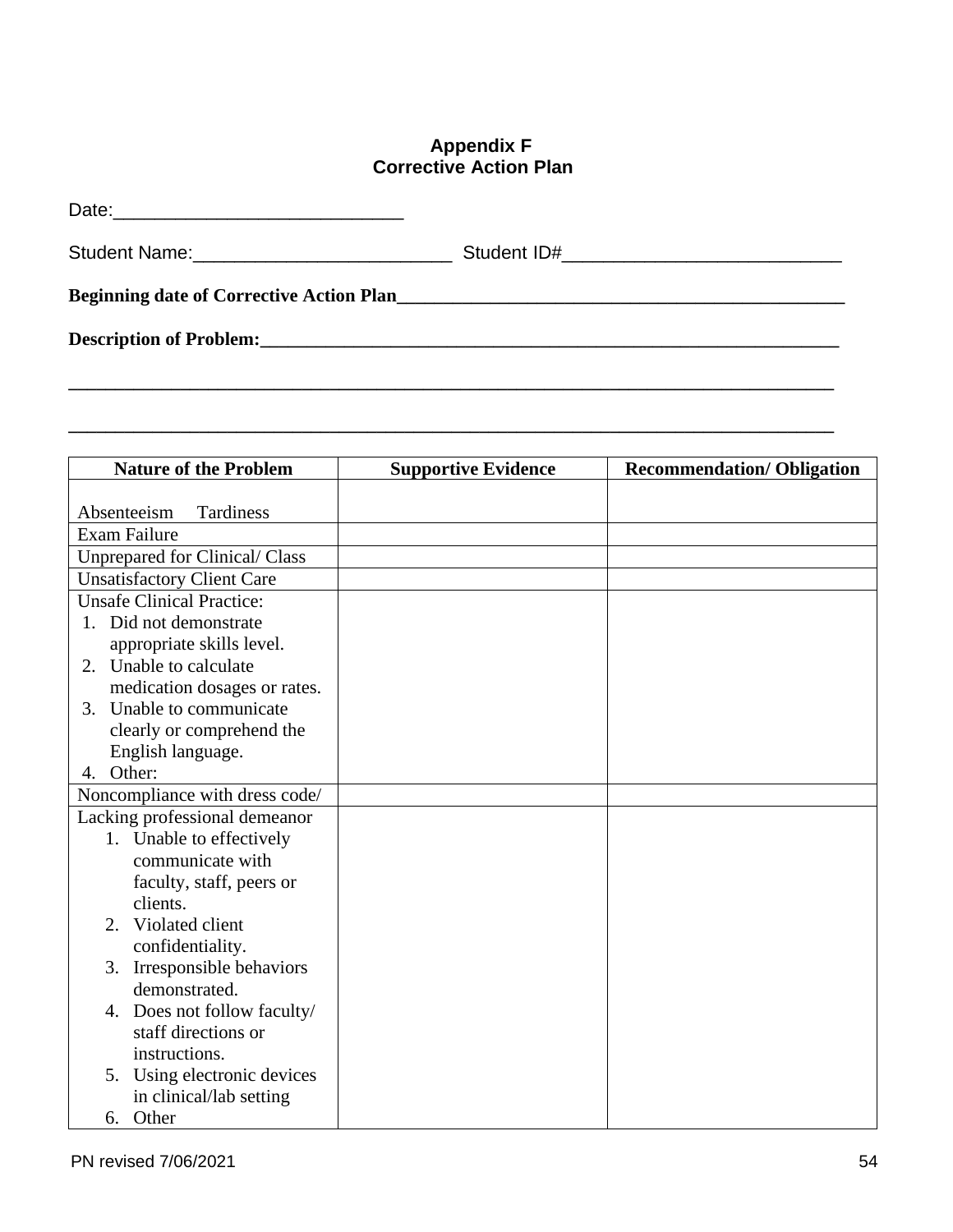| Written Work deficit                                                                                     |                        |  |
|----------------------------------------------------------------------------------------------------------|------------------------|--|
| <b>Possible Consequences</b>                                                                             |                        |  |
|                                                                                                          |                        |  |
|                                                                                                          |                        |  |
|                                                                                                          |                        |  |
|                                                                                                          |                        |  |
|                                                                                                          |                        |  |
| <b>Follow-up Comments</b>                                                                                |                        |  |
|                                                                                                          |                        |  |
|                                                                                                          |                        |  |
|                                                                                                          |                        |  |
|                                                                                                          |                        |  |
|                                                                                                          |                        |  |
|                                                                                                          |                        |  |
|                                                                                                          |                        |  |
| After the development of the corrective action plan, the instructor(s) and student will sign below. This |                        |  |
| plan remains in effect until the student completes the PN Program.<br><b>Student Signature:</b>          | Date:                  |  |
|                                                                                                          | <b>Follow-up date:</b> |  |
|                                                                                                          | <b>Follow-up date:</b> |  |
| <b>Instructor Signature:</b>                                                                             | Date:                  |  |
|                                                                                                          | <b>Follow-up date:</b> |  |
|                                                                                                          | <b>Follow-up date:</b> |  |